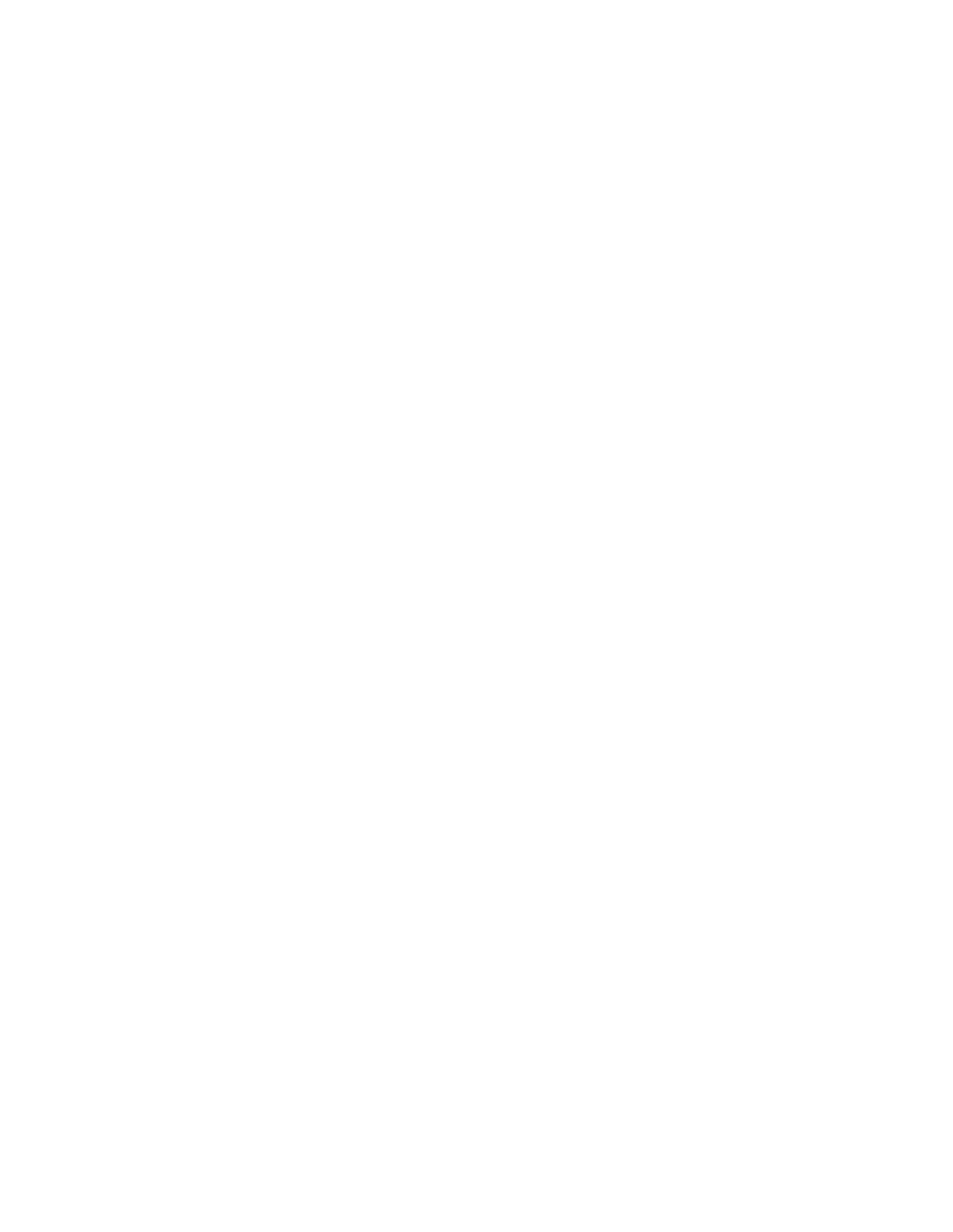# **TABLE OF CONTENTS**

|    | STATEMENT ON ORAL ARGUMENT AND                                                                                                                                                                                                 |
|----|--------------------------------------------------------------------------------------------------------------------------------------------------------------------------------------------------------------------------------|
|    |                                                                                                                                                                                                                                |
| Ι. | NATURE, PROCEDURAL STATUS, AND DISPOSITION                                                                                                                                                                                     |
|    |                                                                                                                                                                                                                                |
|    |                                                                                                                                                                                                                                |
| Ι. | <b>CAMERON SHOULD HAVE A NEW TRIAL BECAUSE</b><br>CIRCUIT COURT ABANDONED<br><b>THE</b><br><b>ITS</b><br>GATEKEEPING ROLE WHEN IT ALLOWED THE<br>STATE TO INTRODUCE EXPERT WITNESS<br>TESTIMONY WITHOUT SATISFYING THE DAUBERT |
|    | A. Wisconsin is a <i>Daubert</i> State; its Circuit Court<br>Judges Have an Obligation to Ensure That<br>Purportedly Expert-Witness Testimony<br>Complies With Wis. Stat. § 974.02.  12                                        |
|    | B. Rodriguez Testified as an Expert Insofar as<br>her Testimony Presented to the Jury<br>Specialized Knowledge that she Derived from                                                                                           |
| C. | Proof of Reliability Demands That an Expert's<br>Conclusion be Reached by Application of the<br>Scientific Method, Even When That<br>Conclusion is the Result of Training or                                                   |
|    | D. As the Proponent of the Rodriguez Evidence,                                                                                                                                                                                 |

[the State had the Burden to Show That her](#page-29-0)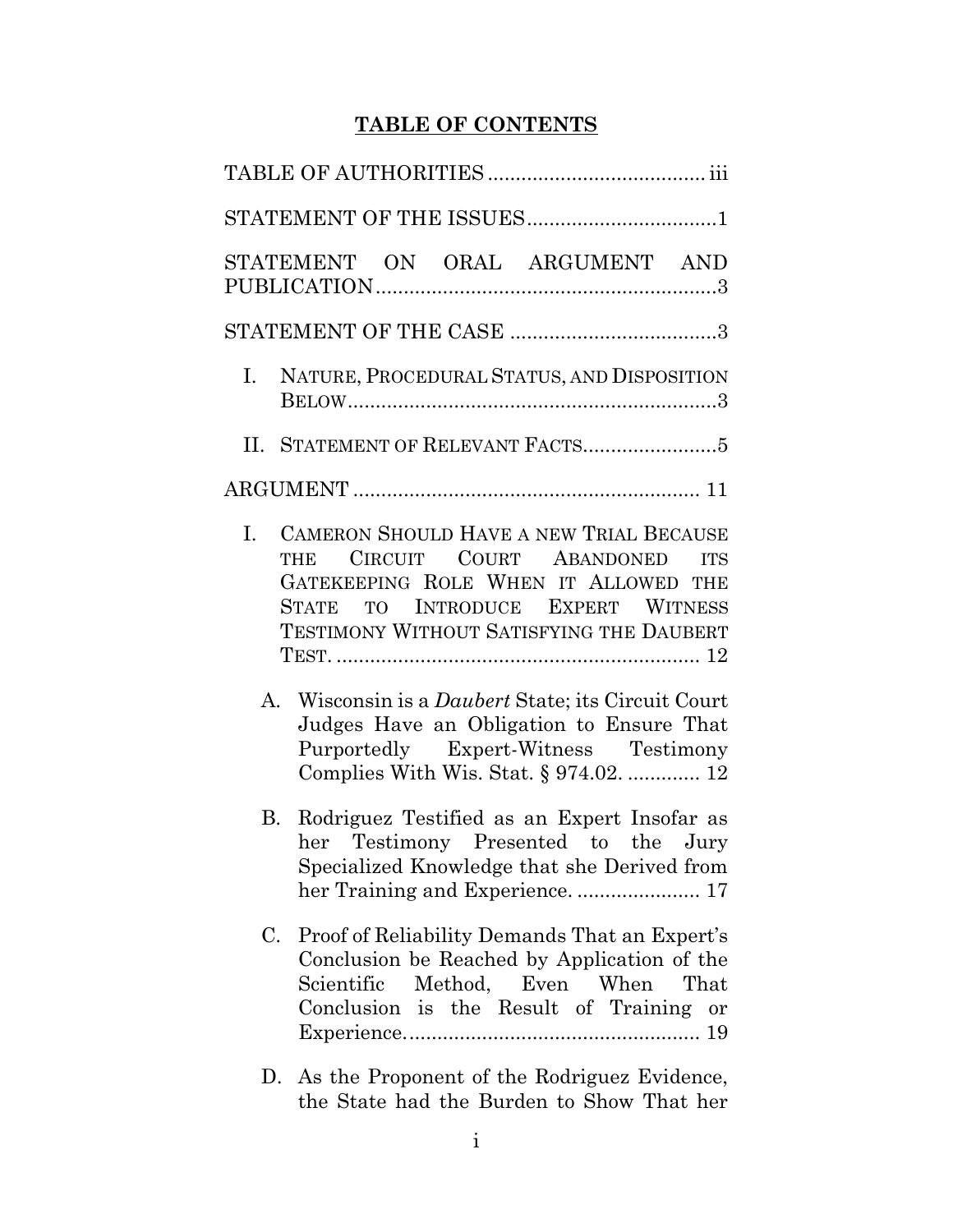| Testimony was Scientifically Reliable; it did                                                                                                                            |
|--------------------------------------------------------------------------------------------------------------------------------------------------------------------------|
| The Rodriguez Evidence was key to the State's<br>Е.<br>Case and its Inclusion Prejudiced                                                                                 |
| II. THE STATE'S CLOSING ARGUMENT CONSTITUTED<br>PLAIN ERROR ENTITLING CAMERON TO A NEW                                                                                   |
| III. CAMERON'S ATTORNEY WAS INEFFECTIVE 31                                                                                                                               |
| Cameron's Attorney Should have Challenged<br>A.<br>the Rodriguez Evidence by Objection or by<br>Presentation of a Defense Expert; the Failure                            |
| B. Cameron's Attorney Should have Objected to<br>the State's Improper Closing Argument; the<br>Failure to do so was Prejudicial 33                                       |
| C. Cameron Sufficiently Pled his Ineffective<br>Assistance Claim to Entitle him to an                                                                                    |
| IV. THE RODRIGUEZ EVIDENCE RESULTED IN THE<br>REAL CONTROVERSY NOT BEING FULLY TRIED;<br>CAMERON ASKS THIS COURT TO EXERCISE ITS<br>DISCRETION AND GRANT HIM RELIEF.  35 |
|                                                                                                                                                                          |
|                                                                                                                                                                          |
| CERTIFICATION OF APPENDIX CONTENT  39                                                                                                                                    |
| CERTIFICATION OF FILING BY THIRD-PARTY                                                                                                                                   |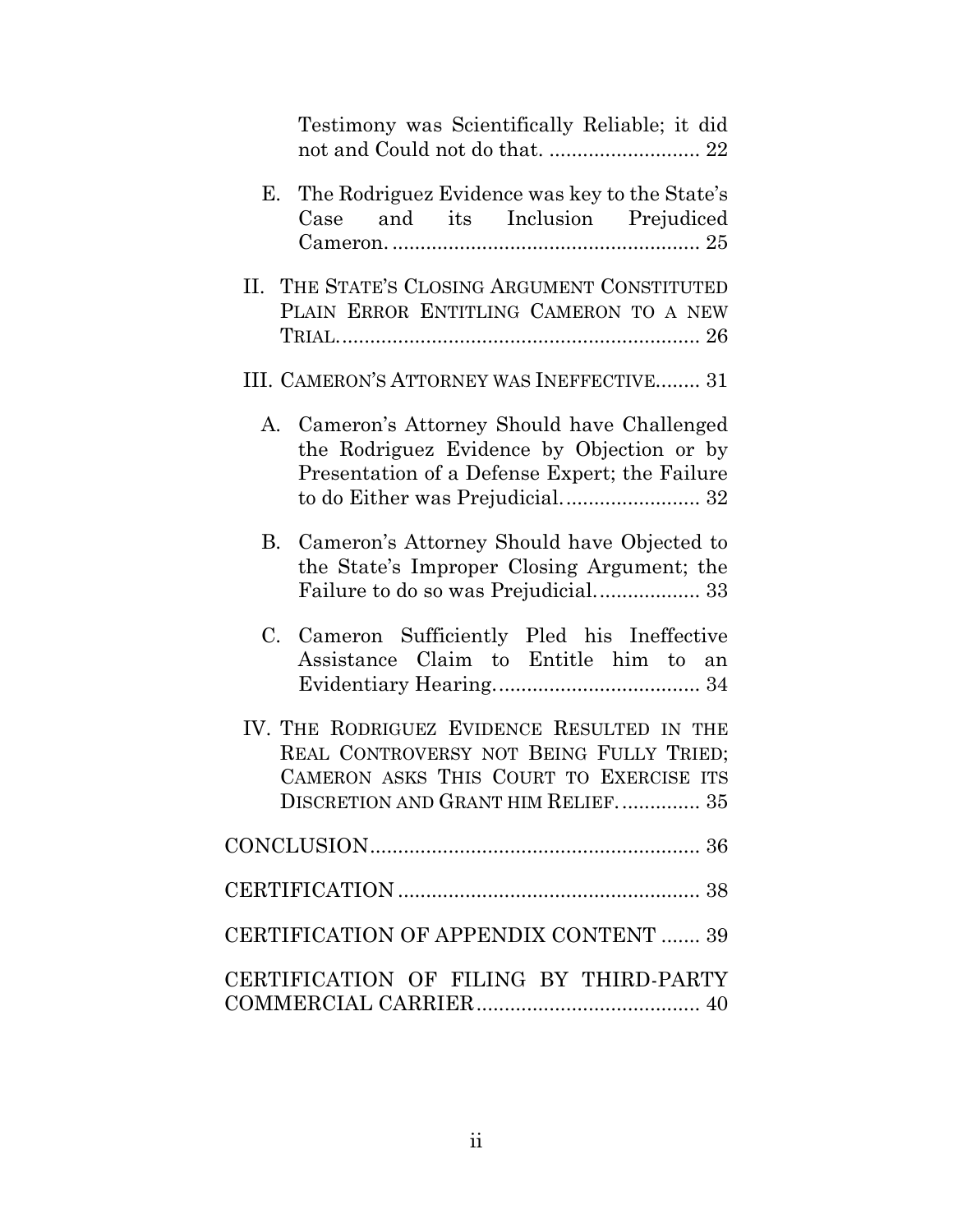# **TABLE OF AUTHORITIES**

# **CASES**

<span id="page-4-0"></span>

| <i>Berry v. City of Detroit, 25 F.3d 1342</i>                                                                           |
|-------------------------------------------------------------------------------------------------------------------------|
| Bolden v. State, 525 S.E.2d 690 (Ga. 2000)  28                                                                          |
| Carroll v. Otis Elevator Co., 896 F.2d 210                                                                              |
| Clark v. Takata Corp., 192 F.3d 750                                                                                     |
| Daubert v. Merrell Dow Pharmaceuticals, Inc.<br>( <i>Daubert II</i> ), 43 F.3d 1311 (9 <sup>th</sup> Cir. 1995)  15, 16 |
| Daubert v. Merrell Dow Pharmaceuticals, Inc.,                                                                           |
| Deimer v. Cincinnati Sub-Zero Prods., Inc.,                                                                             |
| <i>EEOC v. Beauty Enterp., Inc., 361 F. Supp. 2d 11</i>                                                                 |
| <i>Embry v. State, 46 Wis. 2d 151, 174 N.W.2d 521</i>                                                                   |
| Gayton v. McCoy, 593 F.3d 610                                                                                           |
| Gen. Elec. Co. v. Joiner, 522 U.S. 136 (1997)  21, 24                                                                   |
| <i>Heller v. Shaw Industries, Inc., 167 F.3d 146</i>                                                                    |
| Kumho Tire Co. v. Carmichael,                                                                                           |
| Martindale v. Ripp, 2001 WI 113, 246 Wis. 2d 67,                                                                        |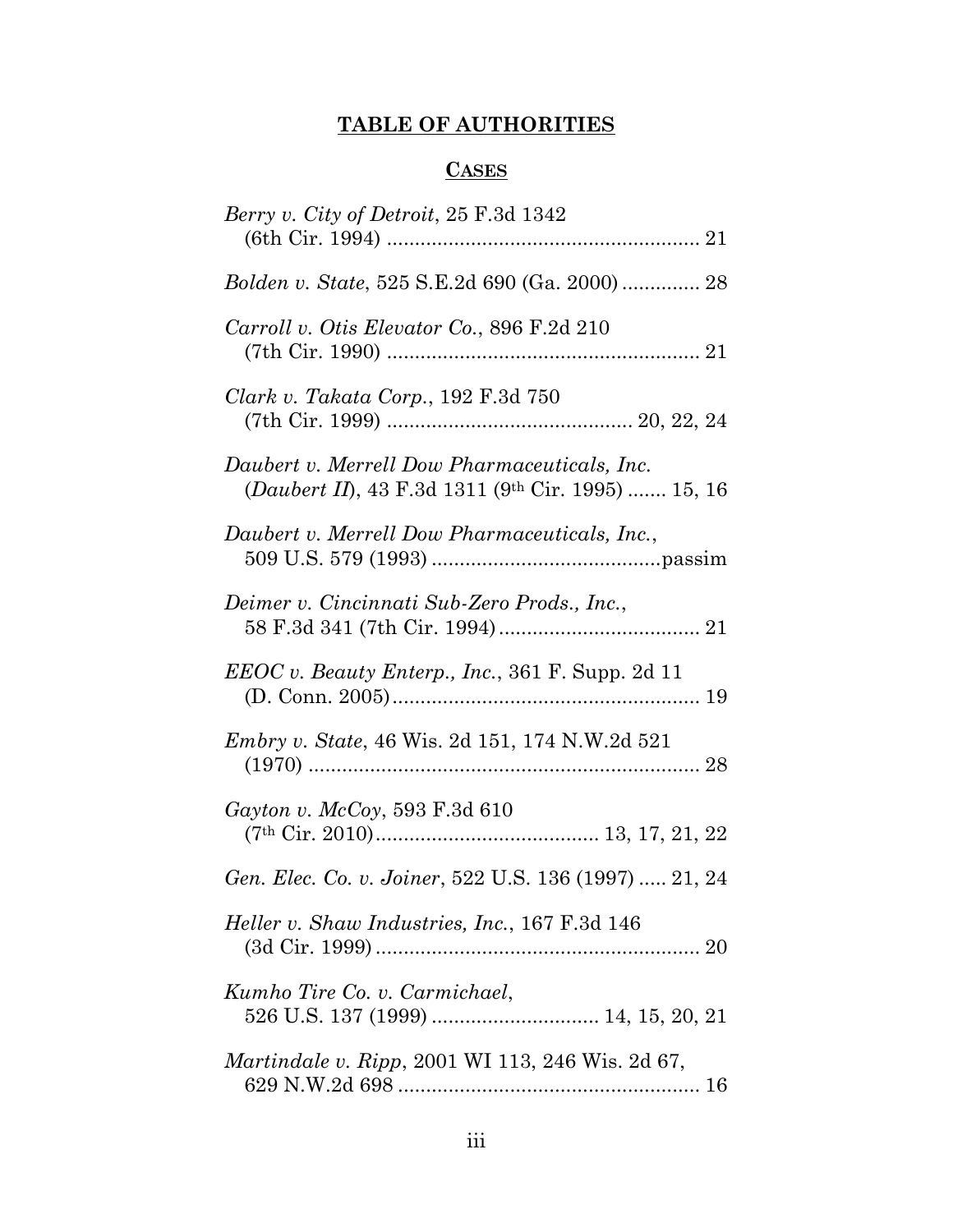| Megal v. Green Bay Area Visitor & Convention<br><i>Bureau, Inc., 2004 WI 98, 274 Wis. 2d 162,</i> |
|---------------------------------------------------------------------------------------------------|
| Mike's Train House, Inc., v. Lionell LLC,                                                         |
| <i>State v. Albright, 98 Wis. 2d 663,</i>                                                         |
| State v. Allen, 2004 WI 106, 274 Wis. 2d 568, 682                                                 |
| <i>State v. Bentley, 201 Wis. 2d 303, 548 N.W.2d 50</i>                                           |
| State v. Draize, 88 Wis. 2d 445, 276 N.W.2d 784                                                   |
| <i>State v. Felton,</i> 110 Wis. 2d 485, 329 N.W.2d 161                                           |
| <i>State v. Fischer, 2010 WI 6, 322 Wis. 2d 265, 778</i>                                          |
| <i>State v. Franklin, 2001 WI 104, 245 Wis. 2d 582, 629</i>                                       |
| <i>State v. Giese, 2014 WI App 92, 356 Wis. 2d 796, 854</i>                                       |
| <i>State v. Jones, 2010 WI App 133, 329 Wis. 2d 498,</i>                                          |
| <i>State v. Jorgensen, 2008 WI 60, 310 Wis. 2d 138, 754</i>                                       |
| <i>State v. Kandutsch, 2011 WI 78, 336 Wis. 2d 478, 799</i>                                       |
| <i>State v. Koller</i> , 2001 WI App 253, 248 Wis. 2d 259,                                        |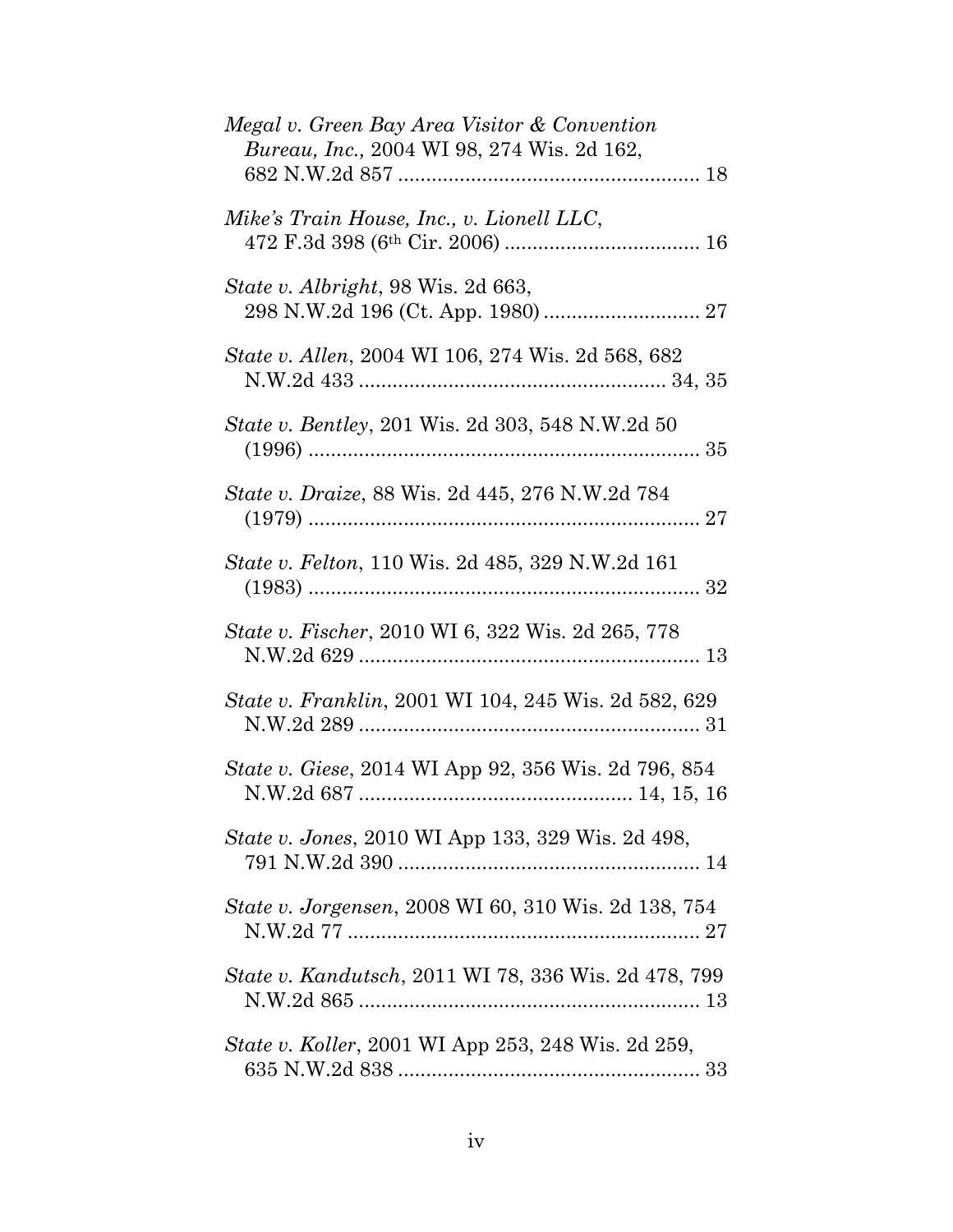| <i>State v. Leitner</i> , 2001 WI App 172,<br>247 Wis. 2d 195, 633 N.W.2d 207 35 |
|----------------------------------------------------------------------------------|
| <i>State v. Love, 2005 WI 116, 284 Wis. 2d 111,</i>                              |
| <i>State v. Machner</i> , 92 Wis. 2d 797,                                        |
| State v. McConnohie, 113 Wis. 2d 362,                                            |
| State v. McDermott, 2012 WI App 14,<br>339 Wis. 2d 316, 810 N.W.2d 237 11, 12    |
| <i>State v. McDowell, 2004 WI 70, 272 Wis. 2d 488,</i>                           |
| State v. Nemoir, 62 Wis. 2d 206, 214 N.W.2d 297                                  |
| State v. Neuser, 191 Wis. 2d 131, 528 N.W.2d 49                                  |
| <i>State v. Porter</i> , 698 A.2d 739 (Conn. 1997) 13                            |
| <i>State v. Reynolds, 824 A.2d 611 (Conn. 2003) 28, 29</i>                       |
| <i>State v. Shomberg, 2006 WI 9, 288 Wis. 2d 1,</i>                              |
| <i>State v. Thiel, 2003 WI 111, 264 Wis. 2d 595,</i>                             |
| <i>State v. Walstad,</i> 119 Wis. 2d 483,                                        |
| State v. Wolff, 171 Wis. 2d 161, 491 N.W.2d 498                                  |
| <i>State v. Wyss, 124 Wis. 2d 681, 370 N.W.2d 745</i>                            |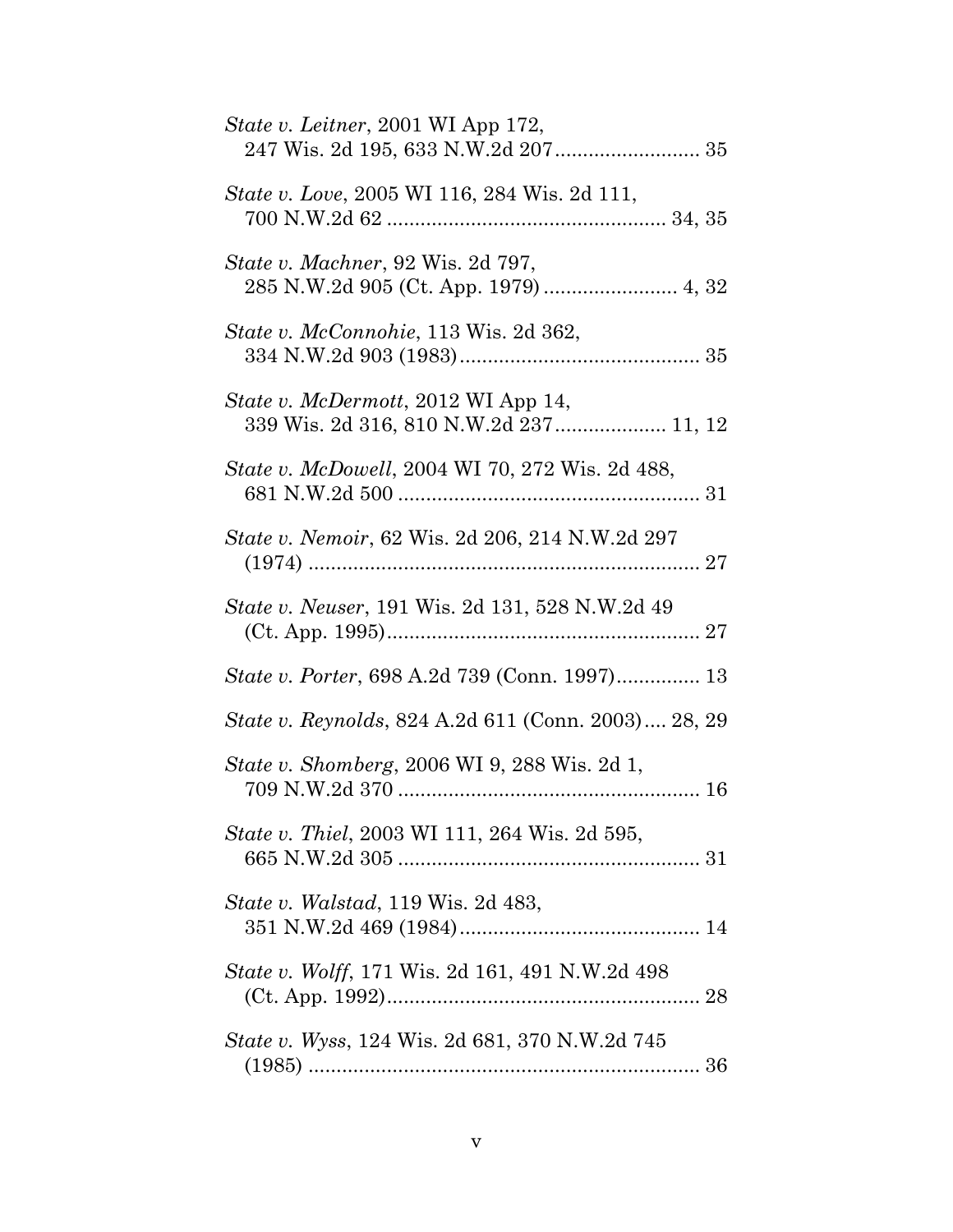| <i>Strickland v. Washington, 466 U.S. 668 (1984) </i> 31 |
|----------------------------------------------------------|
| United States v. Roach, 582 F.3d 1192                    |
| United States v. Valdivia, 680 F.3d 33                   |
| <i>Wintz v. Northrop Corp.</i> , 110 $F.3d$ 508          |

# **CONSTITUTIONAL PROVISIONS**

# **STATUTES**

# **OTHER AUTHORITIES**

| David Bazelon, The Realities of Gideon and<br><i>Argersinger</i> , 64 Georgetown Law J. 811 (1976) 32 |
|-------------------------------------------------------------------------------------------------------|
|                                                                                                       |
| Fed. R. Evid. 702 Advisory Committee Notes (2000)                                                     |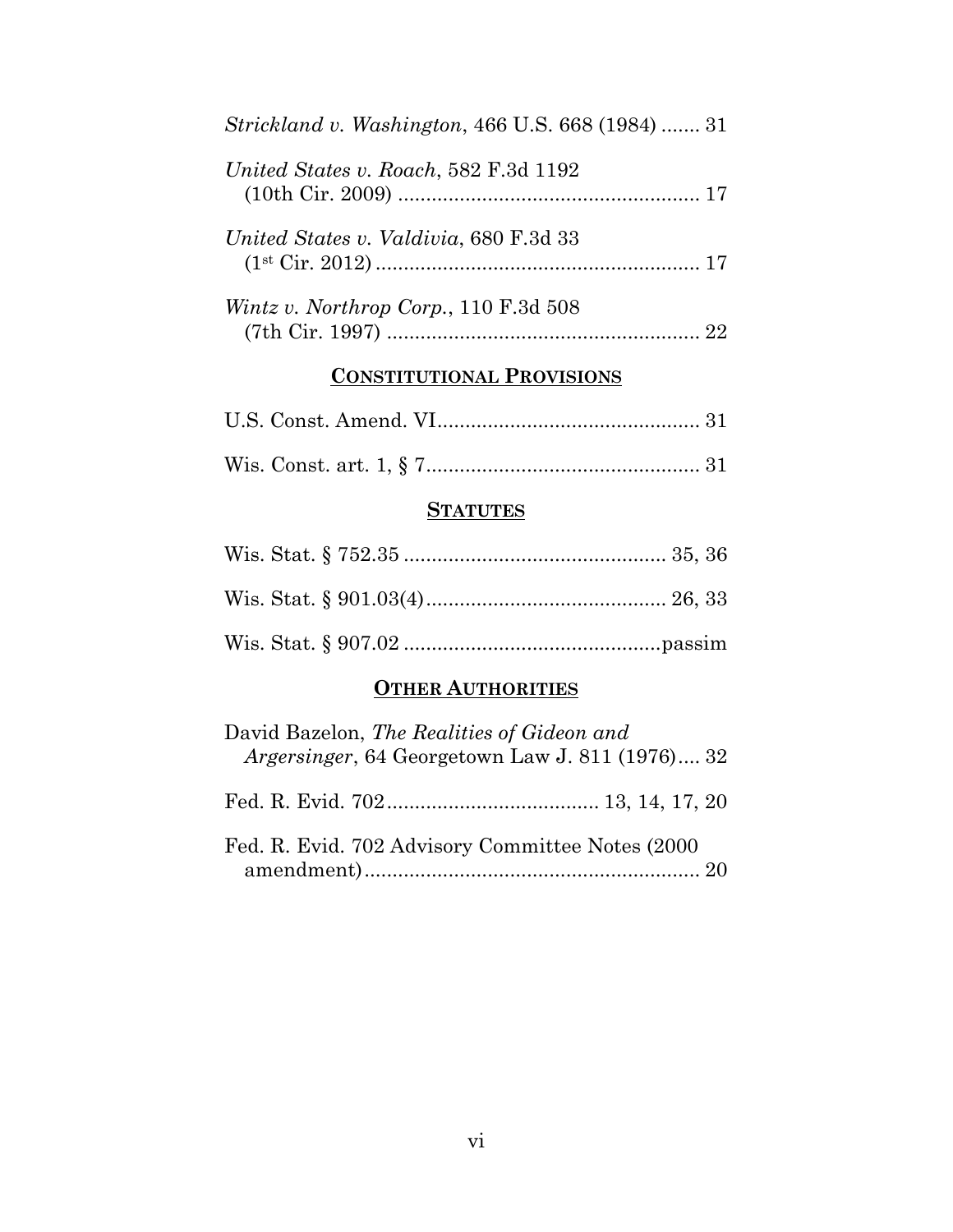### **STATEMENT OF THE ISSUES**

<span id="page-8-0"></span>I. WHETHER THE CIRCUIT COURT FAILED IN ITS GATEKEEPING ROLE WHEN IT ALLOWED ANGELA RODRIGUEZ TO TESTIFY AS AN EXPERT REGARDING CELL PHONE TRACKING DATA AND THE LOCATION OF CERTAIN CELL PHONES AT CERTAIN TIMES WITHOUT FIRST REQUIRING PROOF THAT HER TESTIMONY REFLECTED SCIENTIFIC KNOWLEDGE, THAT HER FINDINGS WERE DERIVED BY THE SCIENTIFIC METHOD, AND THAT HER WORK PRODUCT AMOUNTED TO GOOD SCIENCE?

Prior to trial, the State filed a witness list in which it named Rodriguez as an expert regarding cell phone tracking and cell tower data. No *Daubert*<sup>1</sup> hearing was conducted to determine the admissibility of Rodriguez's expert testimony. At trial, the State relied on Rodriguez to introduce both testimony and exhibits purporting to show where certain cell phones were located at the times certain calls were made. It then relied on that evidence to argue to the jury that Cameron was guilty.

Postconviction, Cameron asserted that the circuit court had erred by not requiring the State to prove Rodriguez's testimony admissible under Wis. Stat. § 907.02 and *Daubert*. The circuit court denied Cameron's motion, adopting the State's postconviction response brief as its decision.

II. WHETHER THE STATE'S CLOSING ARGUMENT CONSTITUTED PLAIN ERROR ENTITLING CAMERON TO A NEW TRIAL INSOFAR AS, DURING IT, THE PROSECUTOR VOUCHED FOR THE CREDIBILITY OF A KEY STATE'S WITNESS?

The State's case relied largely on the testimony of Nicholas Smith, a co-actor-turned-State's-witness.

<sup>1</sup> *Daubert v. Merrell Dow Pharmaceuticals, Inc.*, 509 U.S. 579 (1993).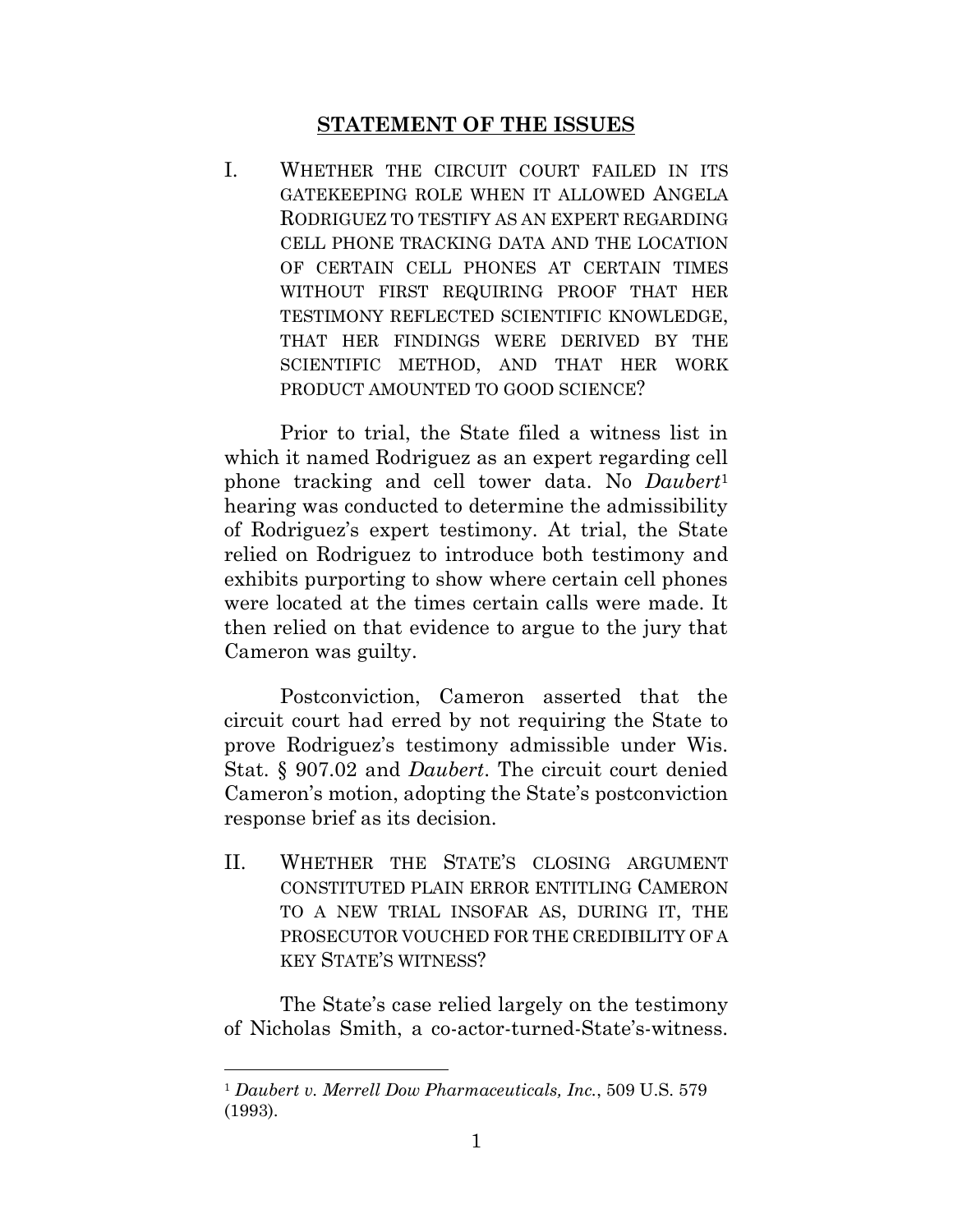Smith had offered multiple versions of events to police during his interviews. During his testimony, the State commented on his final story—and the one he told at trial—as being the truthful one. It returned to that theme in closing, where the State argued that Smith's most recent version of events was truthful and he had told the truth in court. Cameron's trial counsel did not object, and thus no contemporaneous ruling issued.

Cameron asserted the issue as plain error in his postconviction motion. However, the circuit court denied relief for the reasons set forth in the State's postconviction response brief.

- III. WHETHER CAMERON'S TRIAL COUNSEL PERFORMED INEFFECTIVELY BY:
	- a. FAILING TO CHALLENGE TO THE RODRIGUEZ EVIDENCE EITHER BY SUBJECTING IT TO A *DAUBERT* TEST OR PRESENTING THE TESTIMONY OF A DEFENSE EXPERT?
	- b. FAILING TO OBJECT TO THAT PART OF THE PROSECUTOR'S CLOSING ARGUMENT THAT VOUCHED FOR THE CREDIBILITY OF THE STATE'S KEY WITNESS?

Cameron alleged postconviction that his counsel should have made a *Daubert* challenge to Rodriguez's testimony, produced a competing expert, or both. He also contended that trial counsel should have objected to the State's comments on Smith's truthfulness. Again, the circuit court denied relief for the reasons set forth in the State's postconviction response brief.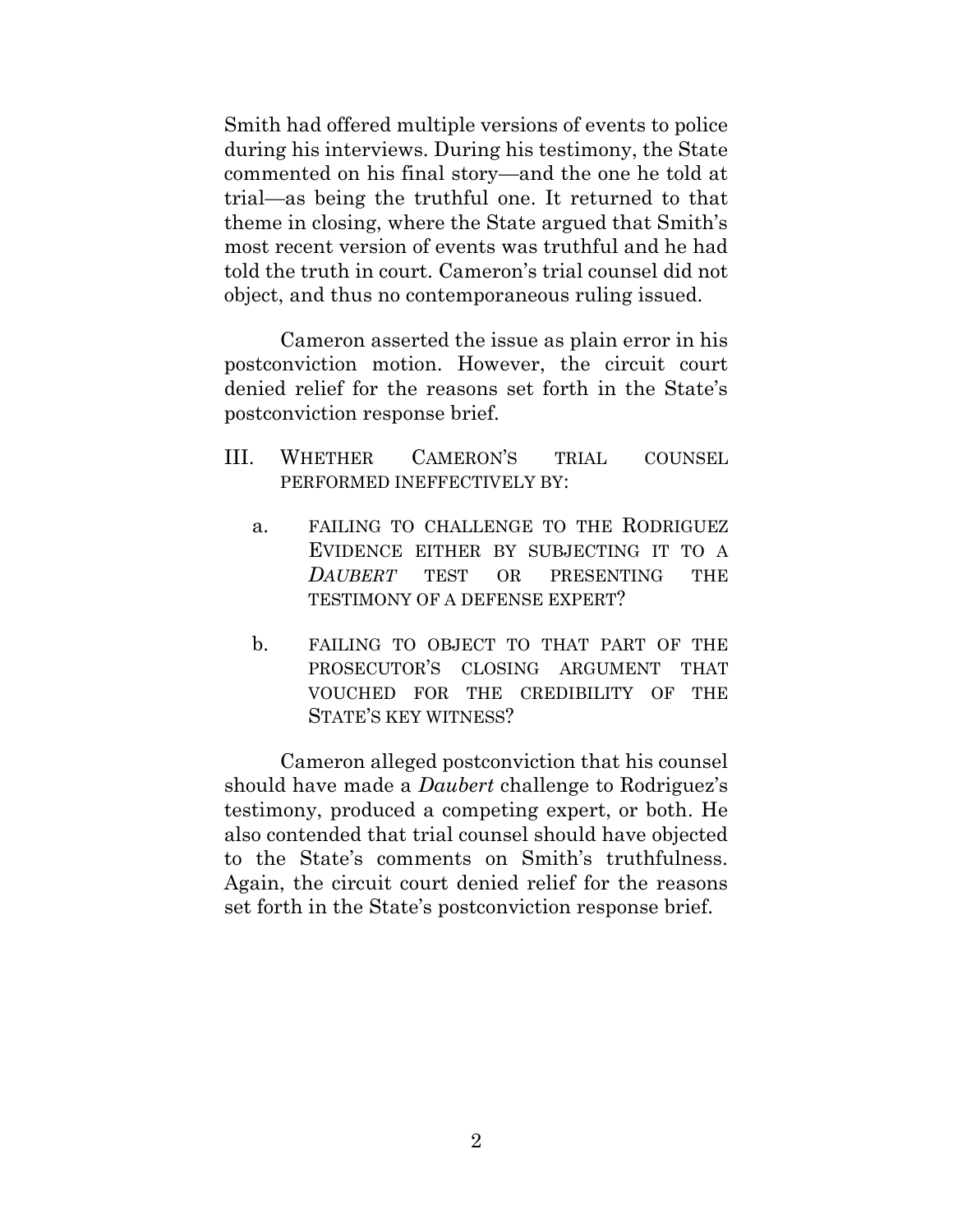IV. WHETHER THE REAL CONTROVERSY WAS NOT FULLY TRIED BECAUSE THE RODRIGUEZ EVIDENCE WAS ADMITTED, AND THUS WHETHER CAMERON SHOULD HAVE A NEW TRIAL TO ACCOMPLISH THE ENDS OF JUSTICE?

This issue was not presented to the circuit court; it is exclusively a matter of appellate court discretion.

### <span id="page-10-0"></span>**STATEMENT ON ORAL ARGUMENT AND PUBLICATION**

Cameron would welcome oral argument if it would assist the panel to understand the issue presented or answer any unanswered questions that may arise, unbeknownst to counsel, during the panel's review of the briefing.

Cameron believes the Court's opinion in the instant case will meet the criteria for publication because he argues an issue that has heretofore been undecided by Wisconsin's courts: whether a circuit court has a duty under the evidentiary code to ensure that a witness testifying as an expert is qualified to do so.

#### **STATEMENT OF THE CASE**

#### <span id="page-10-2"></span><span id="page-10-1"></span>**I. NATURE, PROCEDURAL STATUS, AND DISPOSITION BELOW**

The State prosecuted Robert Lavern Cameron in the instant case for the armed robbery and intentional killing of R.J.S. and the attempted murder of his mother, L.S. (*See* 4.) The State also charged him with bail jumping and possession of a firearm by a felon, crimes derivative of his criminal acts against R.J.S. and L.S. (*Id.*) He went to trial with counsel.

At trial, the State presented the testimony of Angela Rodriguez, who it named as an expert on its witness list. (13:7, A-Ap 10.) She testified about the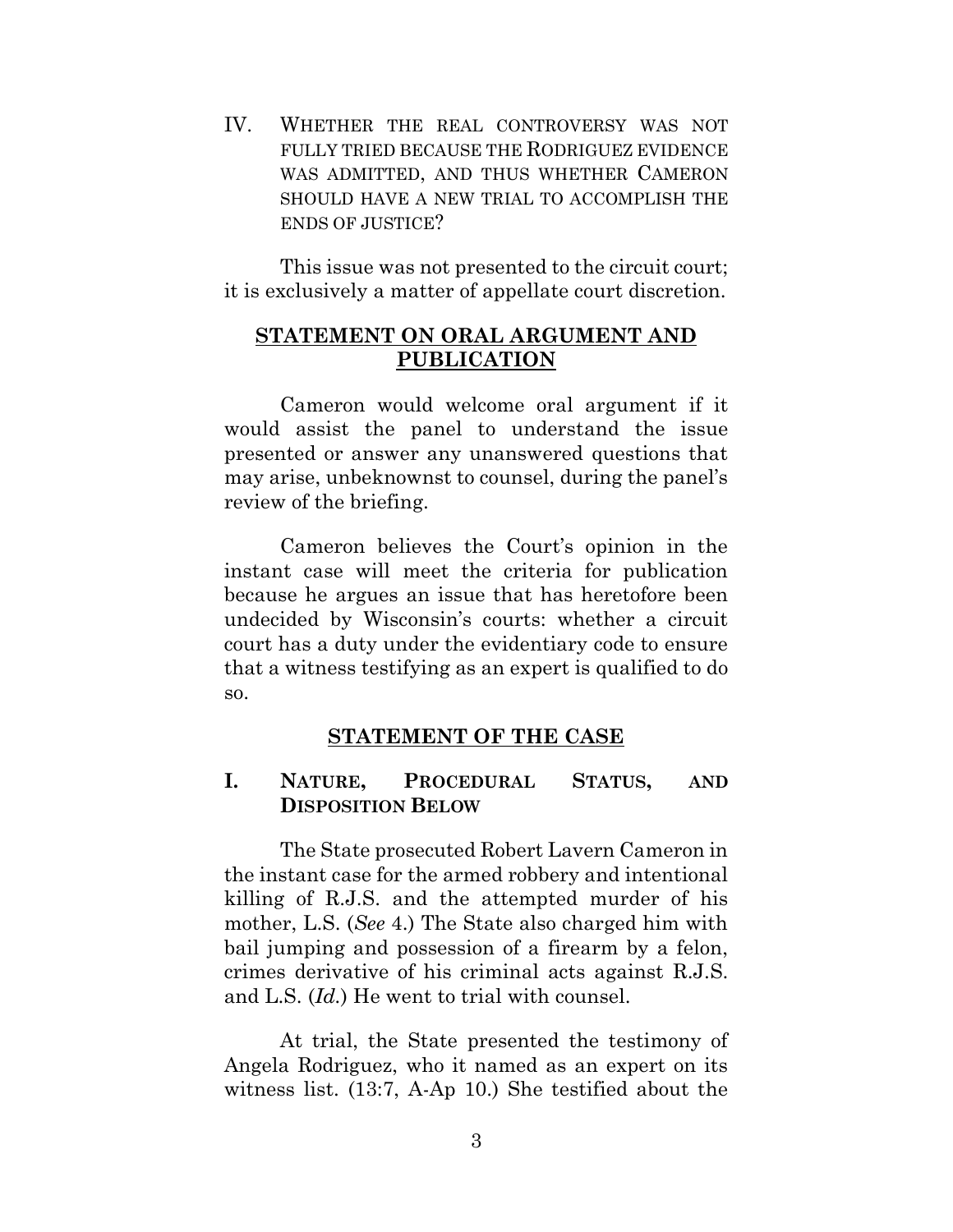location of cell phones possessed by Cameron and his co-actors on the night of the crime. (*See, e.g.,* 79:101.) The State utilized that evidence to show Cameron's involvement in the shooting. (82:21-22.) Rodriguez's testimony was not subjected to a *Daubert* challenge.

Additionally, the State presented the testimony of a co-actor, Nicholas Smith. (80:53-102.) He detailed the crime for the jury, including a description of Cameron's involvement. (*Id.*) In light of Smith's prior, inconsistent statements to the police, the State elicited testimony from him about the truthfulness of his incourt version. (*Id.*:102.) The State later told the jurors in closing that Smith had been truthful with them. (82:21-22.) Trial counsel did not object. (*Id.*)

Cameron was convicted on all counts. (15-19.) The court sentenced him to life in prison without the possibility of release. (23, A-Ap. 1-3.)

Cameron exercised his direct appeal rights (24) and filed a postconviction motion (42, A-Ap. 13). He therein challenged 1) the circuit court's allowance of expert witness testimony without subjecting it to the *Daubert* standard, 2) the prosecutor's statements in closing regarding a witness's truthfulness, and 3) his attorney's ineffectiveness related to the aforementioned errors. (*Id.*:2, A-Ap. 14.) He sought a *Machner<sup>2</sup>* hearing at which to test his ineffectiveness claim. (*Id*:20, A-Ap. 32.) The circuit court ordered briefing (43), and thereafter denied his motion without a hearing (54, A-Ap. 99). The court adopted in total the State's postconviction response brief as its decision. (*Id.*; *see also* 50, A-Ap. 81-98.)

Cameron appeals. (59.)

<sup>2</sup> *State v. Machner*, 92 Wis. 2d 797, 285 N.W.2d 905 (Ct. App. 1979).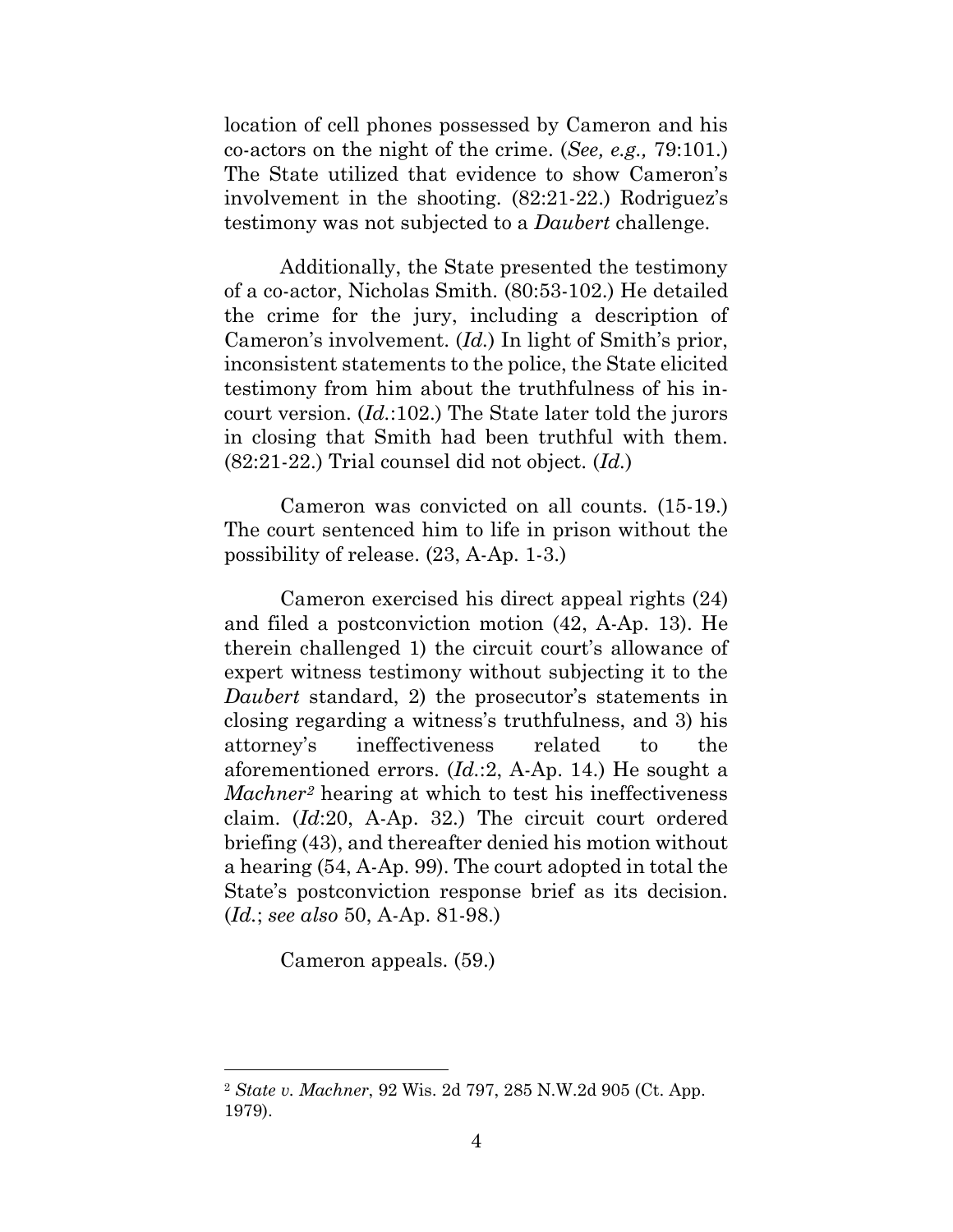#### <span id="page-12-0"></span>**II. STATEMENT OF RELEVANT FACTS**

R.J.S. was shot dead outside of his mother's home in the early morning hours of April 29, 2012. Shortly before he arrived at her home, his mother— L.S.—had received a phone call from him advising that he was nearby. (77:8.) She was waiting for him at the back door of her residence when he pulled up across the street. (*Id.*)

As R.J.S. parked, a man with a gun approached him and started to rob him. (*Id.*:9, *id.*:13.) R.J.S. complied with the robber, turning over his keys and clothes. (*Id.*:13-14.) After taking R.J.S.'s property and "as R[.J.S.] [was] laying in the middle of the street in his boxers" the robber "walk[ed] past his feet, his waist and ben[t] down and sa[id] love you nigger and sho[t] him twice in the head." (*Id.*:15.) In shock, L.S. sought to retreat into her home. Before she could get inside, the robber "turn[ed] and opened fire[] on [her] between five and ten shots." (*Id.*) She was "hit twice in the foot," resulting in an injury that required "amputation." (*Id.*:16.)

L.S. was never able to identify the gunman; she "never got a good enough look at [him]." (*Id.*:11.) Nor did she see how the gunman fled after shooting at her. (*Id.*)

Prior to his death, R.J.S. had made arrangements with a woman—Dominique Hill-Scanlan—to meet him at his mother's house. (*Id.*:54.) The two met up at a gas station shortly before heading to L.S.'s house. (*Id.*:48-49.) At that gas station, Hill-Scanlan witnessed an unknown man speaking with R.J.S. (*Id.*:51.) That unknown man introduced himself to Hill-Scanlan as Rico (*id.*), a name that would become key to the police investigation after Hill-Scanlan shared it with them on the day R.J.S. was shot.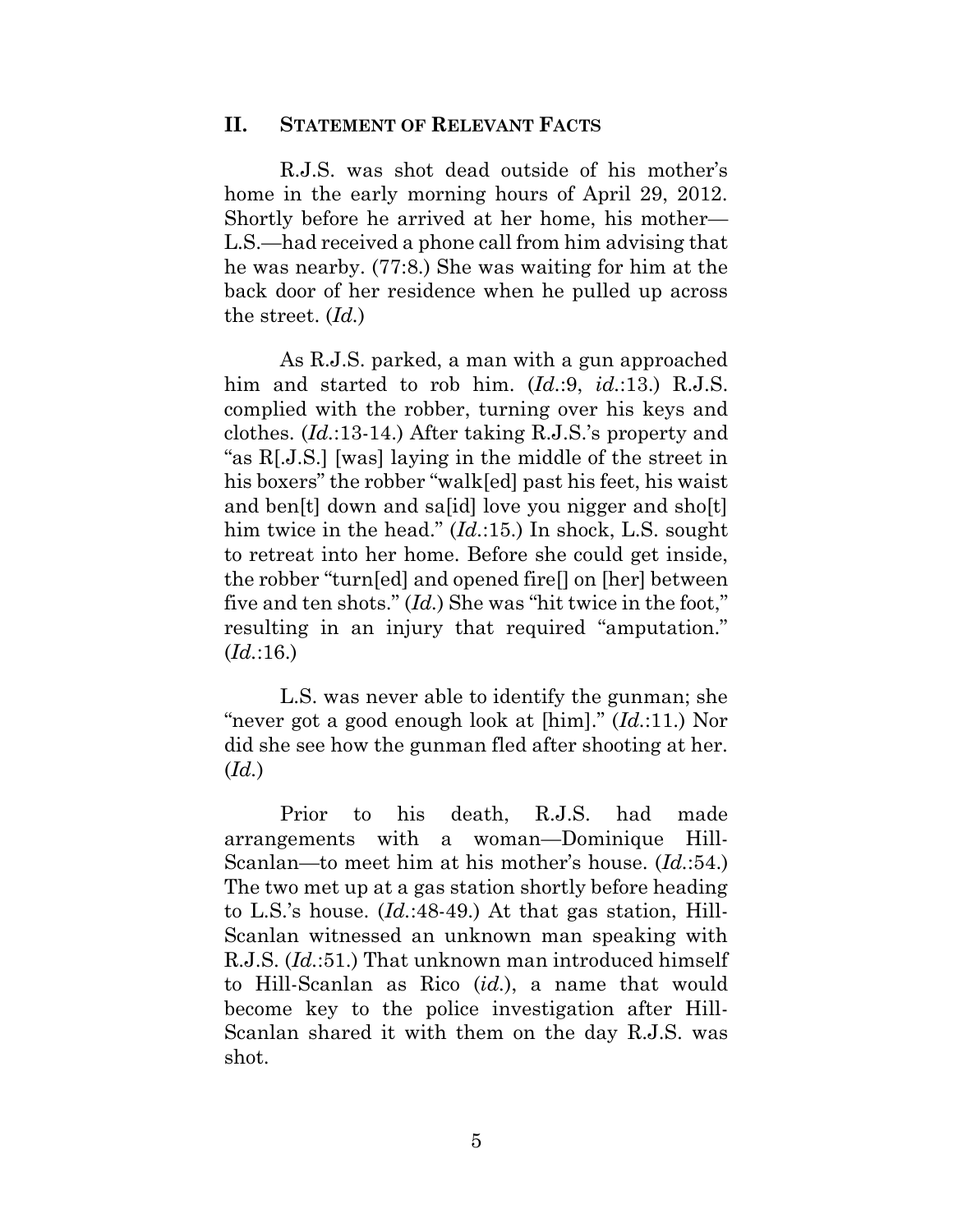Rico was actually an individual by the name of Nicholas Smith. (78:8.) Video from the gas station showed Smith in the vicinity of R.J.S.'s truck. (*Id.*) The State's proof was significantly advanced when, after his arrest, Nicholas Smith gave an inculpatory statement to law enforcement. (*See* 42:Attached Ex. D.)

He said that Cameron began a conversation about robbing R.J.S. after they saw him at a club. (*Id.*) To advance that end, said Smith, Cameron called Kevin Pittman, who eventually brought a gun and gave it to Cameron. (*Id.*) After locating R.J.S., Smith followed him to the gas station, drove past, and then dropped Cameron off near L.S.'s house. (*Id.*) Smith then returned to the gas station where he had his encounter with R.J.S. and Hill-Scanlan. (*Id.*) When R.J.S. departed, Smith followed. (*Id.*) He parked his car some distance away from L.S.'s home, and was then able to see Hill-Scanlan's car parked behind R.J.S.'s truck. (*Id.*) Smith told police he saw Cameron shoot R.J.S. twice. Afterwards, Cameron shot at L.S. several times. (*Id.*)

Cameron was charged as a party to both the robbery and homicide offenses. (1.) He went to trial. (*See* 75.) The State argued to the jury that Cameron was the principal actor: he was the "man with the gun that pulled it while R[.J.S.] laid in the street." (82:14.)

Pretrial, the State filed a witness list in which it named Angela Rodriguez as a potential witness. As a summary of her testimony, the State informed Cameron and the court that Rodriguez would testify as an "Expert Witness as to Phone Tracking and Cell Phone Tower Data." (13:7, A-Ap. 10 (capitalization in original, bolding omitted)); *see also* Wis. Stat. § 971.23(1)(e) (prosecutor obligated to disclose "a written summary of the expert's findings or the subject matter of his or her testimony"). Pretrial, Cameron's attorney never requested that Rodriguez be vetted as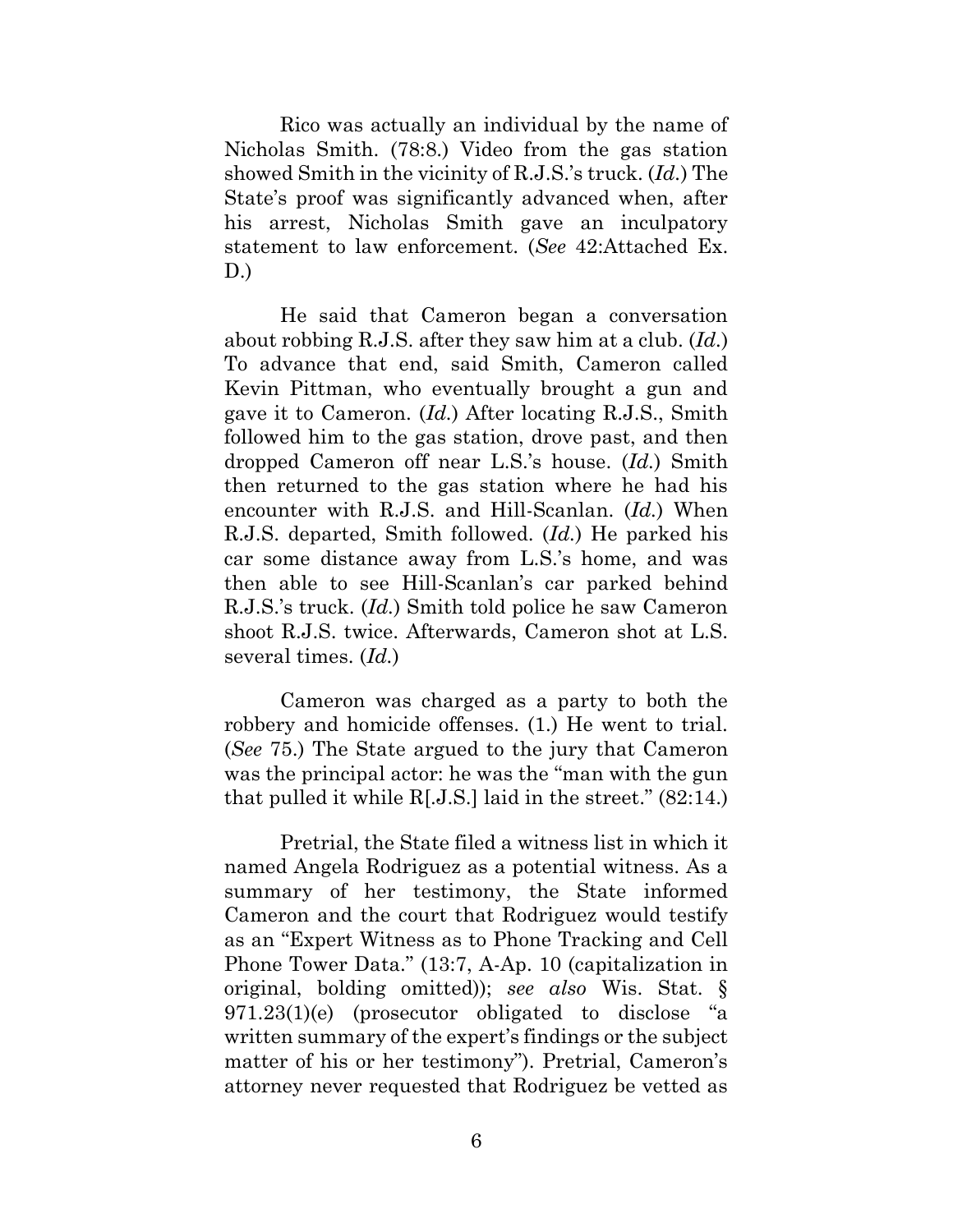an expert pursuant to Wisconsin's expert witness statute, Wis. Stat. § 907.02, and the circuit court never exercised its gatekeeping function to mandate proof that Rodriguez's methods were reliable.

At trial, the State presented "a lot of phone evidence and a lot of circumstantial evidence." (*See*  74:3 (describing manner of proof in codefendant's trial and anticipating same)). In opening, the State informed the jury that it would present evidence regarding "cell phone site tower locations" to prove Cameron's guilt. (76:47.) True to its word, the State introduced seventy exhibits related to cell phone data, four of which were call logs; the remainder were maps purportedly showing the location from which various calls originated. (*See* 14:8-12.) All of those exhibits came in through Rodriguez. She explained that the call logs were generated from phone record data that she received from the phone company.<sup>3</sup> (*See* 79:79-80, *id.*:88-91.) The maps, however, were of her own creation. (*id.*:40.)

No one from the phone company testified about the phone records. However, Cameron stipulated the records' authenticity, thereby admitting that the "matter in question [was] what [the State] claim[ed]." *See* Wis. Stat. § 909.01 (authentication of evidence). Cameron's stipulation relieved the State only of its obligation to call a witness from the phone company to testify regarding the production of the records. It admitted nothing regarding the accuracy of the records' contents.

Rodriguez explained that she created the maps by "input[ing] [phone data] into [HIDTA's] pending system which is what [HIDTA] use[s] to analyze phone records and from that [she] map[ped] the calls." (*Id.*:79.) Mapping the calls entailed correlating each call to the cellular tower through which it was routed.

<sup>3</sup> Technically, the phone records were obtained first by the police department, which in turn gave the records to Rodriguez.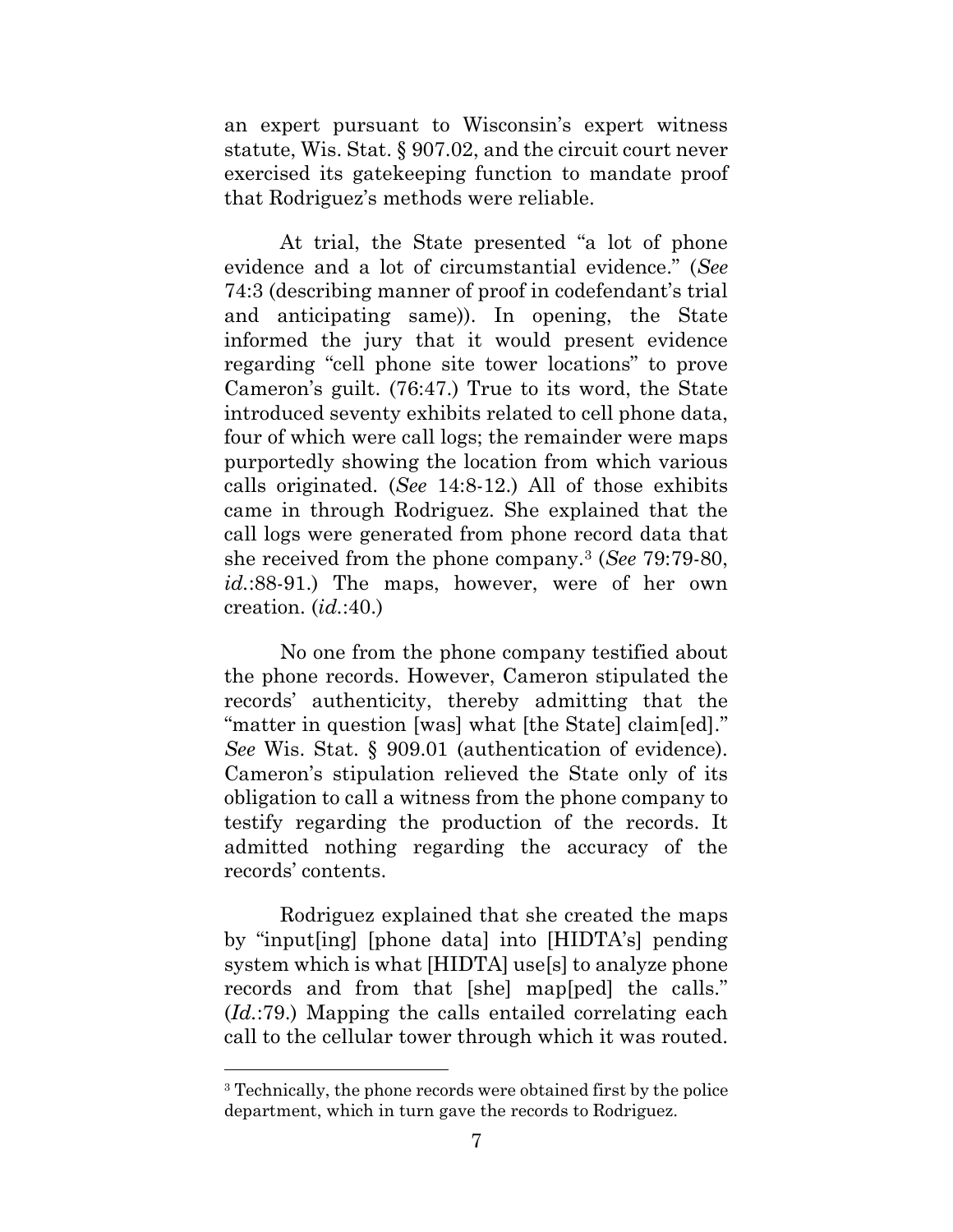Rodriguez then explained the theory and science behind the conclusions shown in her maps. She said, "A cell sight tower is what cell phones draw their signal from. Each tower has three sectors to it. So depending on where the phone is in relation to that tower will determine what sector is going to draw a signal from." (*Id.*:81.) Sectors, she continued, have defined boundaries: each sector "looks kind of like a pie, like a third of a pie basically" (*id.*) and the "maximum distance" that a "signal from a cell tower can go" outward from the tower defines the sector's size (*id.*:83).

According to Rodriguez, a phone call placed outside of a sector's boundaries would not be serviced by the tower defining that sector. (*Id.*:83, *id.*:85.) Thus, if a cellular call was routed through a particular sector of a particular tower, one could know that the phone being used to make that call was somewhere "within that sector." (*Id.*:83.) Rodriguez also told the jury that a "cell phone is most likely going to hit off the nearest tower" and "the closer you are to the tower the more likely you're going to hit off that tower." (*Id.*:84.) At no time did she offer any explanation as to how she derived those conclusions; she merely uttered them as fact.

Through Rodriguez's testimony, the State introduced sixty-four maps purportedly showing the locations of individual cellular phones at the time that calls from those phones were routed through various cell towers in the Milwaukee area. (*See e.g.,* 79:101 (explaining that map "show[ed] that the phone was somewhere within that area" when call was placed).) That location evidence was derived from Rodriguez's assumptions that 1) every cell tower has a finite, defined service area, 2) calls made from cellular phones while inside the nearest tower's finite, defined service area will be routed through that tower and 3) calls made outside of a tower's finite, defined service area will not be routed through that tower. The trial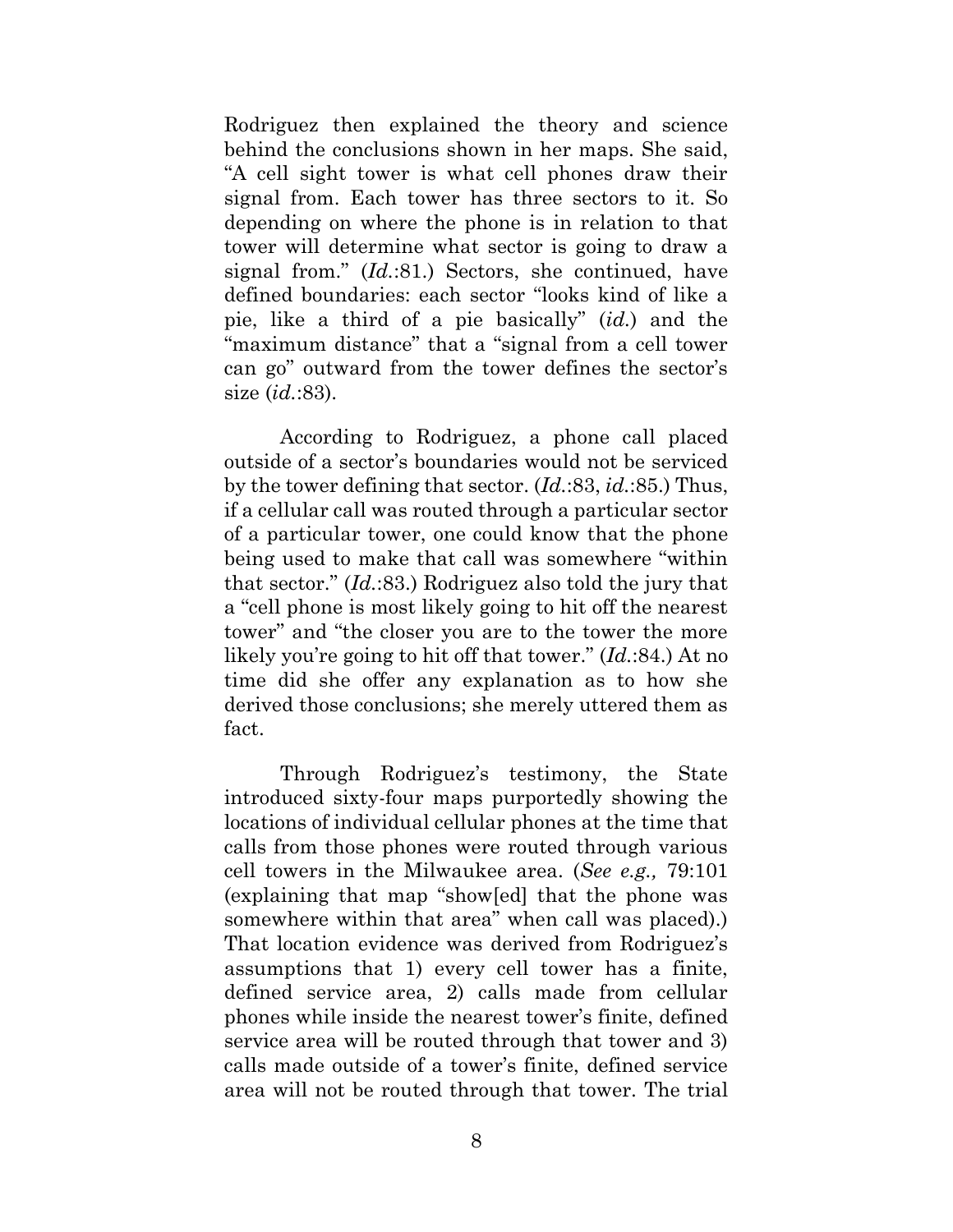court did not demand proof of the reliability of Rodriguez's assumptions. And, trial counsel made no objection to Rodriguez's testimony or to the introduction of her maps, nor did he offer expert testimony to contradict the assertions she made.

The State also presented the testimony of Nicholas Smith. He identified Cameron in court (80:59-60), and detailed his version of events from the night of the shooting (*id.*:53-102). Smith explained the relationships between the men who he identified as involved in the shooting, including himself. (*Id.*:65-67.) He told the jury that Cameron "said he wanted to get [R.J.S.]" after having seen R.J.S.'s truck parked outside of a nightclub. (*Id.*:63-64.) According to Smith, Kevin Pittman provided a gun to Cameron while Cameron was in the backseat of Smith's car. (*Id.*:69.) Nonetheless, Smith denied any knowledge of a plan to rob R.J.S. until later when the men encountered R.J.S.'s truck parked outside a tattoo parlor. (*Id.*:69- 71.) Smith then detailed how he and Anthony Perkins followed R.J.S. as he drove through the city. (*Id.*:72- 81.) As part of that story, Smith explained the use of cellular phones by various participants. (*Id.*:74, 79.)

Ultimately, Smith told the jury that Cameron requested to be dropped off at 47th and Wright, near L.S.'s home. (*Id.*:76.) After leaving Cameron at that location, Smith said, he went to the gas station where R.J.S. was then located. (*Id.*:76-77.) When R.J.S. drove away from the gas station, Smith followed and parked his car "looking down Wright Street towards R[.J.S.]'s home." (*Id.*:81.) Smith then claimed to see Cameron shoot R.J.S. and shoot at L.S. (*Id.*) After the shooting, Smith said, he overheard conversations between Cameron and Pittman about getting rid of R.J.S.'s truck, which was stolen after the shooting. (*Id.*:84-85.) When Cameron eventually got back into Smith's car, he had with him clothes that matched the clothes R.J.S. had been wearing earlier that night. (*Id.*:87.)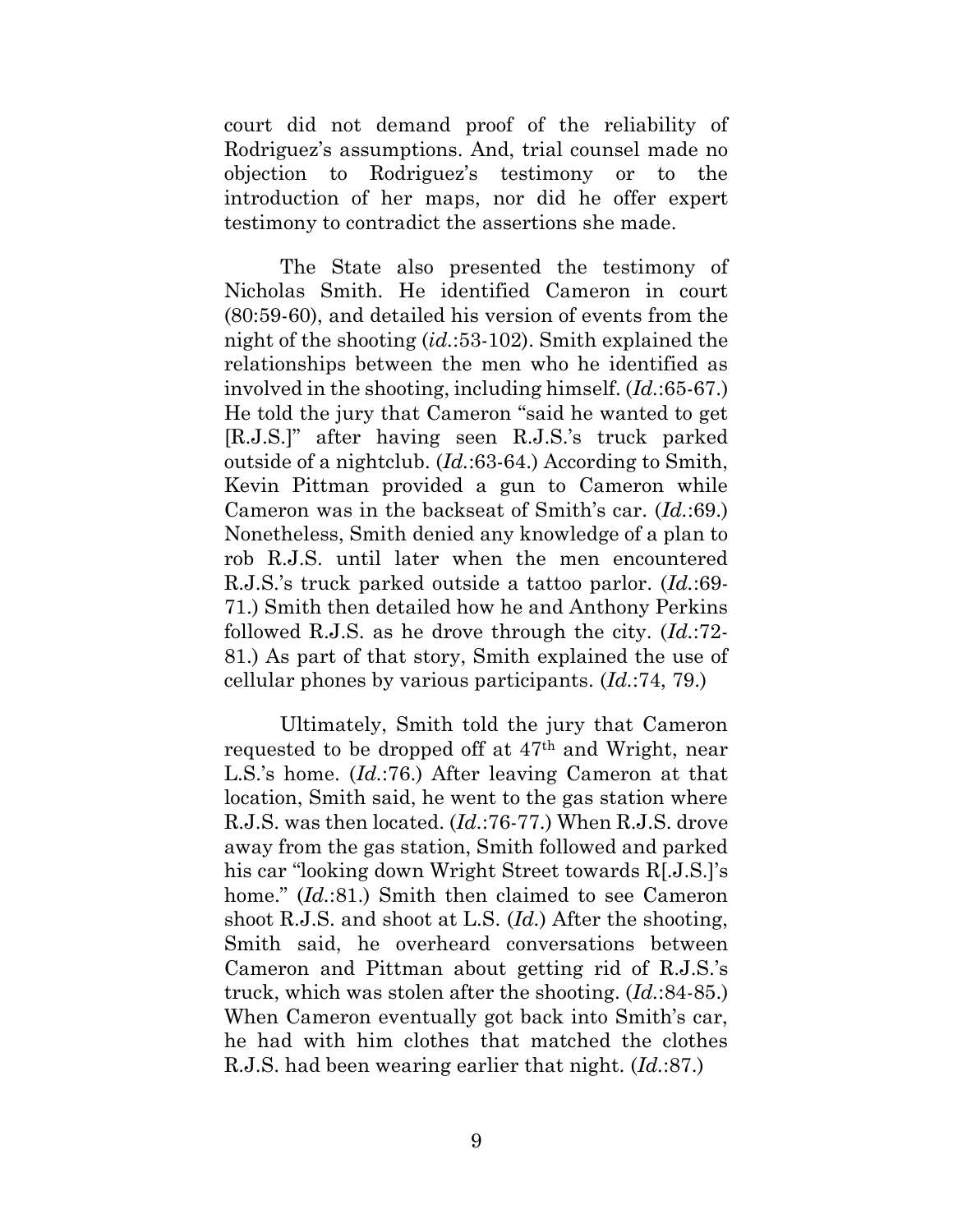Both the prosecutor and Cameron's defense attorney challenged Smith's believability in light of the proffer that he received from the State, as well as his prior statements to law enforcement denying any involvement in the offense. (*Id.*:92-95, *id.*:97-100, *id.*:105-06.) When questioning Smith, the prosecutor referred to Smith's inculpatory statement as his "truthful statement" and questioned Smith regarding the requirement in his proffer that he must "testify truthfully" or else risk that his "deal could go away if [he] lie[d]." (*Id.*:97, *id.*:102.) "You weren't honest with detectives at first," said the prosecutor, "but eventually you did tell them the truth, did you not?" (*Id.*:102.) Smith answered, "Yes." (*Id.*)

Cameron's defense was that he did not shoot R.J.S. and he was not involved in the crime at all. (76:49-50.) The shooting was, instead, done by someone else, and Smith was lying to protect himself and his friends. (82:50.) Cameron pointed to the testimony of a disinterested third party who had identified another person as having exited R.J.S.'s truck after it was driven away from the scene of the shooting. (79:28-37, *id.*:50, *id.*:52, 76:49-50, 82:29-30.) That testimony was relevant and helpful to Cameron because Smith testified that the person who shot R.J.S. jumped into his truck following the shooting and drove away. (80:117-18.) Finally, Cameron argued that there was no credible testimony showing his involvement as a party to the crime. (*Id.*:47.)

In closing argument, the prosecutor returned to the truthfulness of Smith's testimony. He told the jury that it could be sure that Nicholas Smith was being truthful:

> Ladies and Gentlemen, Nick Smith came in and he told you the truth. And it's true when he first was presented with an offer, a proffer agreement with no deals on the table he had to come in and tell us the truth. He didn't say at first. He didn't. He said he wasn't involved. He had to admit to his own involvement and eventually he did.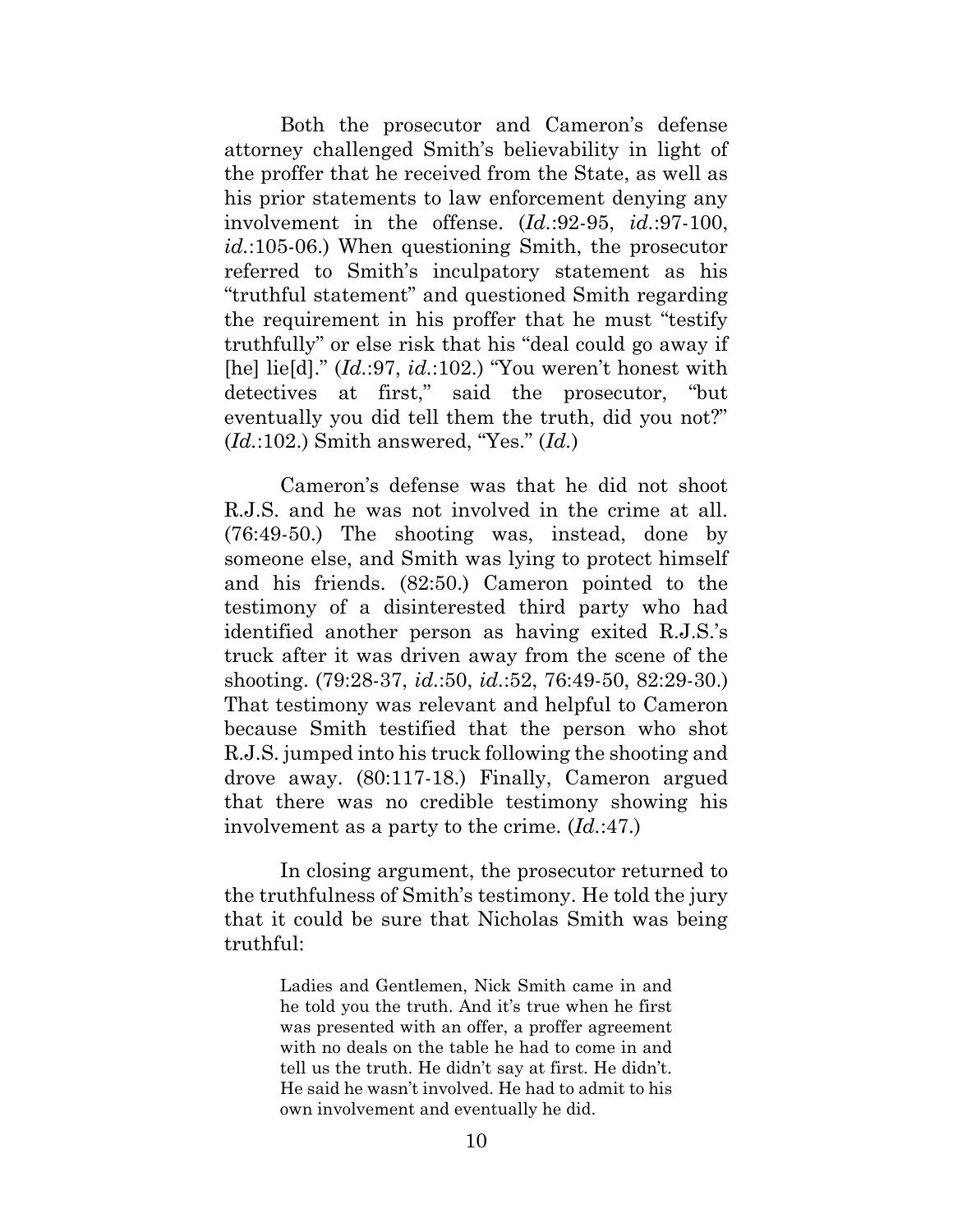And yes, a deal has been made and you have been told about every aspect of that deal. But the problem is, Ladies and Gentlemen, when you have a case like this and people like Robert Cameron and Kevin Pittman and Peewee Perkins and Nick Smith in a case like this, the phone evidence while it is corroboration and can tell you if someone is telling you the truth like it does with Nick Smith, you need a witness. And Ladies and Gentlemen, Nick Smith, yes he was given a deal but he told you the truth.

(82:21-22.)

Additional facts will be stated where relevant to the argument below.

#### **ARGUMENT**

<span id="page-18-0"></span>As a threshold matter, Cameron believes it is necessary to recognize that the circuit court's wholesale adoption of the State's postconviction response brief as its decision constituted an erroneous exercise of discretion. (*See* 54, A-Ap. 99.)

This Court—indeed this very District—has before explained that a circuit court does not appropriately exercise its discretion when its decision is nothing more than the "wholesale adoption of the State's brief." *State v. McDermott*, 2012 WI App 14, ¶ 9 n.2, 339 Wis. 2d 316, 810 N.W.2d 237.

In *McDermott*, "[t]he sum total of the circuit court's analysis denying" the defendant's postconviction motion was as follows: "'For all of the reasons set forth in the State's excellent brief, which the court adopts as its decision in this matter, the court denies the defendant's motion as well as the evidentiary hearing he requests.'" *Id.* (quoting circuit court decision). This Court agreed with McDermott that the circuit court's *in toto* adoption of the State's brief was an erroneous exercise of discretion: "[J]udges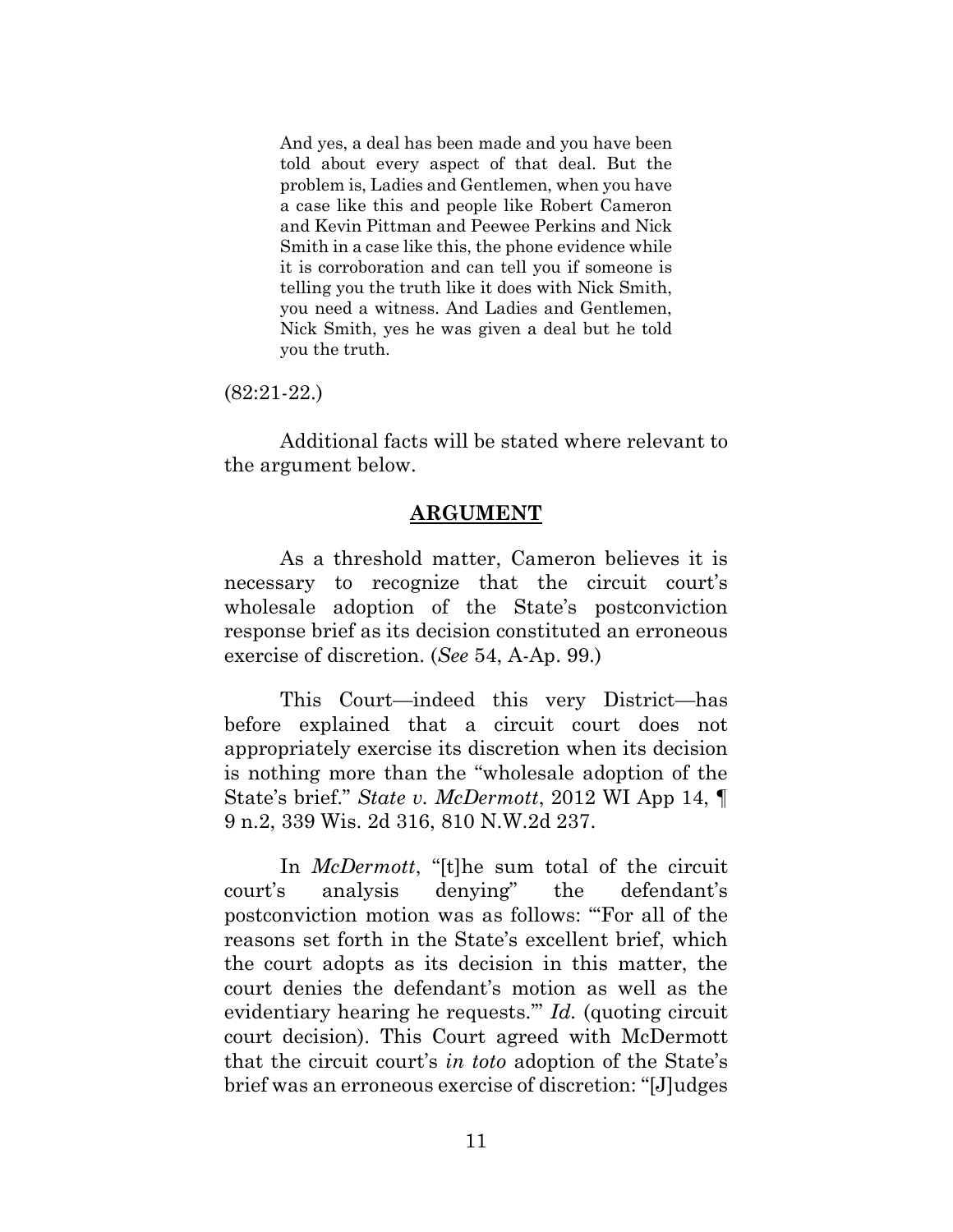must not only make their independent analyses of issues presented to them for decision, but should also explain *their* rationale to the parties and the public." *Id.* (emphasis in original).

In the instant case, the circuit court's decision is practically identical to the circuit court's decision in *McDermott*:

> The court concurs completely with the State's analysis of the issues and adopts its brief *in toto* as the court's decision in this matter. In addition, even if the court erred or counsel failed to object to the cell phone evidence from Angela Rodriguez, the testimony in this case was more than sufficient without it, and thus, any error was harmless and any failure on the part of counsel to object did not prejudice the defendant.

(54, A-Ap. 99.) Pursuant to *McDermott*, the circuit court's adoption of the State's postconviction response brief as its decision constituted an erroneous exercise of discretion. 2012 WI App 14, ¶ 9 n.2. Insofar as any of the claims set forth herein necessitate review of the circuit court's postconviction exercise of discretion, that exercise was erroneously done.

- <span id="page-19-1"></span><span id="page-19-0"></span>**I. CAMERON SHOULD HAVE A NEW TRIAL BECAUSE THE CIRCUIT COURT ABANDONED ITS GATEKEEPING ROLE WHEN IT ALLOWED THE STATE TO INTRODUCE EXPERT WITNESS TESTIMONY WITHOUT SATISFYING THE DAUBERT TEST.**
	- **A. Wisconsin is a** *Daubert* **State; its Circuit Court Judges Have an Obligation to Ensure That Purportedly Expert-Witness Testimony Complies With Wis. Stat. § 974.02.**

In 1993, the United States Supreme Court issued its seminal case on the issue of expert witness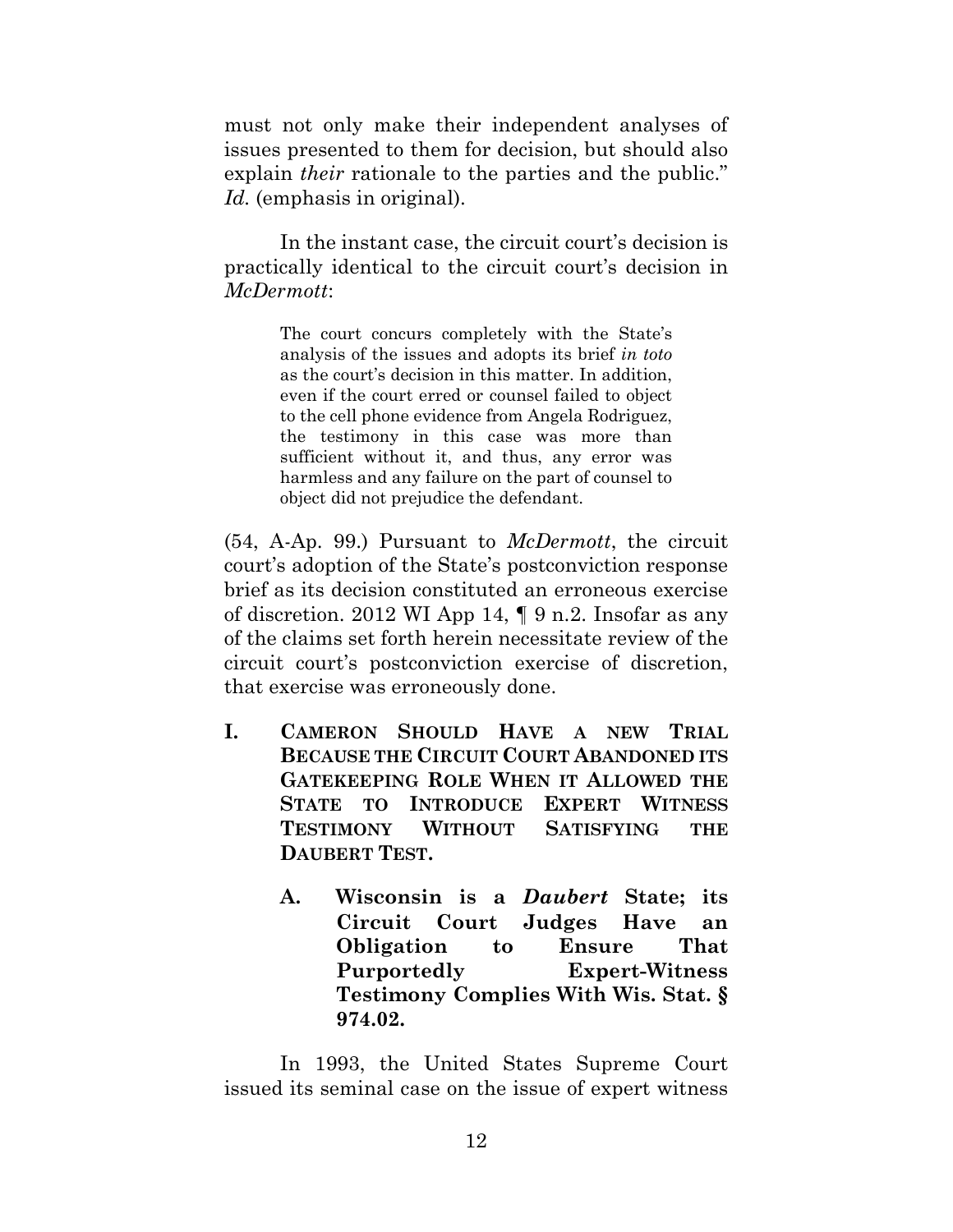testimony and the trial court's role in admitting it. *See Daubert v. Merrell Dow Pharmaceuticals, Inc.*, 509 U.S. 579 (1993). *Daubert* concluded that Federal Rule of Evidence 702—the evidentiary provision governing expert witness testimony in the federal system required federal district court judges to play a significant gatekeeping role in deciding whether to admit purported expert testimony. *Id.* at 592-93. In the twenty years since *Daubert*, numerous jurisdictions—both state and federal—have considered *Daubert*'s application to different expert witness scenarios. *See, e.g., State v. Porter*, 698 A.2d 739 (Conn. 1997), *Gayton v. McCoy*, 593 F.3d 610 (7th Cir. 2010).

Wisconsin, though, was not among those courts adopting *Daubert*. As recently as 2010, the Wisconsin Supreme Court rejected calls to conform Wisconsin's evidentiary rules to *Daubert* and its progeny. *State v. Fischer*, 2010 WI 6, ¶ 7, 322 Wis. 2d 265, 778 N.W.2d 629 ("We, therefore, decline to adopt a *Daubert*-like approach to expert testimony that would make the judge the gatekeeper."). The language of Wisconsin's evidentiary code did not then conform with Rule 702, and Wisconsin had long maintained an evidentiary standard for experts dissimilar to *Daubert*. *See id.* Wisconsin courts therefore saw no cause to apply *Daubert*'s principles to the state's evidentiary code. *Id.*

However, "[i]n late January 2011, the Wisconsin Legislature amended Wis. Stat. section 907.02 to adopt the reliability standard found in Federal Rule of Evidence 702 and embraced by a majority of states." Daniel D. Blinka, *The* Daubert *Standard in Wisconsin: A Primer*, Wisconsin Lawyer 14 (March 2011); *see also*  2011 Wis. Act 2. The playing field then shifted, and Wisconsin is now a *Daubert* state. *See State v. Kandutsch*, 2011 WI 78, ¶ 26 n.7, 336 Wis. 2d 478, 799 N.W.2d 865 (noting that "the Wisconsin Legislature amended Wis. Stat. § 907.02 to adopt the Daubert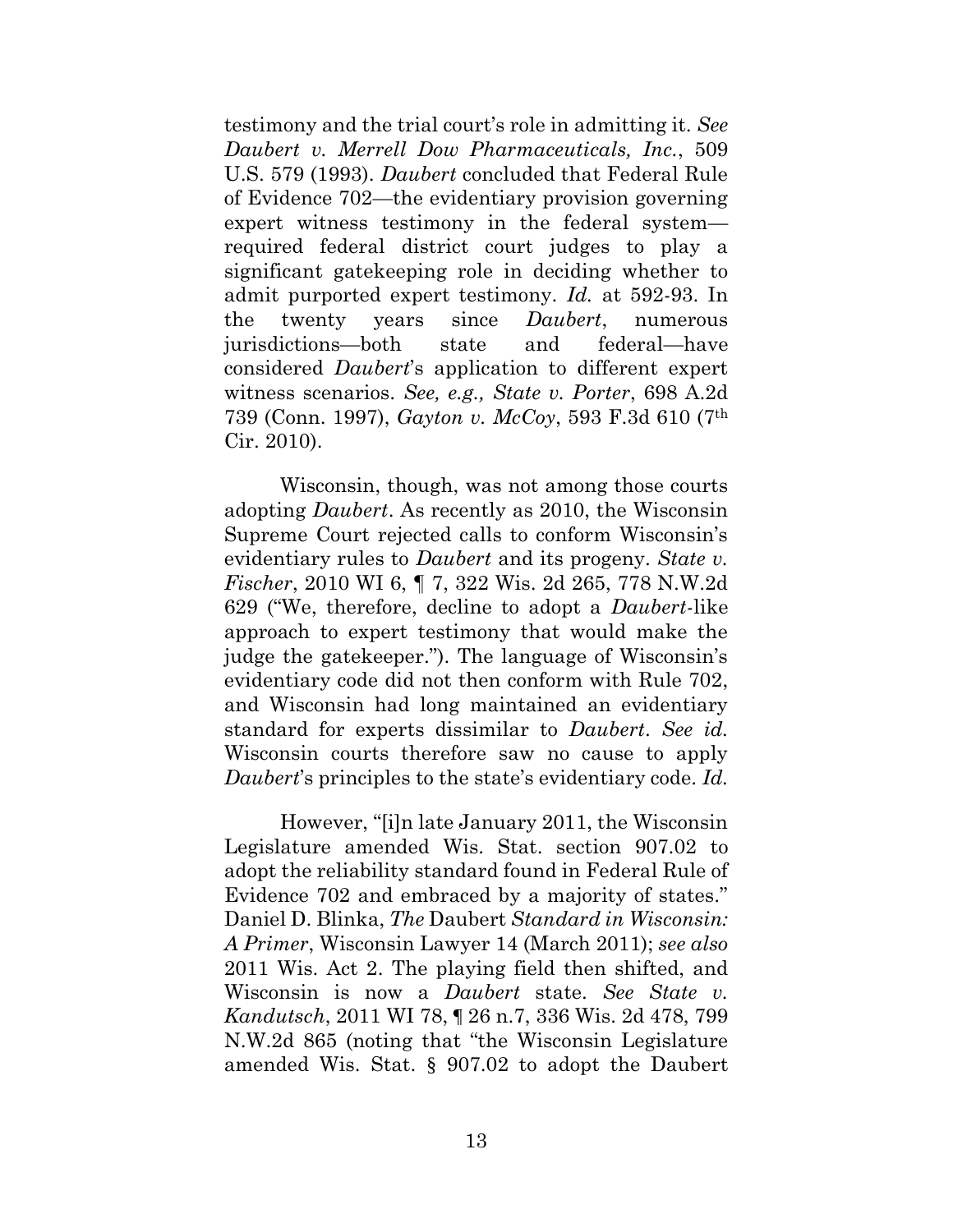reliability standard embodied in Federal Rule of Evidence 702").

Wisconsin courts interpreted the former Section 907.02 as giving "to the trial judge a more-limited role" than exists under the "federal system, where the judge is a powerful gatekeeper with respect to the receipt of proffered expert evidence." *State v. Jones*, 2010 WI App 133, ¶ 22, 329 Wis. 2d 498, 791 N.W.2d 390 (citing, *inter alia*, *Daubert*, 509 U.S. 579). The circuit court's obligation when deciding the admissibility of expert testimony under the old Section 907.02 was "merely [to] require<sup>[]</sup> the evidence to be 'an aid to the jury' or 'reliable enough to be probative.'" *Id.* (quoting *State v. Walstad*, 119 Wis.2d 483, 519, 351 N.W.2d 469, 487 (1984)).

As amended, Section 907.02 is now identical to Federal Rule of Evidence 702. Insofar as the language of Section 907.02 now mirrors that in Rule 702, the rules that govern its application should similarly mirror those adopted by the United States Supreme Court for the implementation of Rule 702. *See State v. Giese*, 2014 WI App 92, ¶¶ 18-20, 356 Wis. 2d 796, 854 N.W.2d 687 (quoting and citing federal cases relying on *Daubert*). *Daubert* was the Supreme Court's foundational case interpreting Rule 702's application, and thus its holding and the holdings of those cases that have followed it should guide the development of Wisconsin law in this area. *See, e.g., Kumho Tire Co. v. Carmichael*, 526 U.S. 137 (1999) (recognizing application of *Daubert*'s principles to non-scientific expert testimony).

The legislature's changes to Section 907.02 changed the role Wisconsin's trial judges must play when expert witness testimony is to be presented. *Compare Giese*, 2014 WI App 92, ¶ 18 (noting that trial judges are now gatekeepers) *with Jones*, 2010 WI App 133, ¶ 22 (distinguishing circuit court's role under the old Section 907.02 from federal gatekeepers).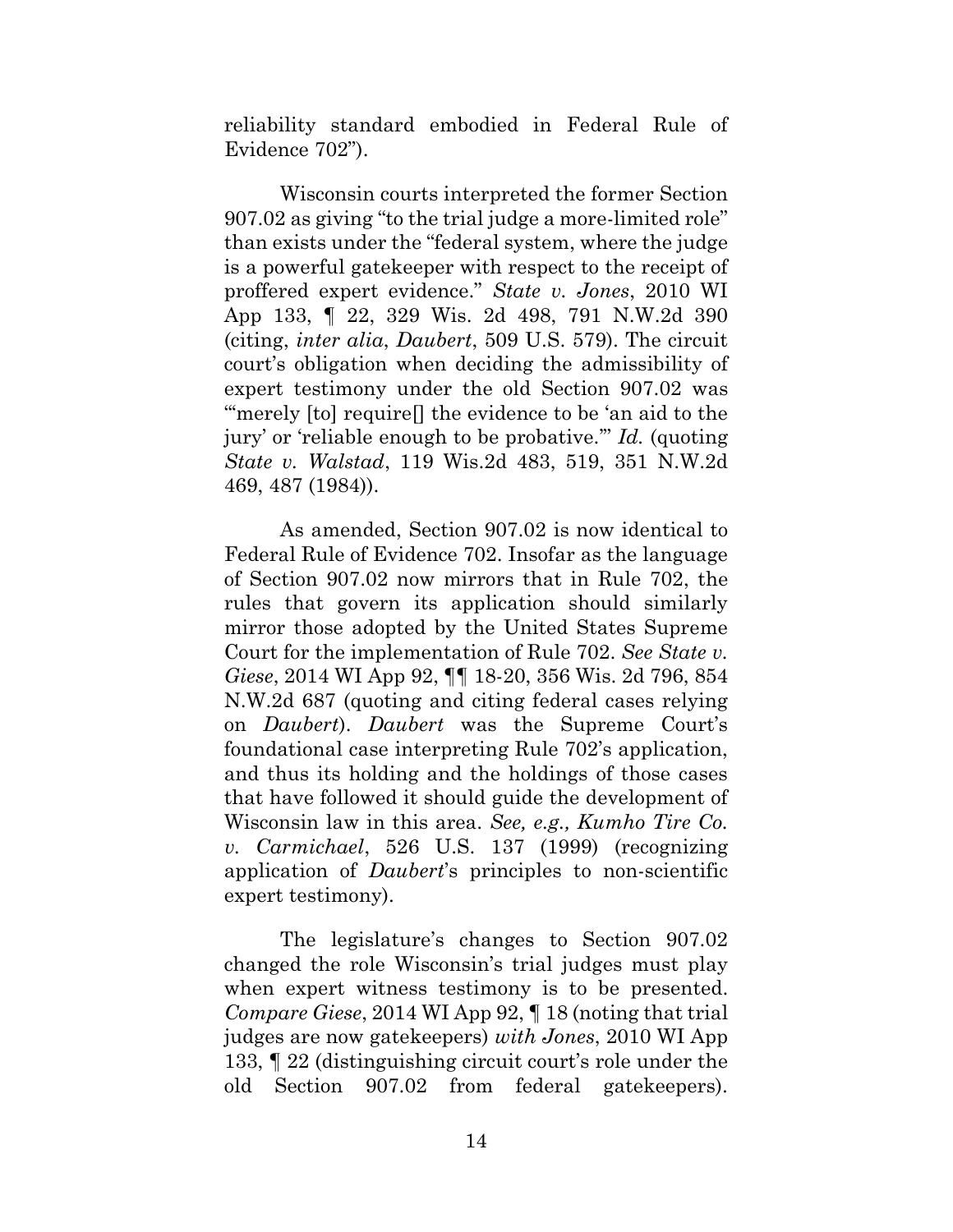Wisconsin trial judges now bear the same gatekeeping responsibilities as their federal counterparts. *See Giese*, 2014 WI App 92, ¶ 18, *Kumho Tire*, 526 U.S. at 147 (explaining judge's obligation under *Daubert*).

Trial judges are thus responsible for vetting expert testimony before deeming it admissible. *Daubert*, 509 U.S. at 592-93. The Supreme Court has explained the judge's role as follows:

> Faced with a proffer of expert scientific testimony, then, the trial judge must determine at the outset, pursuant to Rule 104(a), whether the expert is proposing to testify to (1) scientific knowledge that (2) will assist the trier of fact to understand or determine a fact in issue. This entails a preliminary assessment of whether the reasoning or methodology underlying the testimony is scientifically valid and of whether that reasoning or methodology properly can be applied to the facts in issue. We are confident that federal judges possess the capacity to undertake this review. Many factors will bear on the inquiry, and we do not presume to set out a definitive checklist or test.

Id. (footnotes omitted). A trial judge's gatekeeping responsibility is "a special obligation" purposed on "'ensur[ing] that any and all scientific testimony is not only relevant, but reliable.'" *Kumho Tire*, 526 U.S. at 147 (quoting *Daubert*, 509 U.S. at 589).

The *Daubert* rule requires trial judges to "engage in a difficult, two-part analysis." *Daubert v. Merrell Dow Pharmaceuticals*, *Inc.* (*Daubert II*)*,* 43 F.3d 1311 (9th Cir. 1995) (on remand after *Daubert*). Courts must "ensur[e] that an expert's testimony both rests on a reliable foundation and is relevant to the task at hand." *Daubert*, 509 U.S. at 597. To decide whether testimony is reliable, courts "must determine nothing less than whether the experts' testimony reflects 'scientific knowledge,' whether their findings are 'derived by the scientific method,' and whether their work product amounts to 'good science.'" *Daubert*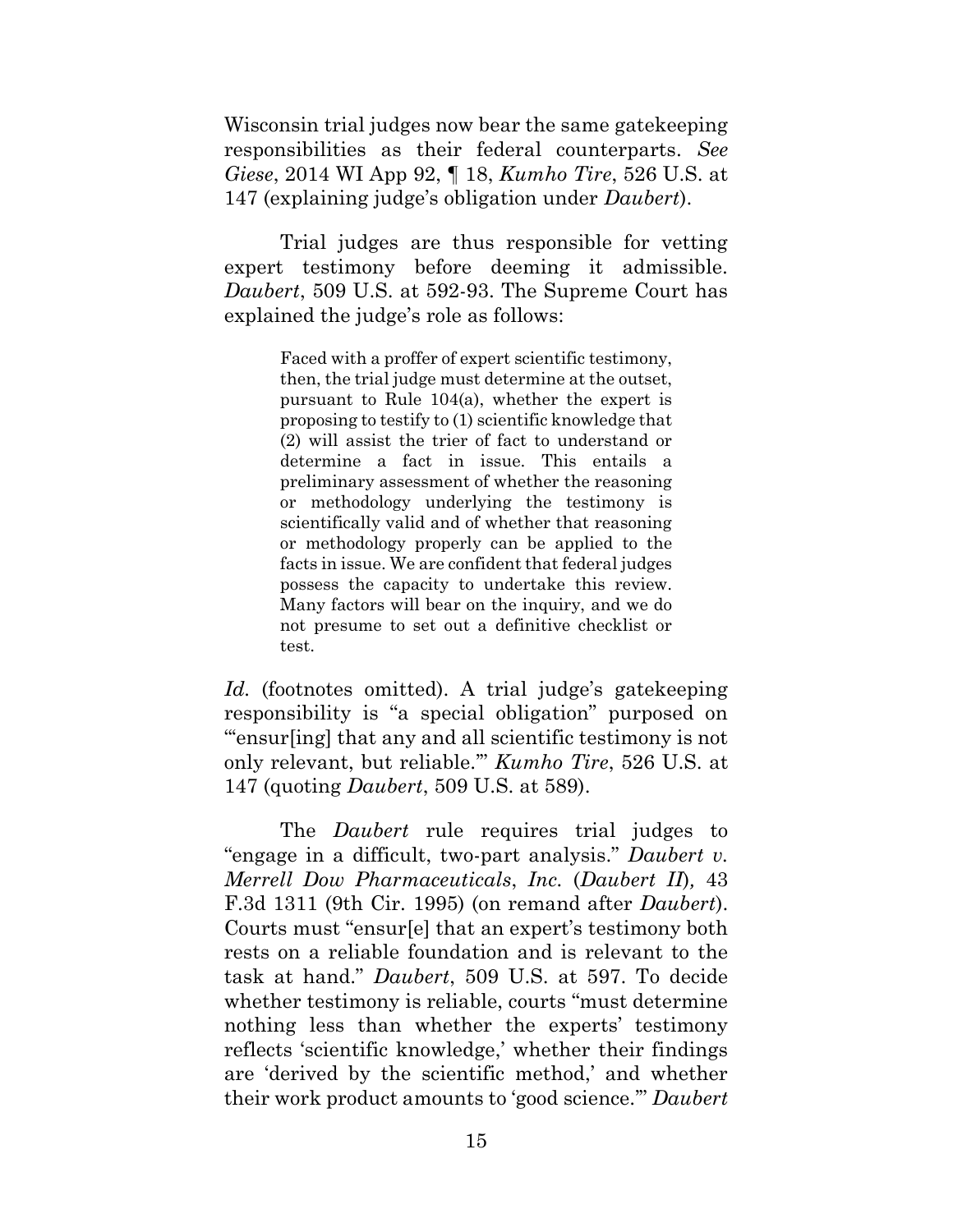*II*, 43 F.3d at 1315 (quoting *Daubert*, 509 U.S. at 597). Proof of relevancy requires the proponent be able to demonstrate that the expert's testimony "fit[s]" the reasons for which it is adduced; that is to say, the evidence must "logically advance[] a material aspect of the proposing party's case." *Id.*

Accordingly, when faced with purported expert testimony, Wisconsin's trial judges must now determine whether the proposed evidence is: 1) reliable and 2) relevant to the issue at hand. Failure on either prong should result in exclusion. *See id.*, 43 F.3d at 1322 (testimony excluded because cannot meet relevancy requirement alone). "The court's gatekeeper function under the *Daubert* standard is to ensure that the expert's opinion is based on a reliable foundation and is relevant to the material issues." *Giese*, 2014 WI App 92, ¶ 18. A "district court abandon[s] its gate-keeping function by failing to make any findings regarding the reliability of [an expert's] testimony." *Mike's Train House, Inc., v. Lionell LLC*, 472 F.3d 398, 407 (6<sup>th</sup> Cir. 2006).

Previous Wisconsin cases dealing with expert witness testimony have stated, "The admissibility of expert opinion testimony lies in the discretion of the circuit court. We review a circuit court's decision to admit or exclude evidence under an erroneous exercise of discretion standard." *State v. Shomberg*, 2006 WI 9, ¶ 10, 288 Wis. 2d 1, 709 N.W.2d 370 (quotation marks and quoted authority omitted). However, that standard of review is tied to the old rule governing expert witness testimony. *See Martindale v. Ripp*, 2001 WI 113, ¶ 28, 246 Wis. 2d 67, 629 N.W.2d 698. Insofar as Wisconsin is now a *Daubert* state, its standard of review for expert testimony should accordingly change.

Like the Seventh Circuit and other federal circuits, Wisconsin's appellate courts should "review de novo whether the [circuit] court correctly applied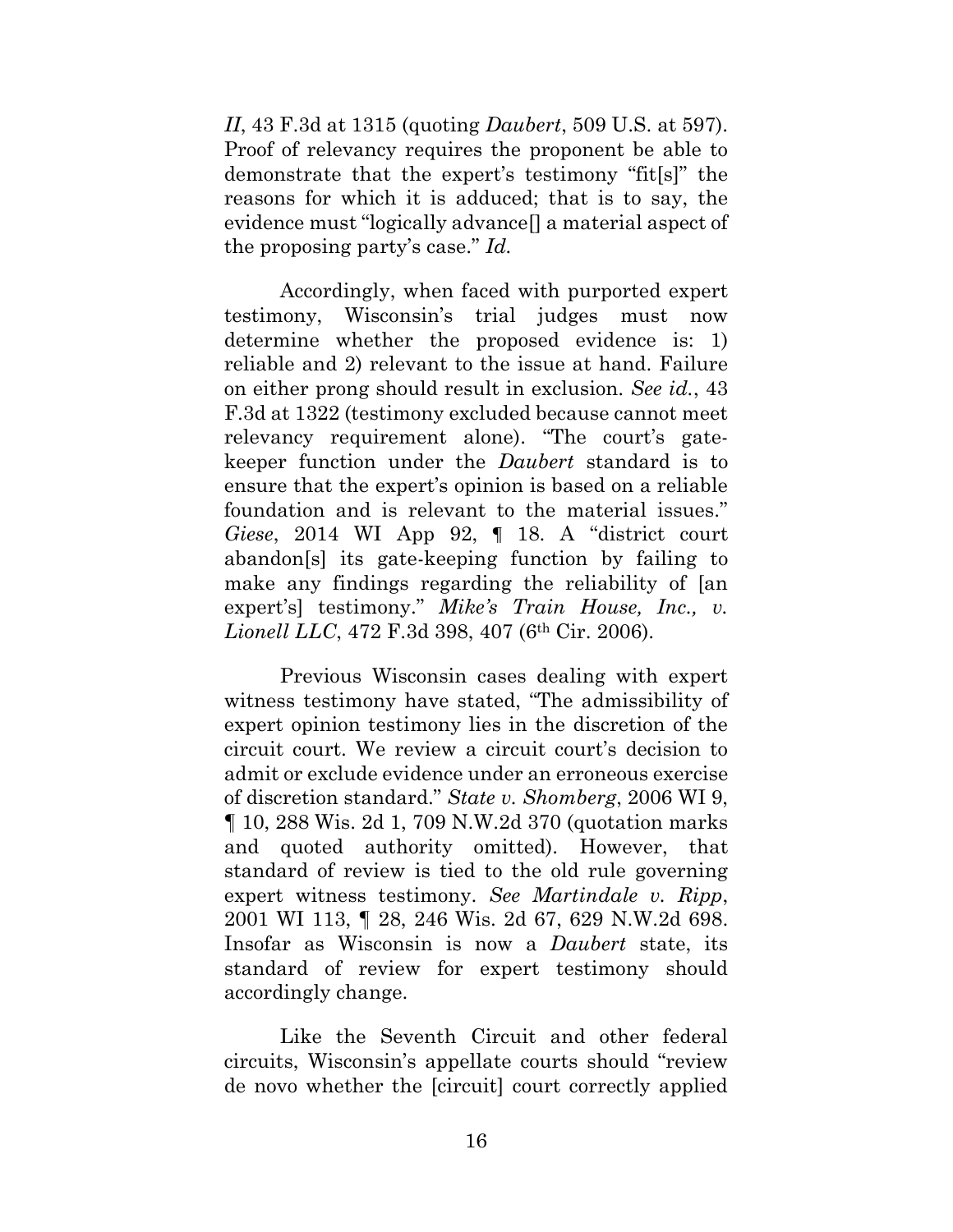*Daubert*'s framework, and [then] review the [circuit] court's decision to admit or exclude expert testimony for abuse of discretion." *Gayton*, 593 F.3d 610 at 616; *see also, e.g., United States v. Roach*, 582 F.3d 1192, 1206 (10th Cir. 2009) (espousing same mixed standard of review). Under that standard of review, the circuit court's decision in the instant is not reviewed for discretion—it never subjected Rodriguez's testimony to a *Daubert* analysis. Instead, this Court reviews de novo whether Rodriguez's testimony was admissible under *Daubert*.

In the instant case, the circuit court's failure to exercise its gatekeeping responsibility constitutes reversible error because Rodriguez's testimony was unreliable and key to the State's case against Cameron. Had the circuit court required the Rodriguez evidence to be subjected to the rigors of *Daubert*, it would have been excluded. The court's failure to fulfill its obligation under *Daubert* allowed the State to put before the jury crucial, inadmissible evidence that led to Cameron's conviction.

> <span id="page-24-0"></span>**B. Rodriguez Testified as an Expert Insofar as her Testimony Presented to the Jury Specialized Knowledge that she Derived from her Training and Experience.**

The consensus view amongst the federal circuits is that, "[i]f a witness has acquired 'specialized knowledge' on the basis of 'knowledge, skill, experience, training or education,' and presents that knowledge to a jury 'in the form of an opinion or otherwise,' that witness is testifying as an expert witness, Fed. R. Evid. 702, who is subject to the disclosure requirements for expert testimony." *United States v. Valdivia*, 680 F.3d 33, 60 (1st Cir. 2012) (Lipez, J., concurring) (explaining prevailing rule).

The rule should be the same in Wisconsin, given the similarities between Rule 702 and Wis. Stat. §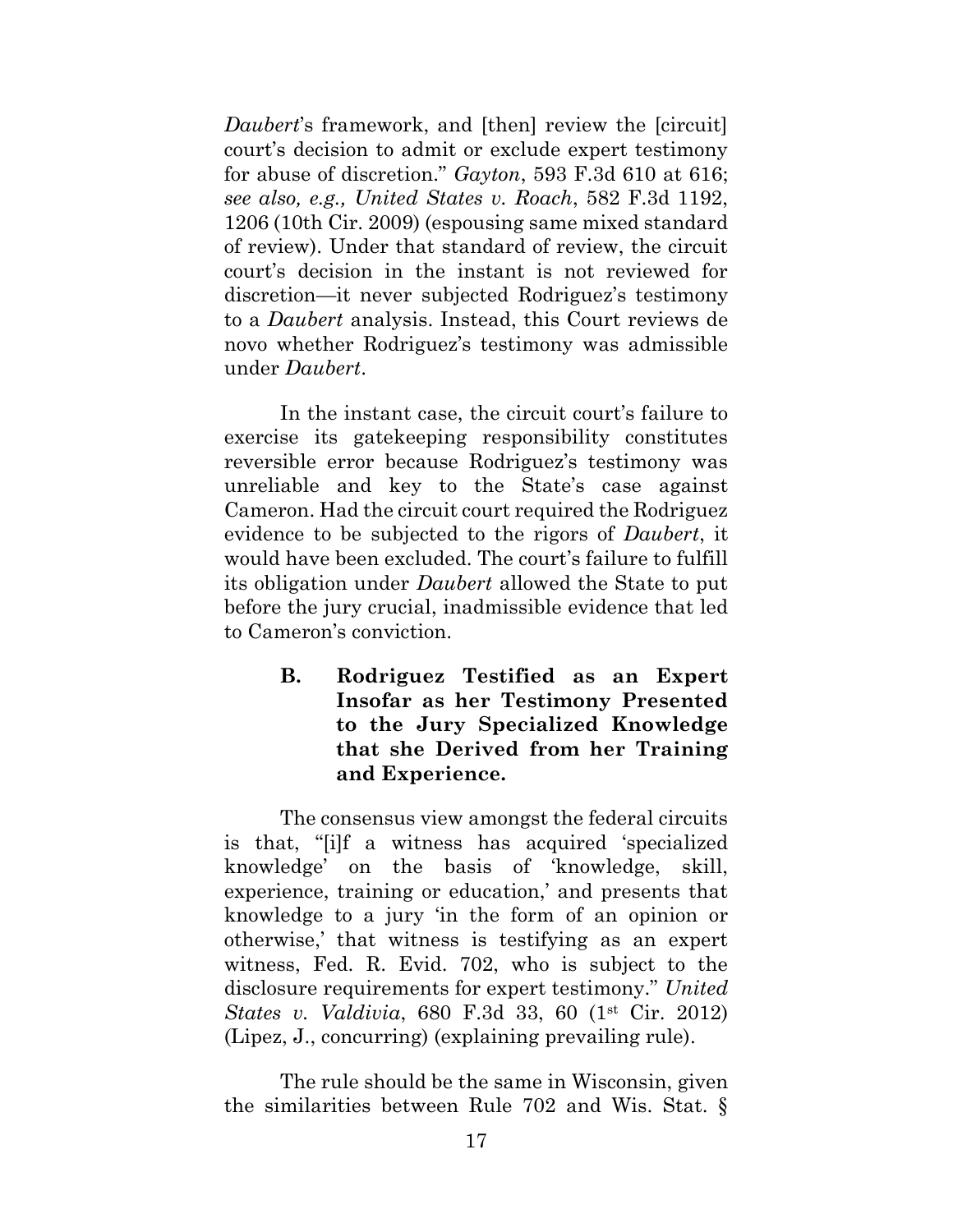907.02, as well as this jurisdiction's adoption of the *Daubert* standard. Additionally, Wisconsin's Supreme Court has before expressed a similar opinion regarding when certain testimony necessitates an expert. *See Megal v. Green Bay Area Visitor & Convention Bureau, Inc.,* 2004 WI 98, ¶ 19, 274 Wis. 2d 162, 682 N.W.2d 857 (recognizing that "expert testimony is necessary when the trier of fact is to determine matters requiring knowledge or experience on subjects that are not within the common knowledge of mankind").

Under that rule, there can be no question that Rodriguez offered expert testimony. Rodriguez clearly had specialized knowledge in her role as a HIDTA analyst, which is directly apparent from her testimony. Before she could even convey to the jury the results of her "analysis," Rodriguez had to explain to it all of the following:

- 1. What "phone tolls" are (79:79),
- 2. What "cell sight towers" are (*id.*:81),
- 3. How cell sight towers operate (*id.*:83),
- 4. That different cellular companies use different towers (*id.*:85),
- 5. That cell towers have sectors (*id.*:81),
- 6. That "specific sector[s]" have a determined "signal strength" (*id.*),
- 7. That a "signal" has a "maximum distance" that it can travel from a tower (*id.*),
- 8. That certain sectors overlap (*id.*:84),
- 9. That the distribution of cell phone towers varies depending on the density of cell phones within the population (*id.*:85),
- 10. That certain calls will transition between cell towers during call (*id.*:84),
- 11. That such transition demonstrates that the phone is moving (*id.*),
- 12. That a "cell phone is most likely going to hit off the nearest tower" (*id.*),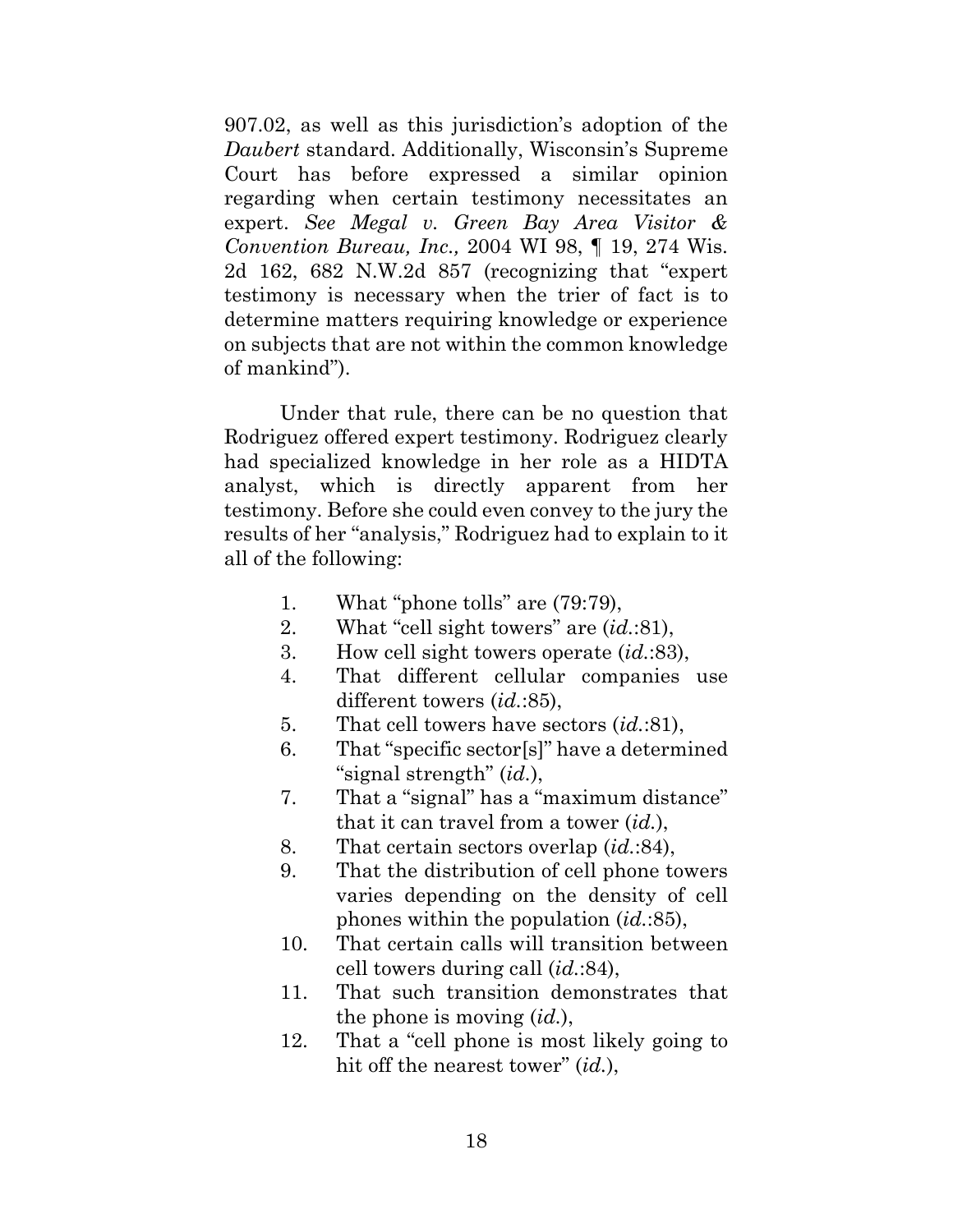- 13. That "text messages do not draw a signal from the tower" (*id.*:86), and
- 14. What in the functionality of cell phone transmission might explain "discrepancies" in the phone toll data (*id.*:7).

Only after Rodriguez detailed the above-enumerated information to the jury was she able to explain the results of her analysis, *viz.* that certain cell phones were in certain locations at certain times (*see, e.g., id.*:101). Her testimony on point was thus the result of specialized knowledge that she developed as a HIDTA analyst. As such, it was subject to Wis. Stat. § 907.02 and *Daubert*, and Rodriguez should not have been able to offer her testimony until it was shown that her opinions were reliably deduced from equally reliable data and methods. *See Clark*, 192 F.3d at 756.

> <span id="page-26-0"></span>**C. Proof of Reliability Demands That an Expert's Conclusion be Reached by Application of the Scientific Method, Even When That Conclusion is the Result of Training or Experience.**

"To decide whether an expert's analysis is reliable, the court must rigorously examine the data on which the expert relies, the method by which his or her opinion is drawn from applicable studies and data, and the application of the data and methods to the case at hand." *EEOC v. Beauty Enterp., Inc.*, 361 F. Supp. 2d 11, 14 (D. Conn. 2005). The Supreme Court has suggested four factors relevant to the reliability determination:

> Whether a "theory or technique can be (and has been) tested";

> Whether it "has been subjected to peer review and publication";

> Whether, in respect to a particular technique, there is a high "known or potential rate of error" and whether there are "standards controlling the technique's operation"; and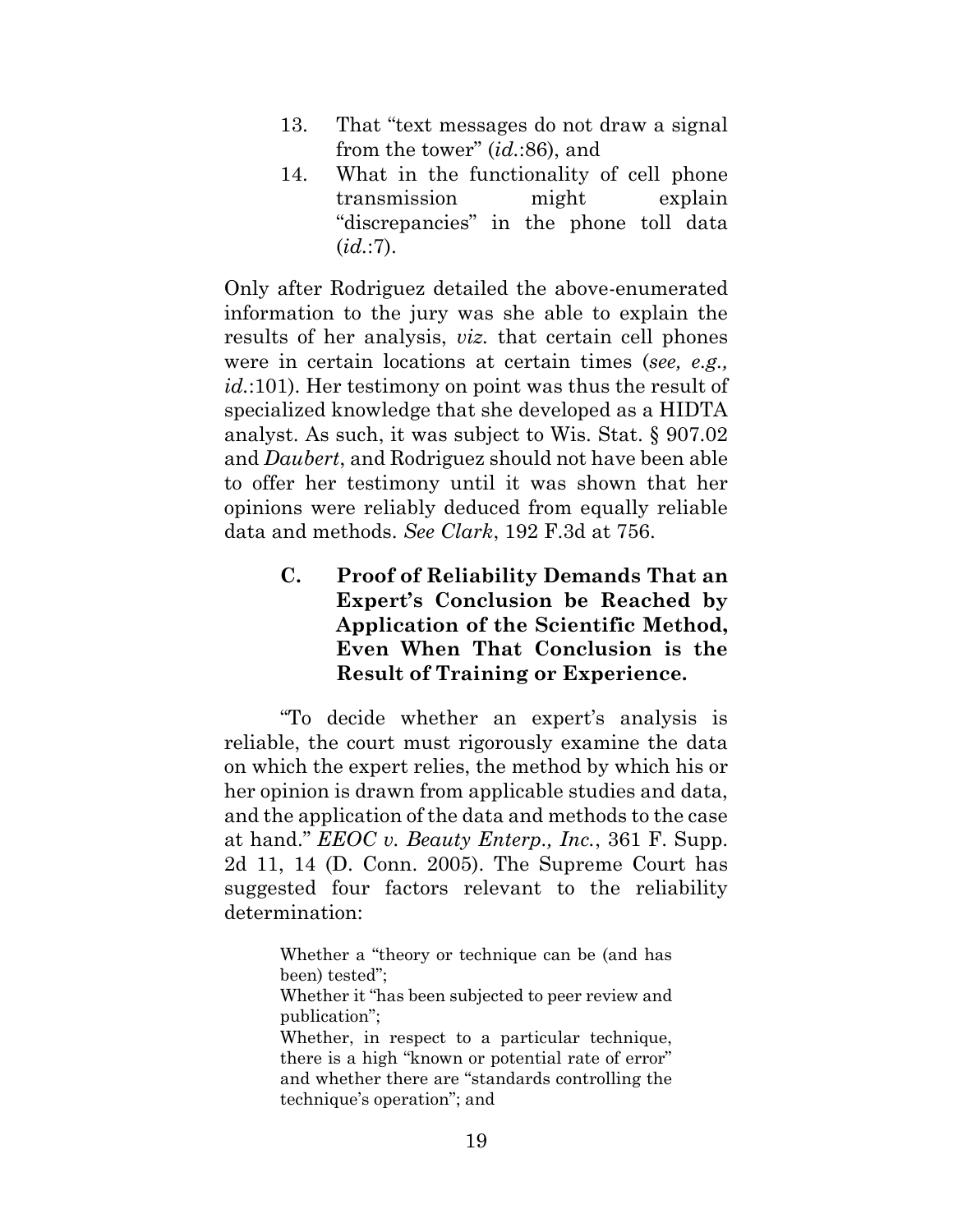Whether the theory or technique enjoys "general acceptance" within a "relevant scientific community."

*Kumho Tire*, 526 U.S. at 149-50 (quoting *Daubert*, 509 U.S. at 592, 594). The Court's list of reliability considerations is "helpful, not definitive," *Kumho Tire*, 526 U.S. at 151, and in certain situations courts may have to look beyond the *Daubert* factors to ascertain the reliability of expert testimony, *see* Fed. R. Evid. 702 Advisory Committee Notes (2000 amendment) ("No attempt has been made to 'codify' these specific factors. *Daubert* itself emphasized that the factors were neither exclusive nor dispositive.").

"[T]he reliability analysis applies to all aspects of an expert's testimony: the methodology, the facts underlying the expert's opinion, the link between the facts and the conclusion, et alia." *Heller v. Shaw Industries, Inc.*, 167 F.3d 146, 155 (3d Cir. 1999). "[A] district court is required to rule out subjective belief or unsupported speculation by considering whether the testimony has been subjected to the scientific method. An expert must substantiate his [or her] opinion; providing only an ultimate conclusion with no analysis is meaningless." *Clark v. Takata Corp.*, 192 F.3d 750, 757 (7th Cir. 1999) (quotation marks and quoted authority omitted). "[T]he *Daubert* factors are applicable [even] in cases where an expert eschews reliance on any rigorous methodology and instead purports to base his [or her] opinion merely on 'experience' or 'training.'" *Id.* at 758. Indeed, *Daubert* applies not only to expert testimony developed from scientific study, but also to experience-based expert testimony. The Court has

> conclude[d] that *Daubert*'s general principles apply to the expert matters described in Rule 702. The Rule, *in respect to all such matters*, "establishes a standard of evidentiary reliability." 509 U.S., at 590. It "requires a valid connection to the pertinent inquiry as a precondition to admissibility." *Id.*, at 592. And where such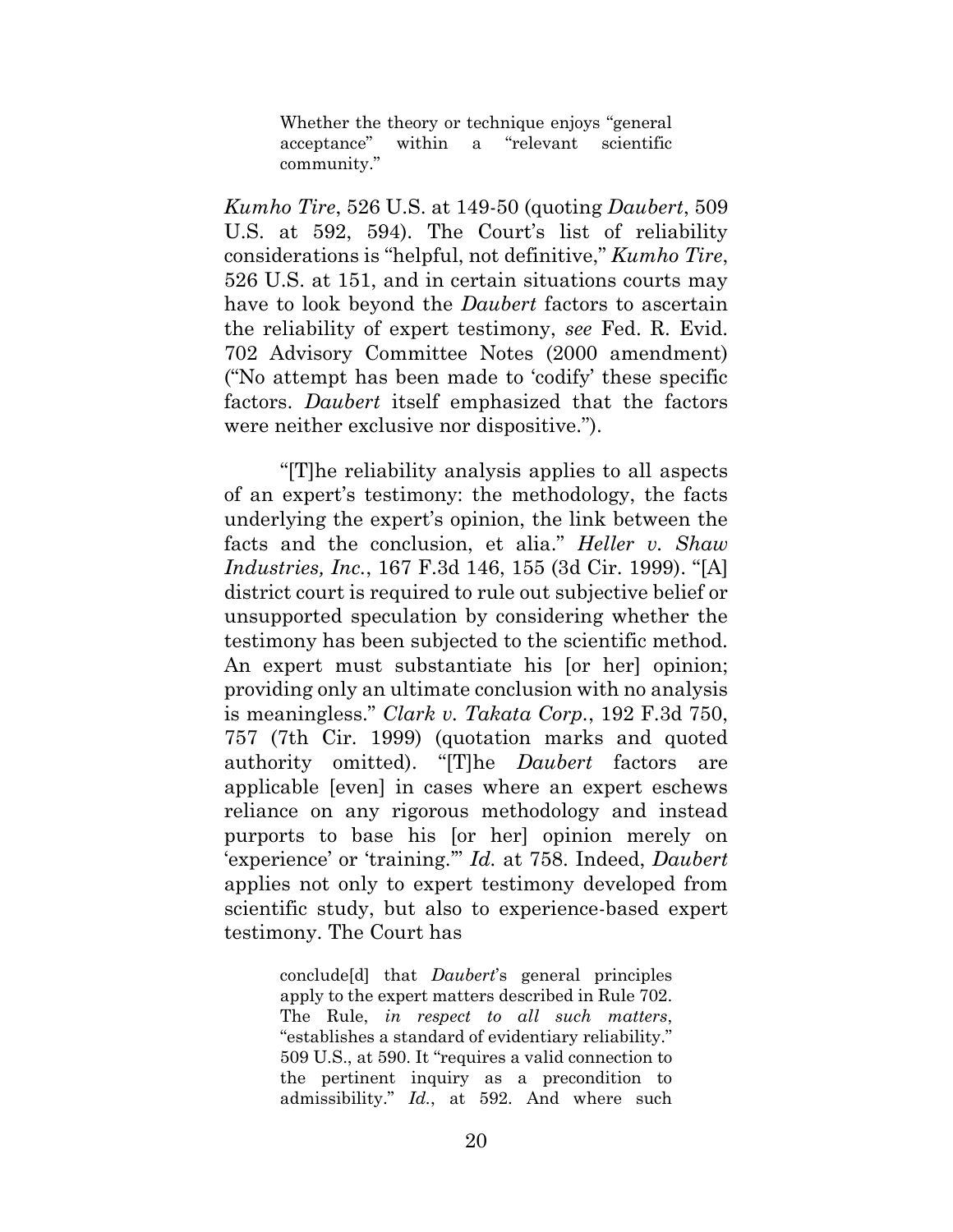testimony's factual basis, data, principles, methods, or their application are called sufficiently into question, . . . the trial judge must determine whether the testimony has "a reliable basis in the knowledge and experience of [the relevant] discipline." 509 U.S., at 592.

#### *Kumho Tire*, 526 U.S. at 149 (emphasis added).

Thus, regardless of whether an expert's conclusions are developed from scientific study or from experience, the court's role is the same: "Under the *Daubert* framework, the district court is tasked with determining whether a given expert is qualified to testify in the case in question and whether his [or her] testimony is scientifically reliable." *Gayton*, 593 F.3d at 616.

When questioning an expert's qualifications, "[t]he question [to] ask is not whether an expert witness is qualified in general, but whether [the expert's] 'qualifications provide a foundation . . . to answer a specific question.'" *Id.* at 617 (quoting *Berry v. City of Detroit*, 25 F.3d 1342, 1351 (6th Cir. 1994)). "Whether a witness is qualified as an expert can only be determined by comparing the area in which the witness has superior knowledge, skill, experience, or education with the subject matter of the witness's testimony." *Carroll v. Otis Elevator Co.*, 896 F.2d 210, 212 (7th Cir. 1990).

And while expert testimony derived from experience is permissible, an expert's bald assertion of opinion, purportedly derived from experience, is insufficient to satisfy *Daubert*'s reliability standard. *Gen. Elec. Co. v. Joiner*, 522 U.S. 136, 146 (1997) . "[N]othing in either *Daubert* or the Federal Rules of Evidence requires a district court to admit opinion evidence which is connected to existing data only by the *ipse dixit* of the expert." *Id.* "[P]ersonal observation [is] not sufficient to establish a methodology based in scientific fact." *Deimer v. Cincinnati Sub-Zero Prods., Inc.*, 58 F.3d 341, 345 (7th Cir. 1994). Even an expert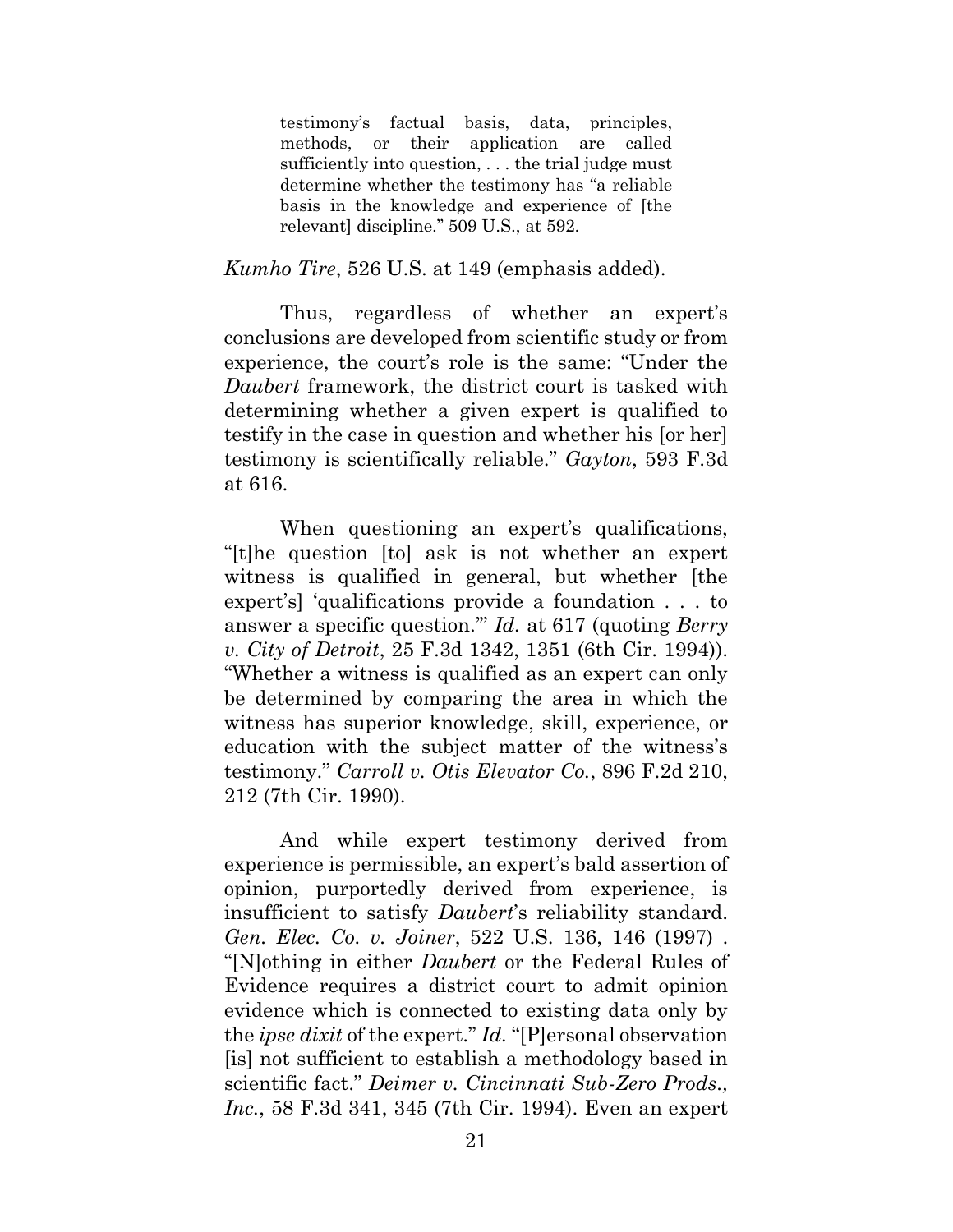who reaches a conclusion based on experience must be able to demonstrate that the conclusion is the result of applying the scientific method to the data. *Clark*, 192 F.3d at 757.

"It is axiomatic that proffered expert testimony must be 'derived by the scientific method[.]'" *Clark*, 192 F.3d at 756 (quoting *Wintz v. Northrop Corp.*, 110 F.3d 508, 512 (7th Cir. 1997)). Along with *Daubert*'s aforementioned reliability factors, "[t]he court should also consider the proposed expert's full range of experience and training in the subject area, as well the methodology used to arrive at a particular conclusion." *Gayton*, 593 F.3d at 616. "Whether a witness is qualified as an expert can only be determined by comparing the area in which the witness has superior knowledge, skill, experience, or education with the subject matter of the witness's testimony." *Id.*

> <span id="page-29-0"></span>**D. As the Proponent of the Rodriguez Evidence, the State had the Burden to Show That her Testimony was Scientifically Reliable; it did not and Could not do that.**

Rodriguez offered no testimony demonstrating her qualifications to testify regarding how she reached the conclusions that the "maximum distance that [a] signal from a cell tower can go" or that "[a] cell phone is most likely going to hit off the nearest tower" or that "the closer you are to the tower the more likely you're going to hit off that tower." (79:83-84.) Nor did the State elicit any testimony from Rodriguez demonstrating that those conclusions were the result of applying scientific principles and methods.

Postconviction, Cameron retained Daniel W. van der Weide, Ph.D., to review Rodriguez's testimony and the trial exhibits introduced through her. (*See* 42:Attached Ex. B at B1.) Dr. van der Weide is a Professor of Electrical and Computer Engineering with courtesy appointments in Radiology, Biomedical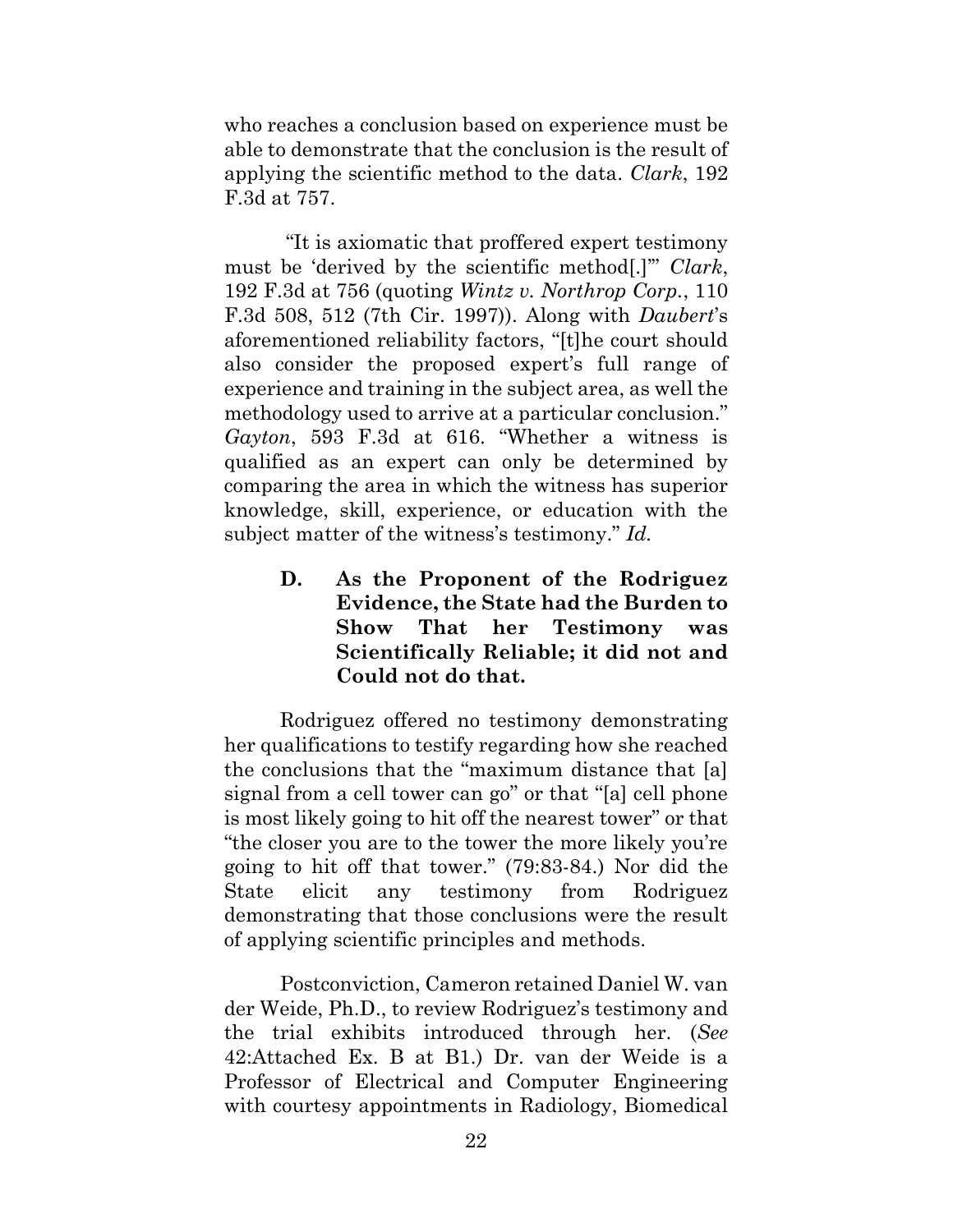Engineering and Materials Science at the University of Wisconsin-Madison. (42:Attached Ex. A at A1, A-Ap. 33.) Dr. van der Weide has substantial education, training, and experience in the area of radio wave propagation—the manner by which cell phone transmissions occur. (*Id.*)

On review of Rodriguez's testimony, Doctor van der Weide explained that

> Intelligence Analyst Rodriguez has (perhaps understandably) limited knowledge of RF communications and radio wave propagation characteristics. Cell coverage, for example, is not the precise "piece of pie" depicted in Ex 193, nor can range be determined so precisely as "4.82 km". Even more surprising, however, is her assertion that text messages (SMS) do not use cell towers; in fact all mobile phone traffic (voice, SMS and data) uses the same antennas for a given mobile device in a given location (see e.g. http://www.mobilephoneforensics.com/cell-siteanalysis.php).

### (42:Attached Ex. B at B2, A-Ap. 70.) Dr. van der Weide additionally explained that

[t]here is no conclusive evidence that a given mobile device is within a certain sector; the data only indicate that the strongest signal is associated with that sector. As mentioned above, the peculiarities of RF signal propagation can cause a different sector to receive greater power than one in which the device actually resides at a given time. Conclusions can be stronger when confirming data, such as the data from a coresiding mobile device, is used. . . . In the absence of such a sophisticated analysis, it is difficult to state with certainty that a given device was in a given sector. . . .

RF signal propagation characteristics are not simply line-of-sight. Like visible light, the signals can reflect off structures, resulting in multiple pathways between the device and tower; this can cause interference fading (dropouts), which could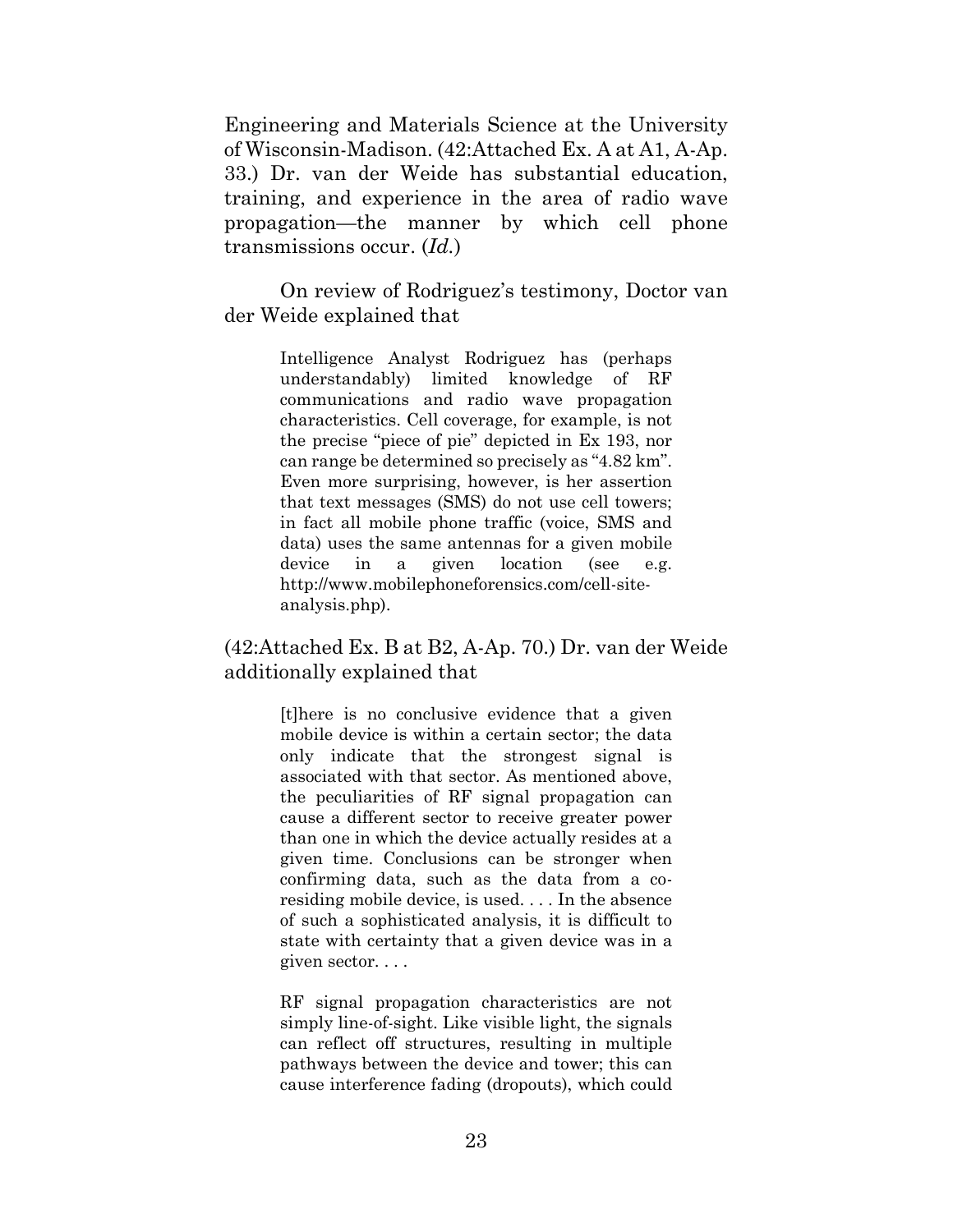in turn cause the system to attempt a hand-off to another sector with a stronger net signal.

#### (42:Attached Ex. C at C2-C3, A-Ap. 74-75.)

As Dr. van der Weide's report shows, Rodriguez's unqualified assertions are not consistent with applicable science. Expert testimony must be the result of the scientific method. *Clark*, 192 F.3d at 756. Nothing in *Daubert* or the rules of evidence requires admission of Rodriguez's opinion simply because she believes it to be correct. *Joiner*, 522 U.S. at 146. To admit her opinion, the State should have been required to show that Rodriguez's conclusions were reliably deduced from equally reliable data and methods. *Clark*, 192 F.3d at 756.

The circuit court's abandonment of its gatekeeping function meant that the State was not required to show that Rodriguez's expert testimony was admissible under *Daubert*. No evidence was introduced to show that the method by which Rodriguez was able to reach her conclusions was scientifically reliable. *Clark*, 192 F.3d at 758 (*Daubert* factors apply even when expert relies on training and experience). All that Rodriguez explained about her method was that she "inputted" "phone data, phone tolls" "into [HIDTA]'s pending system which is what [HIDTA] use[s] to analyze phone records and from that [she] map[ped] the calls." (79:79.) However, as demonstrated by the report of Dr. Van der Weide, a number of the principles on which Rodriguez based her testimony—*e.g.* the maximum transmission distance, the nearest tower assumption—are scientifically invalid.

The circuit court in the instant case should have acted as a gatekeeper and prohibited Rodriguez from testifying as an expert to the results of her analysis. Namely, she should not have been able to inform the jury that certain phones were in certain locations at certain times. The onus to exclude that evidence was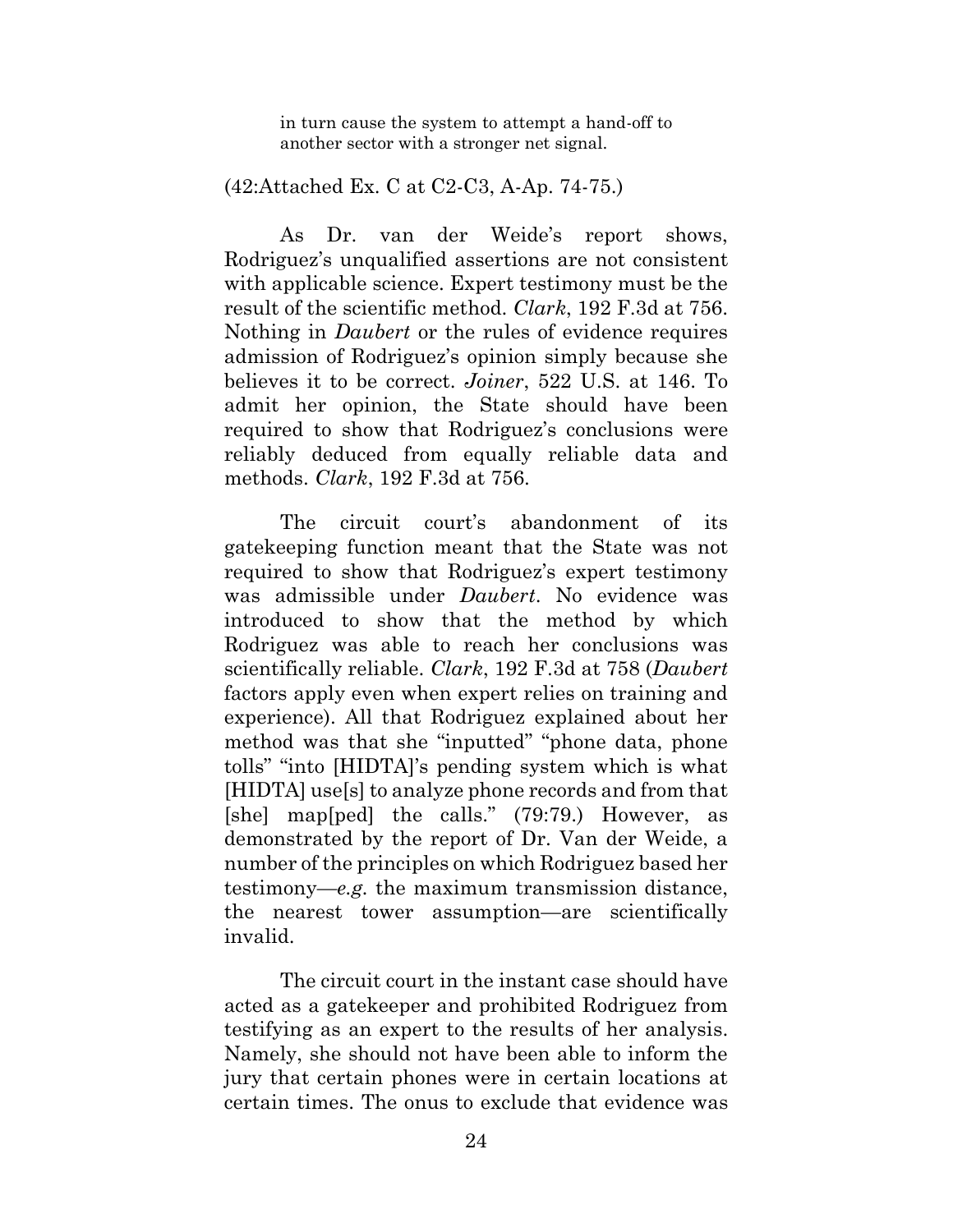originally on the circuit court to demand, pursuant to its role as a gatekeeper, that the State satisfy the requirements of Wis. Stat. § 907.02 and *Daubert*. *See Daubert*, 509 U.S. 592-93 (explaining that when "[f]aced with a proffer of expert scientific testimony, then, the trial judge must determine at the outset" whether the testimony satisfies the *Daubert* test). The circuit court's failure to exercise its gatekeeping responsibilities allowed otherwise inadmissible expert witness testimony to go to the jury. Cameron should be entitled to a new trial from which such testimony will be excluded because, as explained below, its inclusion was prejudicial.

# <span id="page-32-0"></span>**E. The Rodriguez Evidence was key to the State's Case and its Inclusion Prejudiced Cameron.**

The cell phone evidence was an important part of the State's case against Cameron. Starting with opening statements, the prosecutor told the jury that it would use "cell phone site tower locations" to prove Cameron's guilt. (76:47.) Then, over eighty-seven pages of transcript, the State used Rodriguez to introduce as exhibits sixty-six maps that purportedly showed the location of certain cell phones at certain times. (79:77-125, 80:5-41, *id.*:48-51.) The State questioned its witnesses about who had what phones at what times to prove to the jury which person was where at certain times.

In closing, the State relied on the cell phone evidence to demonstrate the believability of its key witness, Nicholas Smith: "[I]n a case like this, the phone evidence while it is corroboration and can tell you if someone is telling you the truth like it does with Nick Smith, you need a witness. And Ladies and Gentlemen, Nick Smith, yes he was given a deal but he told you the truth." (82:22.) To show how the cell phone evidence corroborated Smith's story, the State pointed to the tower connectivity evidence and the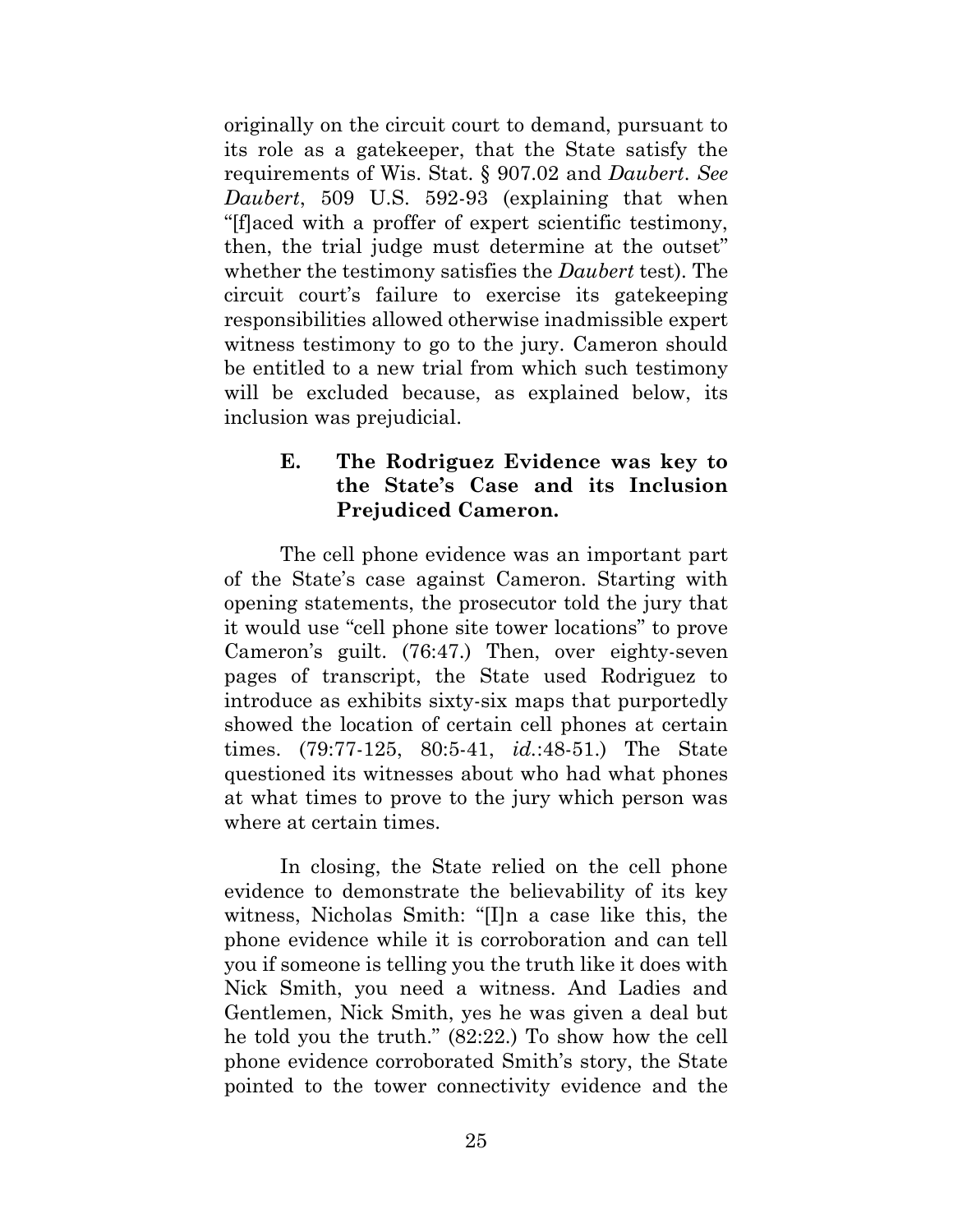conclusions that had been espoused by Rodriguez. (*Id.*:14-22.) The jury could be sure that people were in the areas that Smith had testified to because their cell phones were connecting to certain towers: "Robert Cameron's phone includes the homicide scene but not the gas station. Robert Cameron is in the cuff just like Nick Smith told you. Nick Smith's phone hits in the gas station. Kevin Pittman's phone hits in the gas station, and everybody agrees Peewee Perkins is right there." (*Id.*:20.) The jury could know that Cameron was the shooter and not with the other men at the gas station, said the State, because "[Rodriguez] showed [the jury] how if a phone moves while during a conversation . . . [i]t will move from tower to tower. This one never hits. It never hits in a sector including the gas station. It is always in this sector." (*Id.*) Thus, argued the State, Cameron was precisely where Nicholas Smith said he was: lying in wait at L.S.'s residence. (*See id.*)

Thus, the Rodriguez evidence permeated the State's case. It was not some minor piece of evidence, but rather a cornerstone to the State's proof of Cameron's guilt. If the Rodriguez evidence was omitted pursuant to *Daubert*, then the State would not have been able to rely on it to prove Cameron's guilt. Given the importance of the Rodriguez evidence and the State's reliance upon it, its inclusion was prejudicial to Cameron. He should have a new trial from which it is omitted.

# <span id="page-33-0"></span>**II. THE STATE'S CLOSING ARGUMENT CONSTITUTED PLAIN ERROR ENTITLING CAMERON TO A NEW TRIAL.**

Wisconsin's plain error doctrine is codified in Wis. Stat. § 901.03(4). It allows a court to "tak[e] notice of plain errors affecting substantial rights although they were not brought to the attention of the judge" by timely objection. Wis. Stat. § 901.03(4); *see State v. Jorgensen*, 2008 WI 60, ¶ 21, 310 Wis. 2d 138, 754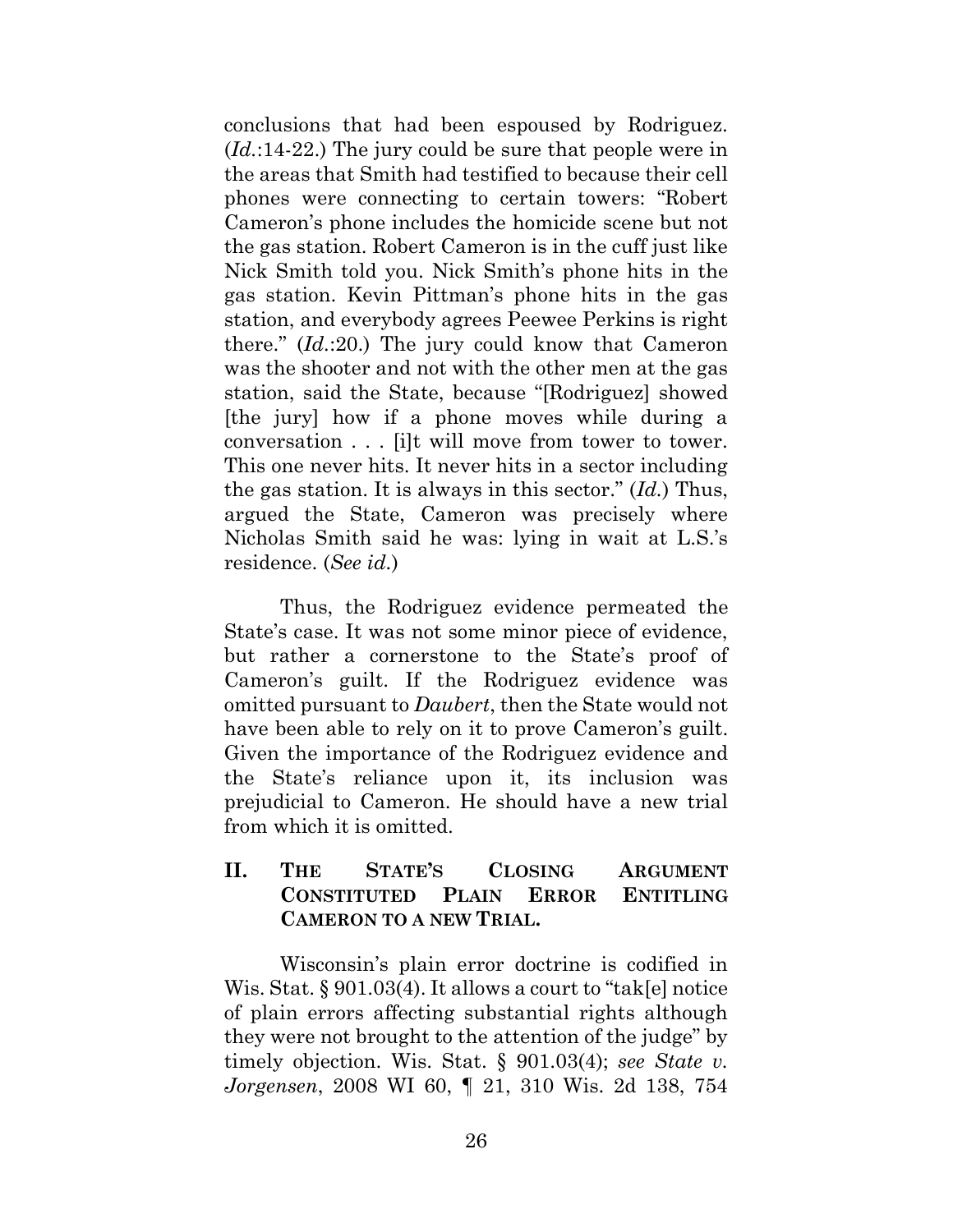N.W.2d 77 ("The plain error doctrine allows appellate courts to review errors that were otherwise waived by a party's failure to object."). No "bright-line rule" exists for discerning "what constitutes plain error. . . . Rather, the existence of plain error will turn on the facts of the particular case." *Mayo*, 2007 WI 78, ¶ 29. However, "[p]lain error is error so fundamental that a new trial or other relief must be granted even though the action was not objected to at the time." *Jorgensen*, 2008 WI 60, ¶ 21 (quotation marks and quoted authority omitted). Though it should be sparingly used, the plain error doctrine "should be utilized" "where a basic constitutional right has not been extended to the accused." *Id.*

The content of proper closing argument is limited to the evidence admitted at trial and reasonable inferences that can be made therefrom. *State v. Nemoir*, 62 Wis. 2d 206, 213, 214 N.W.2d 297, 300-301 (1974). "The line between permissible and impermissible argument is drawn where the prosecutor goes beyond reasoning from the evidence and suggests that the jury should arrive at a verdict by considering factors other than the evidence." *State v. Neuser*, 191 Wis. 2d 131, 136, 528 N.W.2d 49, 51 (Ct. App. 1995). "The prosecutor may comment on the evidence, detail the evidence, argue from it to a conclusion and state that the evidence convinces him and should convince the jurors." *State v. Draize*, 88 Wis. 2d 445, 454, 276 N.W.2d 784, 789 (1979). However, "'[a]rgument on matters not in evidence is improper.'" *Neuser*, 191 Wis. 2d at 142, 528 N.W.2d at 54 (quoting *State v. Albright*, 98 Wis. 2d 663, 676, 298 N.W.2d 196, 203 (Ct. App. 1980)).

As the Wisconsin Supreme Court has before explained:

> The independent opinion of counsel is not evidence; it gives the lay jury the idea that the defense or prosecution has information not disclosed and leads it to speculate on what was not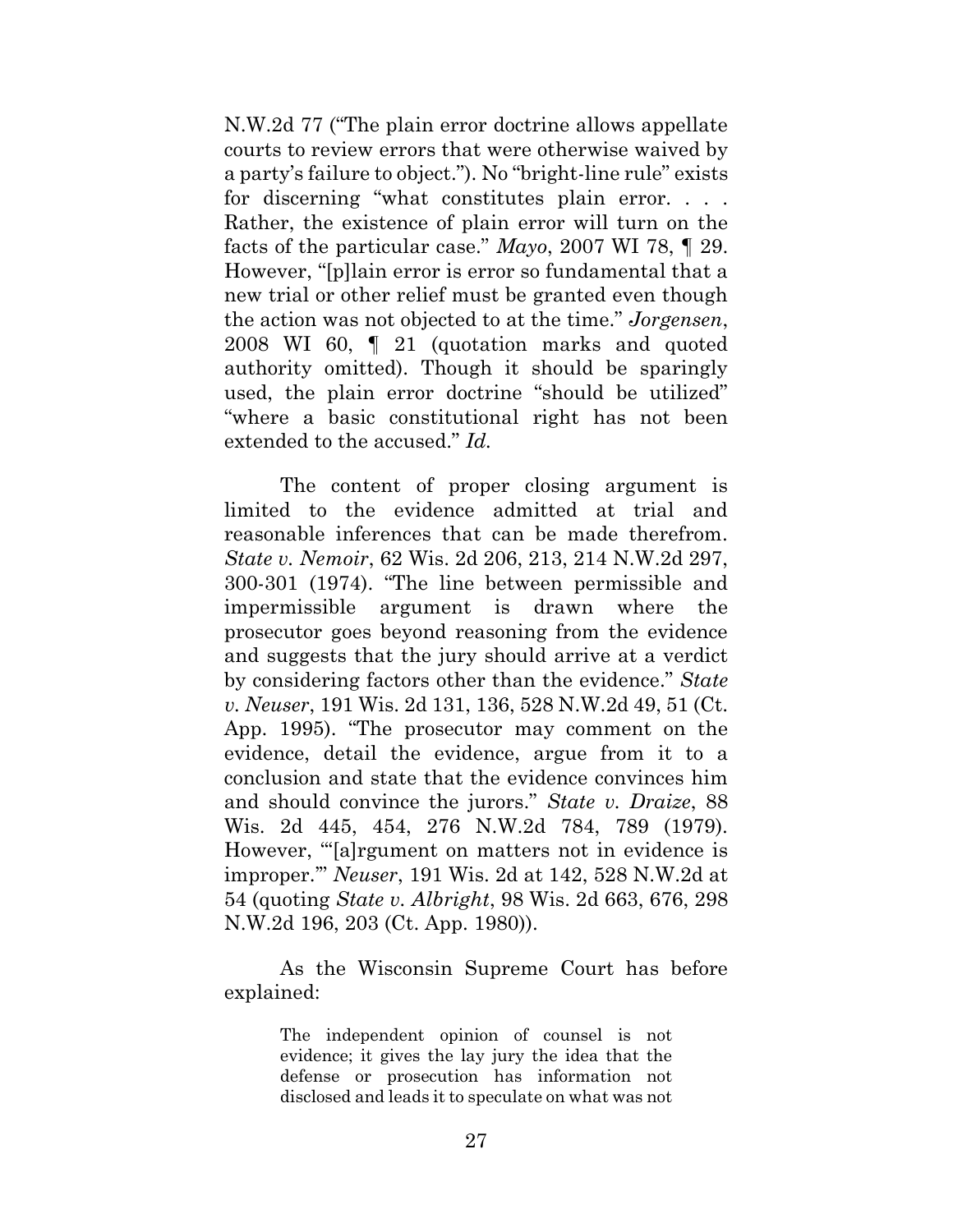adduced as evidence in the trial. This is especially true when one acts in an official capacity such as the prosecutor.

*Embry v. State*, 46 Wis. 2d 151, 160-61, 174 N.W.2d 521, 526 (1970). That principle is widely accepted. Other courts have reiterated that "counsel may not state to the jury his or her personal belief about the veracity of a witness." *Bolden v. State*, 525 S.E.2d 690, 691 (Ga. 2000). The reasoning behind the rule is that "[s]uch expressions of personal opinion are a form of unsworn and unchecked testimony, and are particularly difficult for the jury to ignore because of the prosecutor's special position." *State v. Reynolds*, 824 A.2d 611, 721 (Conn. 2003).

When considering whether the prosecutor's improper remarks "rise to such a level that the defendant is denied his or her due process," the court must determine "whether those remarks so infected the trail with unfairness as to make the resulting conviction a denial of due process." *State v. Wolff*, 171 Wis. 2d 161, 167, 491 N.W.2d 498, 501 (Ct. App. 1992) (quotation marks and quoted authority omitted).

Wisconsin courts have long recognized that it is improper for attorneys, especially prosecutors who generally have the confidence of juries, to argue facts not in evidence. *See Embry*, 46 Wis. 2d at 160-61, 174 N.W.2d at 526.

In the instant case, the prosecutor's comments on Smith's truthfulness were not one passing reference. Instead, the prosecutor repeated to the jury that Smith was telling the truth. Without Smith's truthful testimony, argued the prosecutor, the State would have no case: "[I]n a case like this, . . . you need a witness. And Ladies and Gentlemen, Nick Smith, yes he was given a deal but he told you the truth." (82:22.) The State's closing argument thus called on the jury to reach its verdict based on something other than the evidence: namely the prosecutor's opinion of Smith's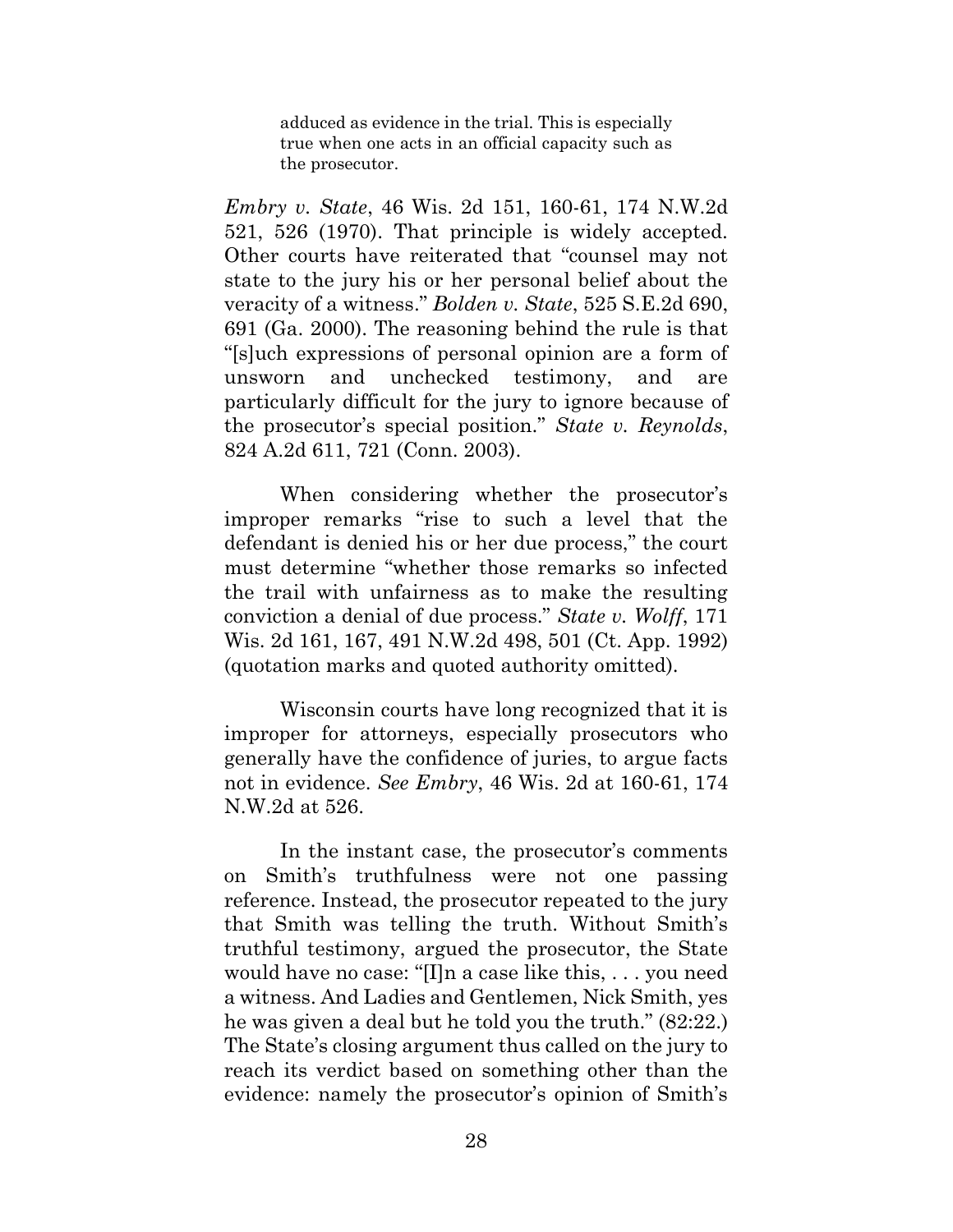truthfulness. The prosecutor's comments on Smith's truthfulness were "unsworn and unchecked testimony" that would have been "particularly difficult for the jury to ignore because of the prosecutor's special position." *Reynolds*, 824 A.2d at 721.

First, it is worth noting that the State's attorney clearly knew how to limit his argument to a deduction from the evidence. In more than one place, the State commented on the evidence and then pointed out that it matched with what Smith said. For example, when arguing that it had proven the involvement of all the different actors by the phone evidence, the State relied on Smith's testimony as corroboration: "You know that those people are in the position Nick Smith told you because phone evidence corroborates it." (82:20-21.) The State later argued that it had proven the elements of homicide:

> But [Cameron] continues. *And he does exactly what Nick Smith told you*. Yes, Isaiah, he said he saw Kevin Pittman and he picked him out. He didn't really know who KP and Rob was. He said he didn't even pick Rob out. He said he had never even saw him. That's true. He told you what he saw.

#### (*Id.*:23 (emphasis added).)

But unlike those clearly permissible instances in which the State used Smith's testimony to corroborate other evidence—and *vice versa*—the State also clearly spoke to the truthfulness of Smith's testimony absent any evidentiary corroboration. Those arguments are the ones to which Cameron takes exception.

That impermissible argument is most demonstrated by a paragraph in which the prosecutor is explaining to the jury how Smith lied at first and then later told the truth. (*See id.*:21-22.) That paragraph reads in total as follows: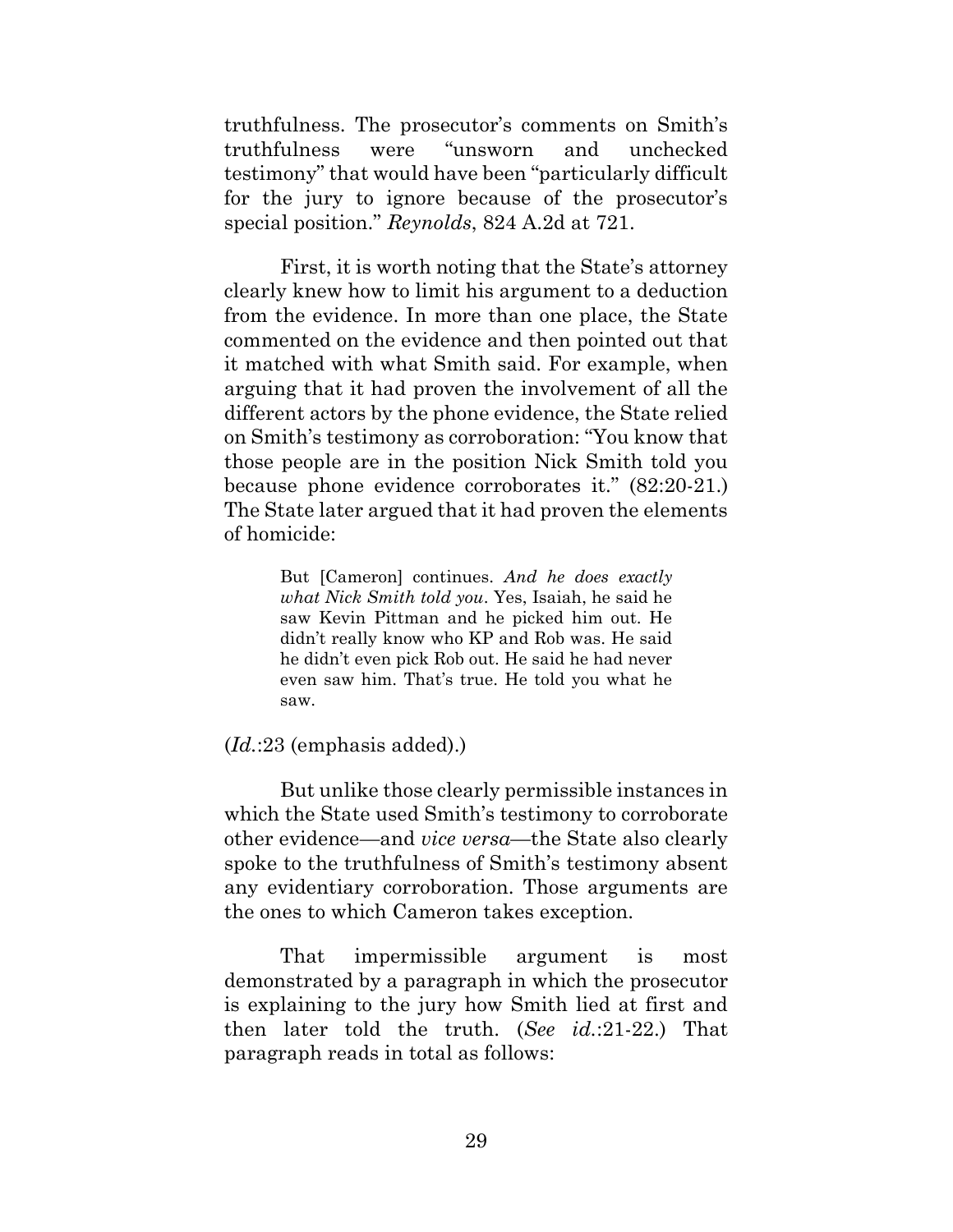Ladies and Gentlemen, Nick Smith came in and he told you the truth. And it's true when he first was presented with an offer, a proffer agreement with no deals on the table he had to come in and tell us the truth. He didn't say at first. He didn't. He said he wasn't involved. He had to admit to his own involvement and eventually he did.

(*Id.*) No qualifying language prefaces those statements limiting them to the evidence or to a deduction from the evidence. (*See id.*) Instead, that is a straightforward argument that the first story that Smith told police was not the truth, and yet the second story he told—which was consistent with his trial testimony—was true. It is further an argument that Smith was telling the truth specifically because he had an agreement that necessitated his telling the truth an offer that the State made in the first place. And while the prosecutor did not use the words "In my opinion," the absence of any evidentiary limitation or proposed deduction therefrom demonstrates that the jury would have heard that language as an expression of opinion, especially when juxtaposed against the earlier-quoted permissible argument, and the following statement which came thereafter:

> And yes, a deal has been made and you have been told about every aspect of that deal. But the problem is, Ladies and Gentlemen, when you have a case like this and people like Robert Cameron and Kevin Pittman and Peewee Perkins and Nick Smith in a case like this, the phone evidence while it is corroboration and can tell you if someone is telling you the truth like it does with Nick Smith, you need a witness. And Ladies and Gentlemen, Nick Smith, yes he was given a deal but he told you the truth.

(*Id.*:22.) Again, in that paragraph, the State rightly calls on the jury to assess Smith's testimony in light of the evidence, a limitation that was not earlier presented to the jury.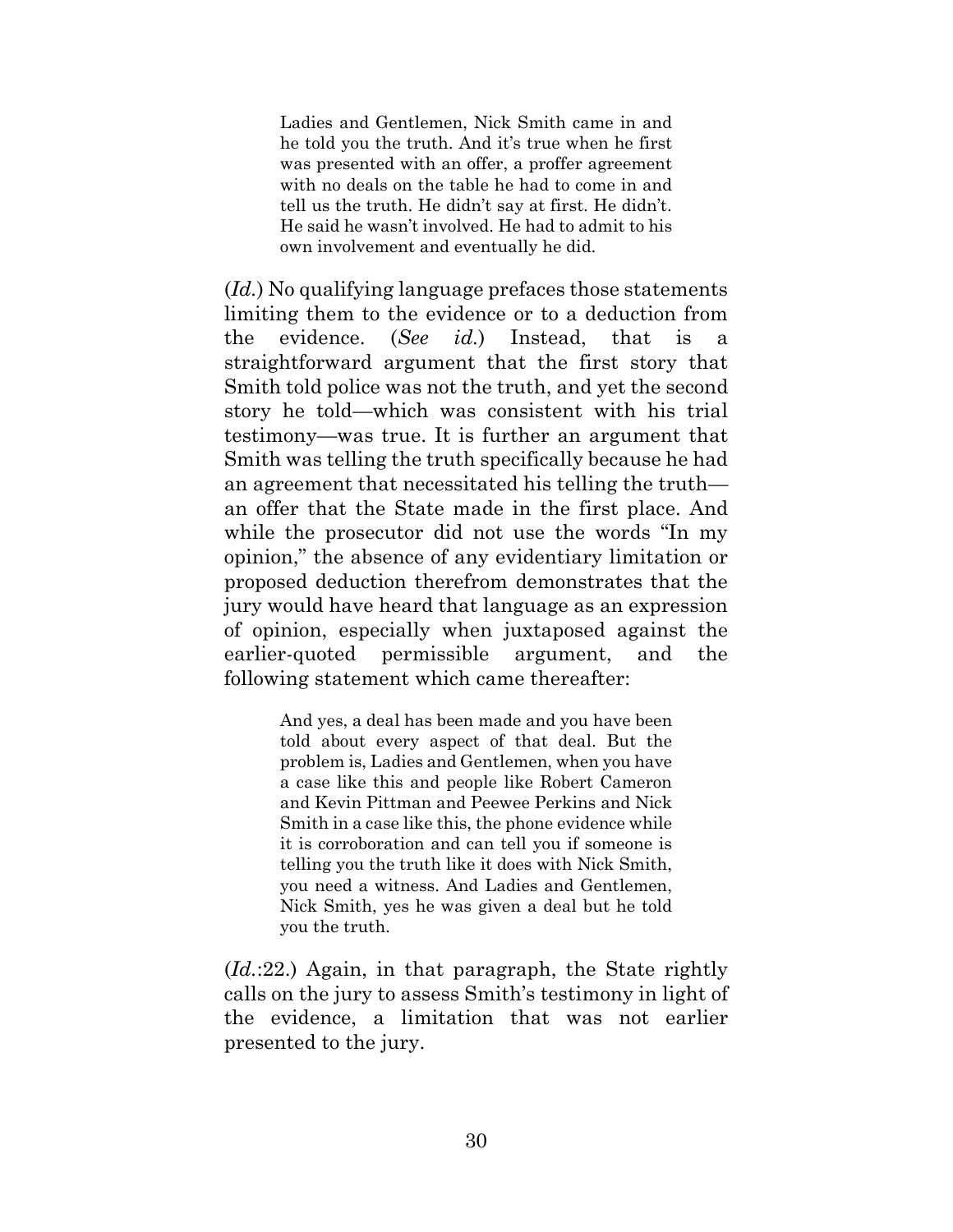For those reasons, the prosecutor's assertion of belief in the veracity of Smith's testimony was prejudicial to Cameron given the admitted importance of that testimony to the State's case. Thus, Cameron's constitutional rights were violated, and he is entitled to a new trial as redress.

#### <span id="page-38-0"></span>**III. CAMERON'S ATTORNEY WAS INEFFECTIVE.**

The right to effective assistance of counsel is guaranteed by the Sixth Amendment to the United States Constitution, *Strickland v. Washington*, 466 U.S. 668, 684-85 (1984), and Article One, Section Seven of the Wisconsin Constitution, *State v. Thiel*, 2003 WI 111, ¶ 11, 264 Wis. 2d 595, 665 N.W.2d 305. The rules governing ineffective assistance are well settled. *See State v. McDowell*, 2004 WI 70, ¶ 30, 272 Wis. 2d 488, 681 N.W.2d 500 ("A claim of ineffective assistance of counsel invokes the analysis set forth in *Strickland* . . .."). A defendant seeking to prove ineffective assistance must show both that counsel's performance was deficient and that the defendant was prejudiced by such deficiency. *Strickland*, 466 U.S. at 687, *McDowell*, 2004 WI 70, ¶ 30. To satisfy the first prong of the analysis, it must be shown that counsel's performance fell below "an objective standard of reasonableness." *State v. Franklin*, 2001 WI 104, ¶ 13, 245 Wis. 2d 582, 629 N.W.2d 289 (quotation and quoted authority omitted). The second prong requires proof of "a reasonable probability that, but for counsel's unprofessional errors, the result of the proceeding would have been different." *Id.* ¶ 14 (quotation and quoted authority omitted). "A reasonable probability is a probability sufficient to undermine confidence in the outcome" of the proceeding. *Strickland*, 466 U.S. at 694.

The Wisconsin Supreme Court has before explained,

> "Ineffectiveness is neither a judgment of the motives or abilities of lawyers nor an inquiry into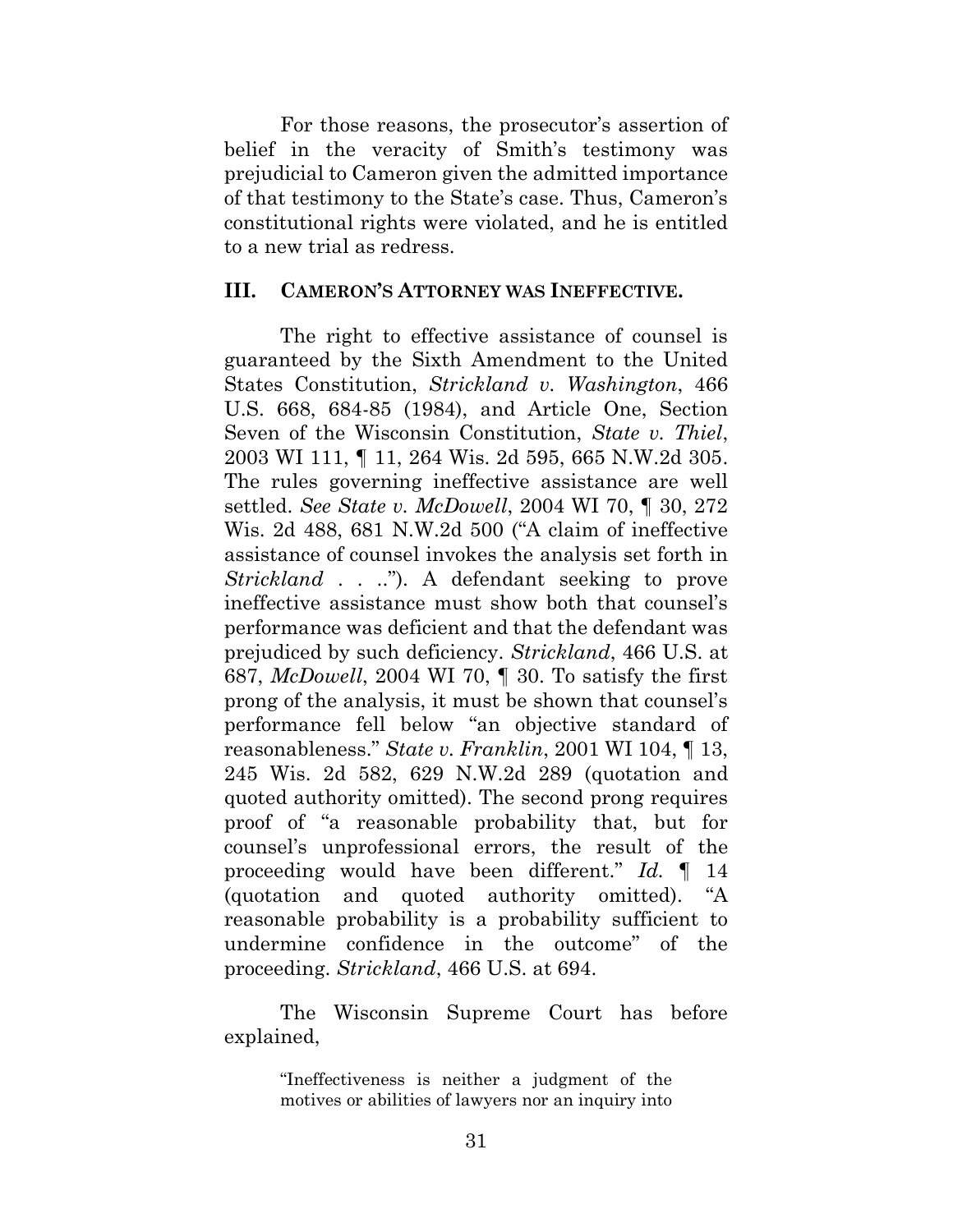culpability. The concern is simply whether the adversary system has functioned properly: the question is not whether the defendant received the assistance of effective counsel but whether he received the effective assistance of counsel. In applying this standard, judges should recognize that all lawyers will be ineffective some of the time; the task is too difficult and the human animal too fallible to expect otherwise."

*State v. Felton*, 110 Wis. 2d 485, 499, 329 N.W.2d 161, 167-68 (1983) (quoting David Bazelon, *The Realities of Gideon and Argersinger*, 64 Georgetown Law J. 811, 822-23 (1976)).

# <span id="page-39-0"></span>**A. Cameron's Attorney Should have Challenged the Rodriguez Evidence by Objection or by Presentation of a Defense Expert; the Failure to do Either was Prejudicial.**

Cameron argued above that the circuit court had a responsibility to demand that Rodriguez's expert testimony be subjected to *Daubert*, pursuant to its gatekeeping function. But, if the circuit court was not going to act to subject the evidence to *Daubert*, Cameron's counsel should have.

As argued above, the Rodriguez evidence would not have been admissible. If Cameron's counsel had challenged it pursuant to Wis. Stat. § 907.02, he would have successfully excluded it. The matter of deficiency cannot be fully argued to this Court because no *Machner* hearing was held on the matter. *Machner*, 92 Wis. 2d at 804, 285 N.W.2d at 908 ("[I]t is a prerequisite to a claim of ineffective representation on appeal to preserve the testimony of trial counsel. We cannot otherwise determine whether trial counsel's actions were the result of incompetence or deliberate trial strategies."). Nonetheless, Cameron can think of no reasonable strategic basis on which to have allowed the State to introduce the cell phone location evidence, including proof that Cameron's cell phone was in the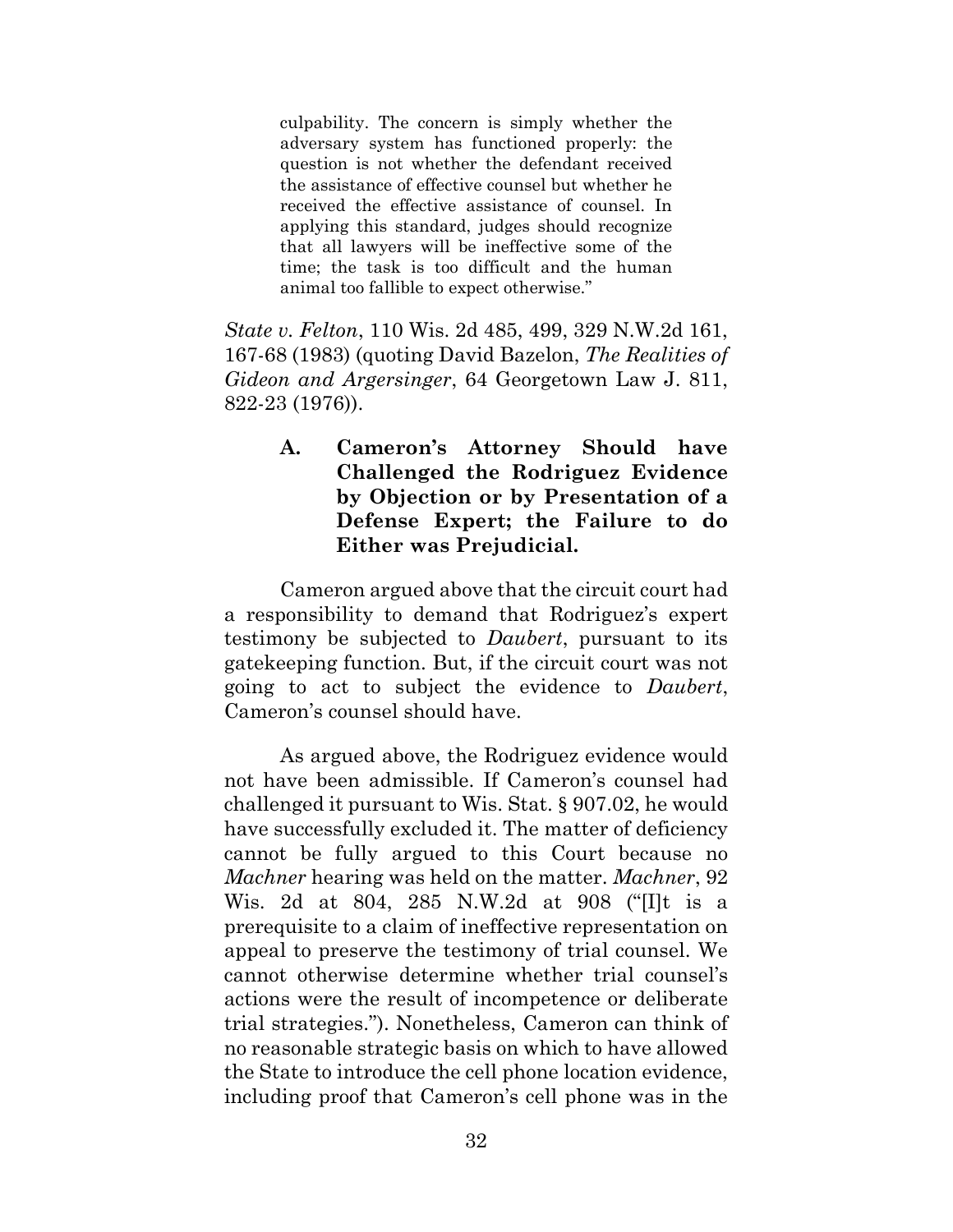vicinity of the homicide. He therefore contends that his counsel's failure to have it excluded constituted deficient performance.

Additionally deficient was counsel's failure to obtain an expert to contest the conclusions that Rodriguez offered. As demonstrated by Dr. van der Weide's reports, it would have been easy to dispute the bases of Rodriguez's conclusions, on which the State relied to convince the jury of Cameron's involvement in the shooting. The failure to challenge that evidence was also deficient.

Cameron detailed above his argument regarding the prejudicial impact of the Rodriguez evidence. He will not here reiterate that argument. As relevant to the ineffective assistance claim, Cameron contends that omitting or challenging the Rodriguez evidence would create a reasonable probability of a different result on retrial.

# <span id="page-40-0"></span>**B. Cameron's Attorney Should have Objected to the State's Improper Closing Argument; the Failure to do so was Prejudicial.**

The failure of Cameron's counsel to object to the prosecutor's closing argument forfeited his right to complain of that error. *State v. Koller*, 2001 WI App 253, ¶ 25, 248 Wis. 2d 259, 635 N.W.2d 838 (defendant's "claims were waived and are, therefore, appropriately addressed in the context of ineffective assistance of counsel"). Thus, the propriety of the State's closing argument may be reviewed under the rubric of ineffective assistance of counsel. *Koller*, 2001 WI App 253, ¶ 25; *but see* Wis. Stat. § 901.03(4) (plain error exception)*.*

As detailed above, the State's closing argument was error. Cameron can think of no objectively reasonable ground on which counsel would not have objected. The failure to object prejudiced Cameron, as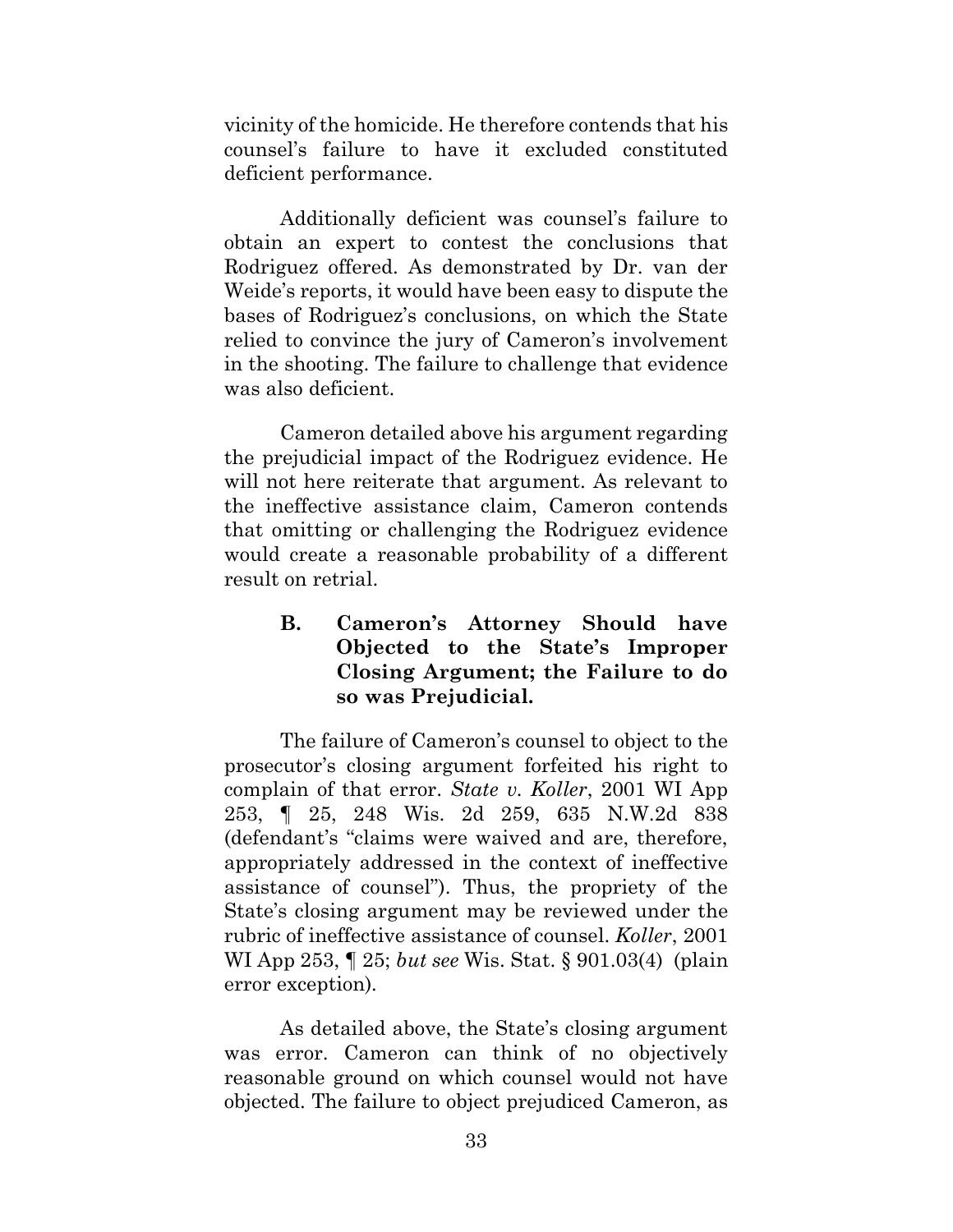detailed above in the section regarding plain error. Thus, Cameron's counsel was ineffective, and he should have a new trial.

> <span id="page-41-0"></span>**C. Cameron Sufficiently Pled his Ineffective Assistance Claim to Entitle him to an Evidentiary Hearing.**

In *State v. Love*, the Wisconsin Supreme Court repeated the well-established standard for deciding when an evidentiary hearing should be held on a postconviction motion:

> Whether a defendant's postconviction motion alleges sufficient facts to entitle the defendant to a hearing for the relief requested is a mixed standard of review. First, we determine whether the motion on its face alleges sufficient material facts that, if true, would entitle the defendant to relief. This is a question of law that we review de novo. If the motion raises such facts, the circuit court must hold an evidentiary hearing. However, if the motion does not raise facts sufficient to entitle the movant to relief, or presents only conclusory allegations, or if the record conclusively demonstrates that the defendant is not entitled to relief, the circuit court has the discretion to grant or deny a hearing. We require the circuit court "to form its independent judgment after a review of the record and pleadings and to support its decision by written opinion."

2005 WI 116, ¶ 26, 284 Wis. 2d 111, 700 N.W.2d 62 (quoting *State v. Allen*, 2004 WI 106, ¶ 9, 274 Wis. 2d 568, 682 N.W.2d 433) (internal citations omitted). "[A] postconviction motion will be sufficient [to trigger a hearing] if it alleges within the four corners of the document itself 'the five "w's" and one "h"; that is who, what, where, when, why, and how.'" *Id.* ¶ 27 (quoting *Allen*, 2004 WI 106, ¶ 23). "[T]he motion must include facts that 'allow the reviewing court to meaningfully assess [the defendant's] claim.'" *Allen*, 2004 WI 106, ¶ 21 (quoting *State v. Bentley*, 201 Wis. 2d 303, 314, 548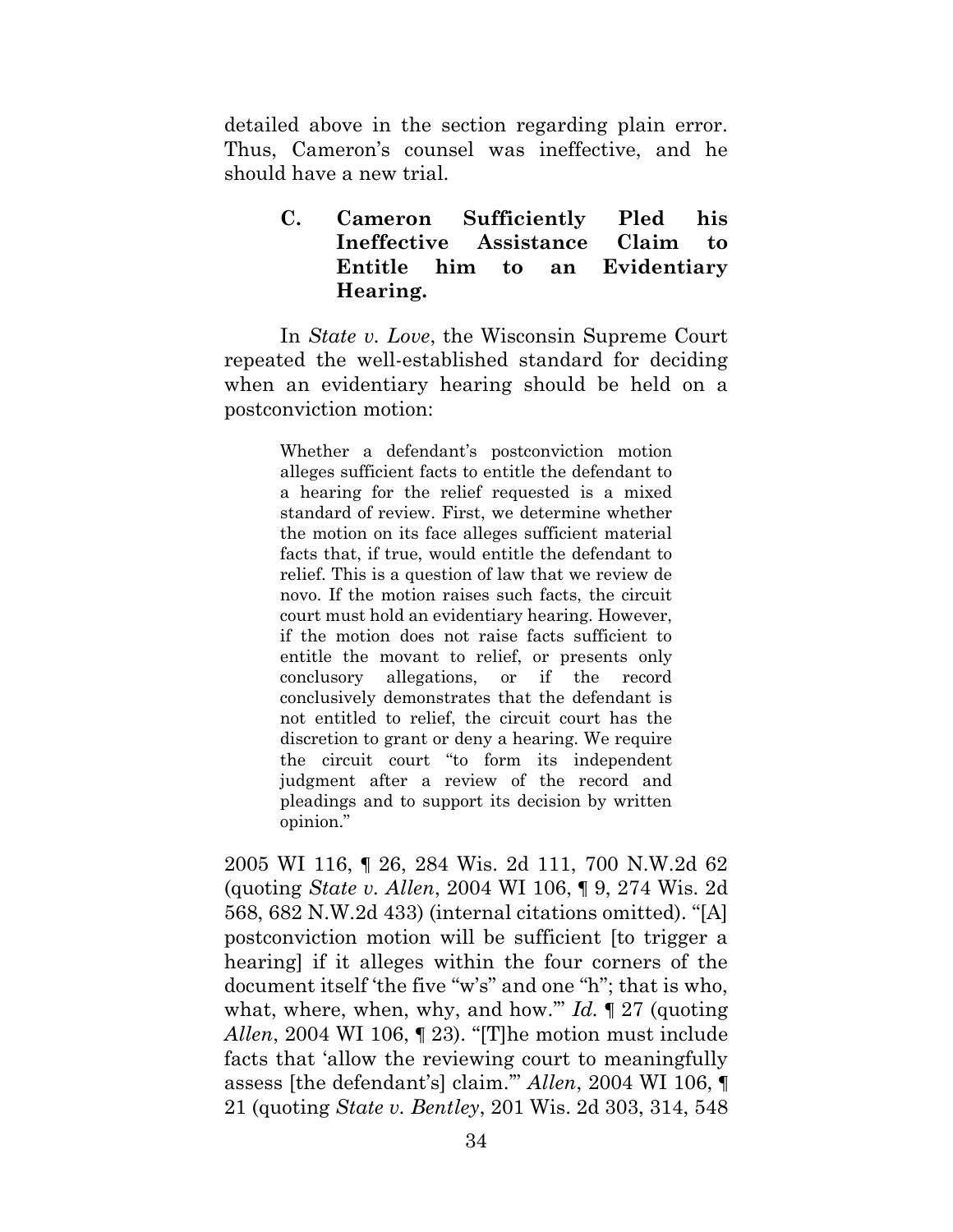N.W.2d 50 (1996)). To meaningful assess a defendant's claim, the court must be presented with "facts that are material to the issue presented to the court." *Id.* ¶ 22.

When assessing whether an evidentiary hearing is warranted, a reviewing court must assume true the defendant's factual allegations. *Allen*, 2004 WI 106, ¶ 12 n.6. Facts that appear to lack credibility or reliability do not scuttle a defendant's right to an evidentiary hearing. *State v. Leitner*, 2001 WI App 172, ¶ 34, 247 Wis. 2d 195, 633 N.W.2d 207. Instead, if the defendant's factual assertions are "questionable in their believability, the circuit court must hold a hearing." *Allen*, 2004 WI 106, ¶ 12 n.6.

Cameron cited to the record and to extraneous information attached as exhibits to his postconviction motion to establish the who, what, when, where, why, and how of his ineffective assistance claim. (42:17-20, *id.*:Attached Exs. A-D, A-Ap. 29-80.) His allegations were not conclusory. For all those reasons, Cameron can satisfy the *Love* test and is entitled to a hearing. *See Love*, 2005 WI 116, ¶ 26.

# <span id="page-42-0"></span>**IV. THE RODRIGUEZ EVIDENCE RESULTED IN THE REAL CONTROVERSY NOT BEING FULLY TRIED; CAMERON ASKS THIS COURT TO EXERCISE ITS DISCRETION AND GRANT HIM RELIEF.**

Wis. Stat. § 752.35 grants this Court the express authority to "reverse the judgment or order appealed from" "if it appears from the record that the real controversy has not been fully tried." Granting relief under Wis. Stat. § 752.35 is an act of this Court's independent discretion. *State v. McConnohie*, 113 Wis. 2d 362, 374, 334 N.W.2d 903, 909 (1983) ("It is clear that discretionary reversals, under . . . sec. 752.35 . . . are indeed discretionary.").

The Wisconsin Supreme Court has recognized that Wis. Stat. § 752.35 discretionary relief may be appropriate "when the jury had before it evidence not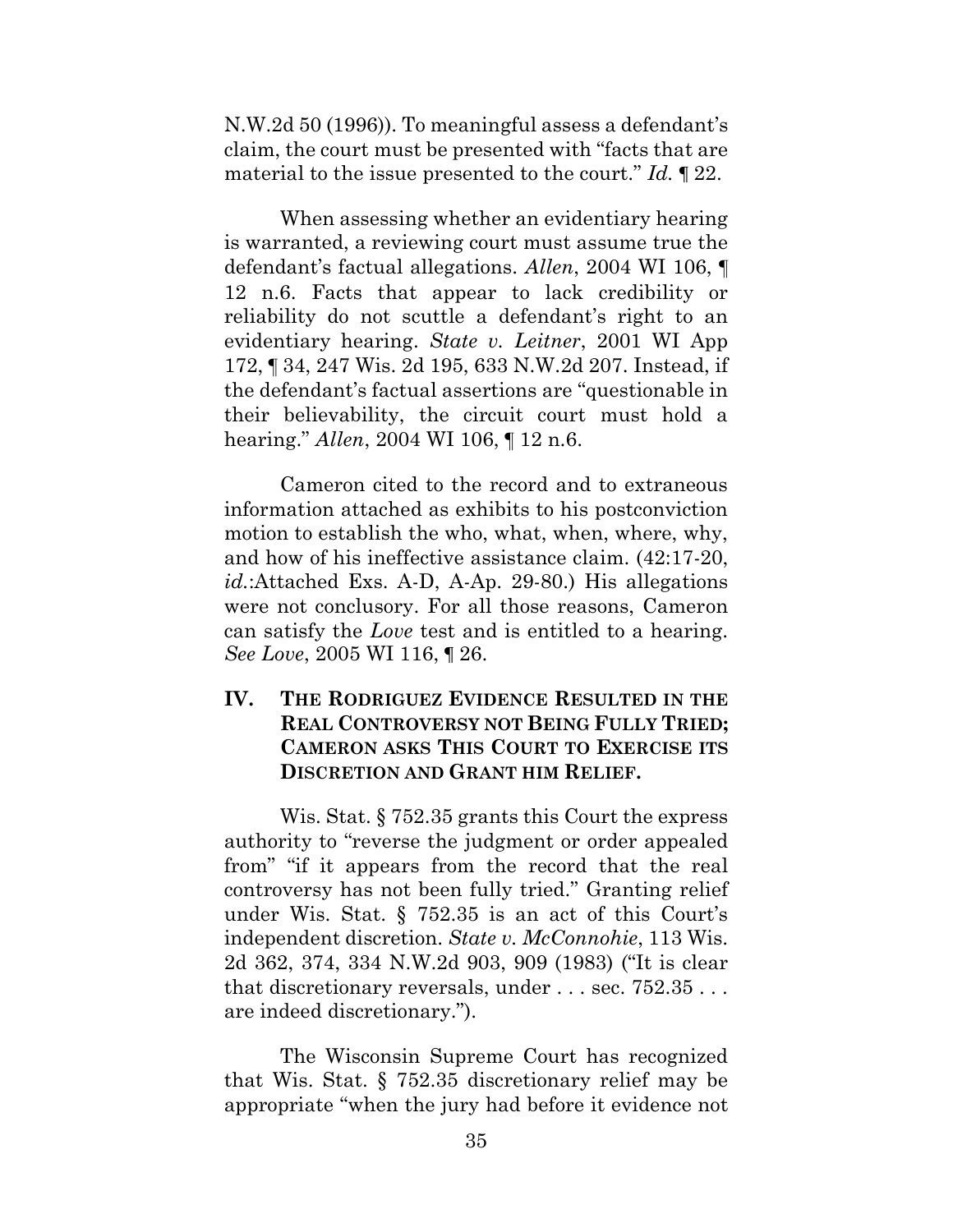properly admitted which so clouded a crucial issue that it may be fairly said that the real controversy was not fully tried." *State v. Wyss*, 124 Wis. 2d 681, 735-37, 370 N.W.2d 745, 770-71 (1985). When crucial evidence is improperly admitted, the defendant need not show "a substantial probability of a different result on retrial" to qualify for relief under Wis. Stat. § 752.35. Id. Instead, this Court has "the liberty in such situations to consider the totality of circumstances and determine whether a new trial is required to accomplish the ends of justice because the real controversy has not been fully tried." *Id.* In other words, all that need be shown is that a new trial is necessary to serve the interests of justice. *Id.*

Cameron argued above that the Rodriguez evidence was improperly admitted and crucial to the State's case against him. Indeed, it permeated the trial and, importantly, served to bolster the credibility of the State's snitch. Allowing Cameron's conviction to stand when it is the result of such impermissible evidence is unjust and "a new trial is required to accomplish the ends of justice," regardless of the likelihood of a different result. *Id.* Therefore, as an alternative to the grounds adduced above, Cameron asks this Court to grant him relief pursuant to its Wis. Stat. § 752.35 discretionary power.

#### **CONCLUSION**

<span id="page-43-0"></span>The State proved Cameron guilty by heavily relying on the testimony of its expert witness and the asserted truthfulness of Nicholas Smith. Cameron's trial would have been completely different if the State had not been allowed to adduce as a scientific conclusion—based on Rodriguez's testimony—that certain cell phones were in certain places at certain times. That evidence allowed the State to bolster the credibility of its key witness—Nicholas Smith—and to thereby defeat Cameron's claimed lack of involvement. When the State reiterated its opinion of Smith's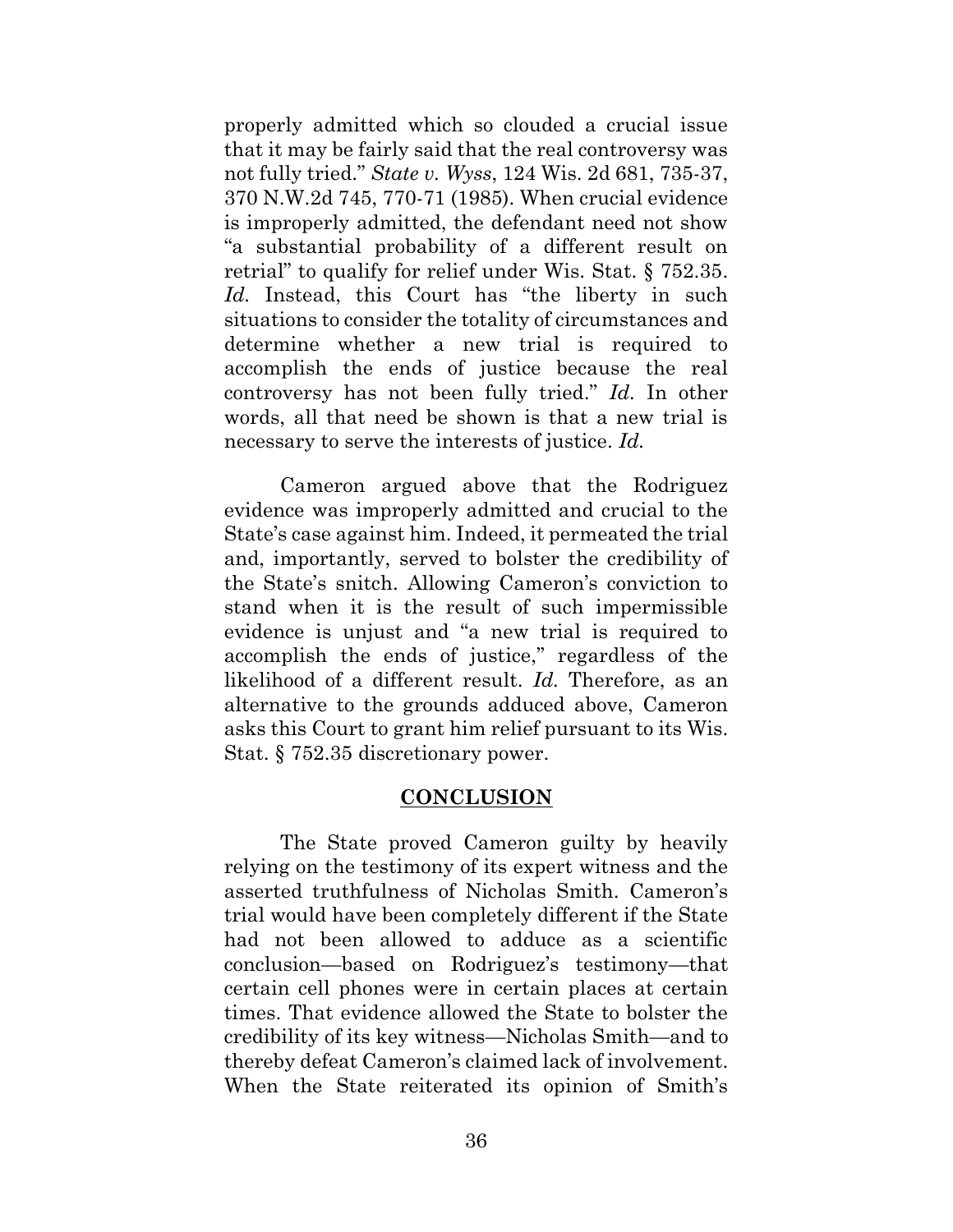truthfulness in closing, it gave the weight of government approval not only to the believability of his testimony but also of the cell phone evidence. The errors in this case therefore shake confidence in the trial's outcome. Cameron should have a new one.

For all of the aforementioned reasons, Cameron asks this Court to hold that he is entitled to a new trial because the circuit court erroneously admitted prejudicial evidence at his trial, he was prejudiced by the prosecutor's illegal closing argument, or both.

Alternatively, he asks this Court to conclude that he is entitled to a *Machner* hearing and to remand to the circuit court for that purpose.

Finally, he asks this Court to exercise its discretion and grant him a new trial in the interests of justice.

Dated this 24<sup>th</sup> day of August, 2015.

Matthew S. Pinix Attorney for Defendant-Appellant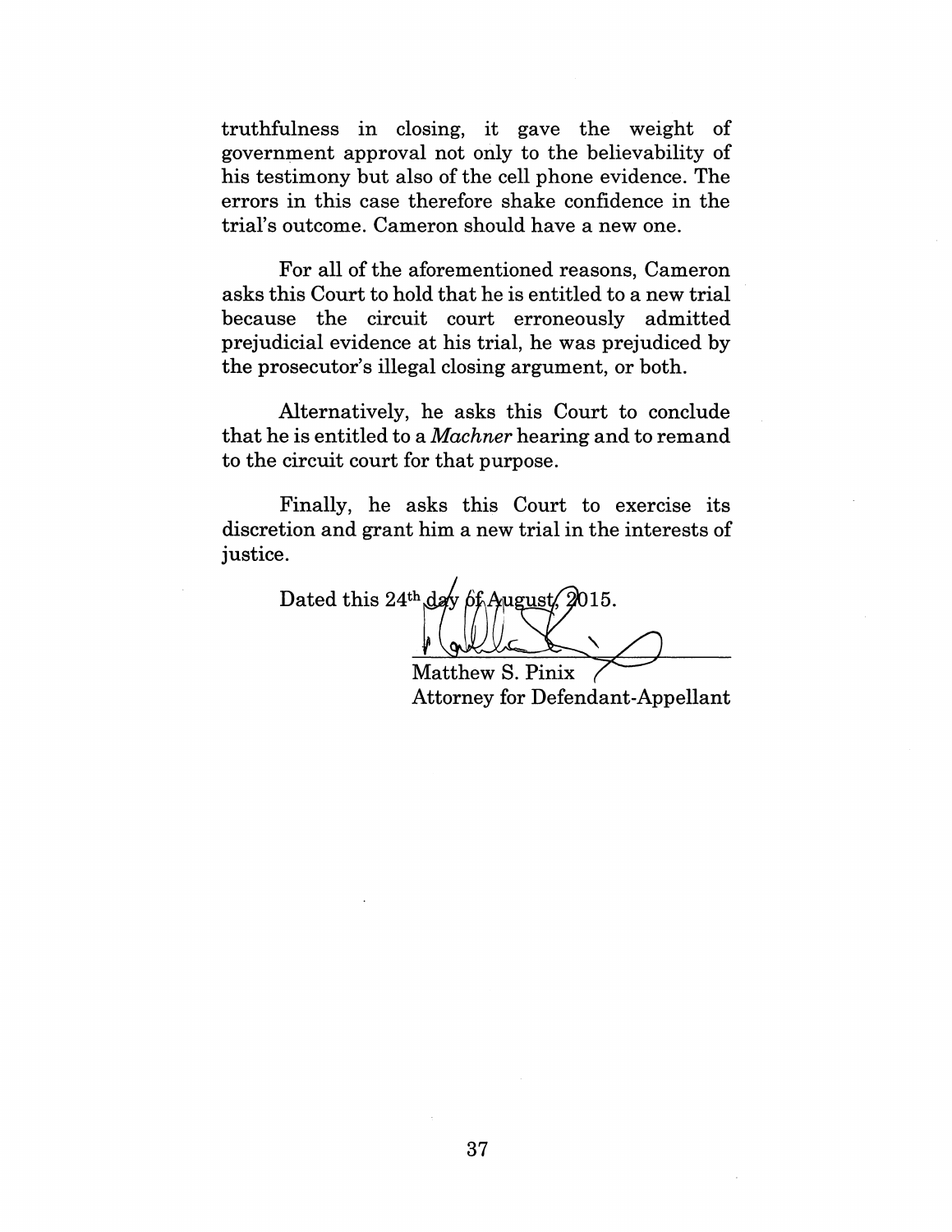#### CERTIFICATION

I certify that this brief conforms to the rules contained in Section 809.19(8)(b) and (c) for a brief produced using a proportional serif font, minimum printing resolution of 200 dots per inch, 13 point body text, 11 point for quotes and footnotes, leading of minimum 2 points, maximum of 60 characters per full line of body text. The length of this brief is 10,077 words, as counted by the commercially available word processor Microsoft Word.

I further certify that I have submitted an electronic copy of this brief, excluding the appendix, if any, which complies with the requirements of Section 809.19(12).

I further certify that this electronic brief is identical in content and format to the printed form of the brief filed as of this date. A copy of this certificate has been served with the paper copies of this brief filed with the Court and served on all opposing parties.

Dated this 24<sup>th</sup> day of August, 2015.

Matthew S. Pinik Attorney for Defendant-Appellant

38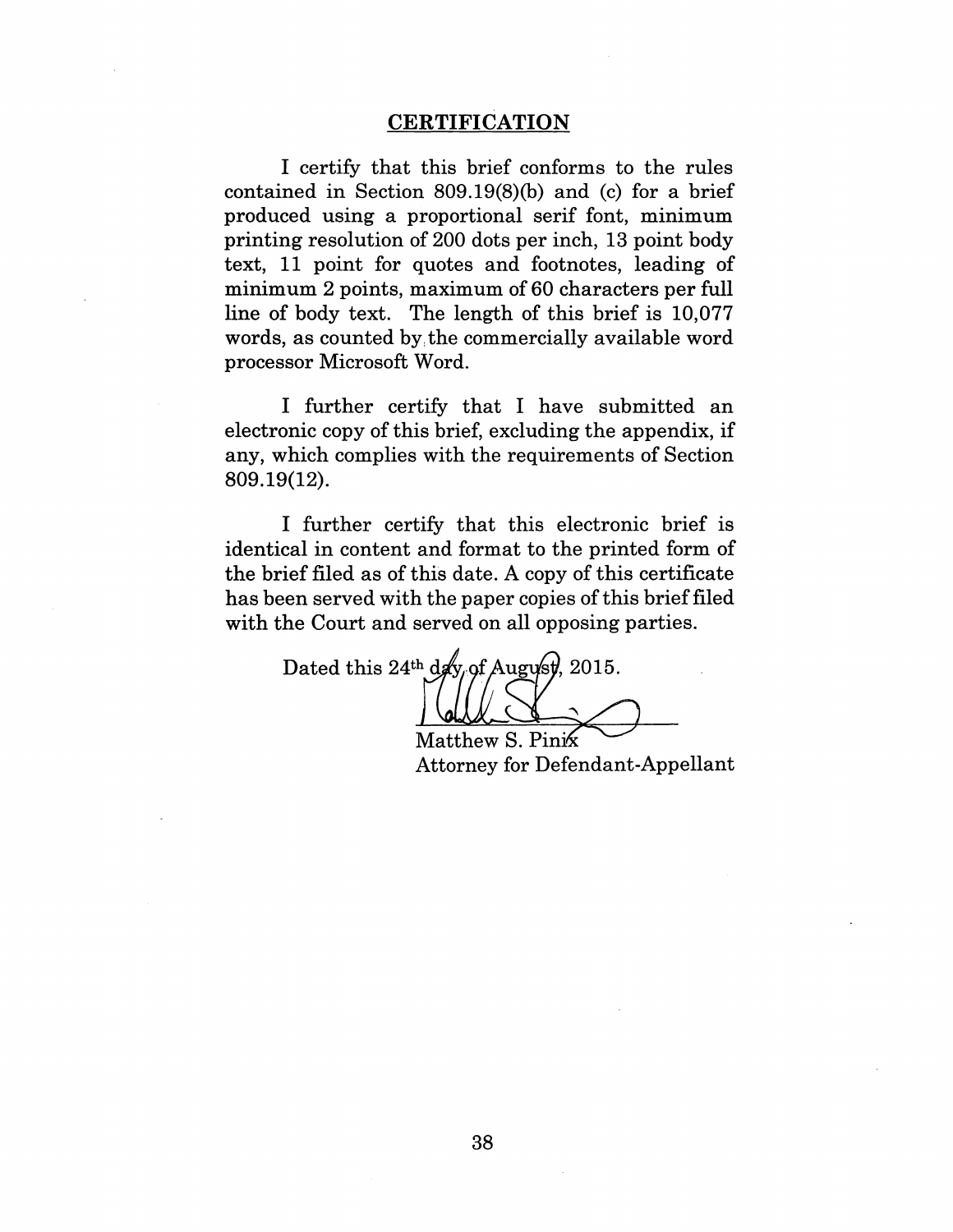#### CERTIFICATION OF APPENDIX CONTENT

I hereby certify that filed with this brief, either as a separate document or as a part of this brief, is an appendix that complies with Section 809.19(2)(a) and that contains, at a minimum: (1) a table of contents; (2) the findings or opinion of the circuit court; and (3) portions of the record essential to an understanding of the issues raised, including oral or written rulings or decisions showing the circuit court's reasoning regarding those issues.

I further certify that if this appeal is taken from a circuit court order or judgment entered in a judicial review of an administrative decision, the appendix contains the findings of fact and conclusions of law, if any, and final decision of the administrative agency.

I further certify that if the record is required by law to be confidential, the portions of the record included in the appendix are reproduced using first names and last initials instead of full names of persons, specifically including juveniles and parents of juveniles, with a notation that the portions of the record have been so reproduced to preserve confidentiality and with appropriate references to the record.

Dated this 24<sup>th</sup> day of August 2015.

Matthew S. Pinix Attorney for Defendant-Appellant